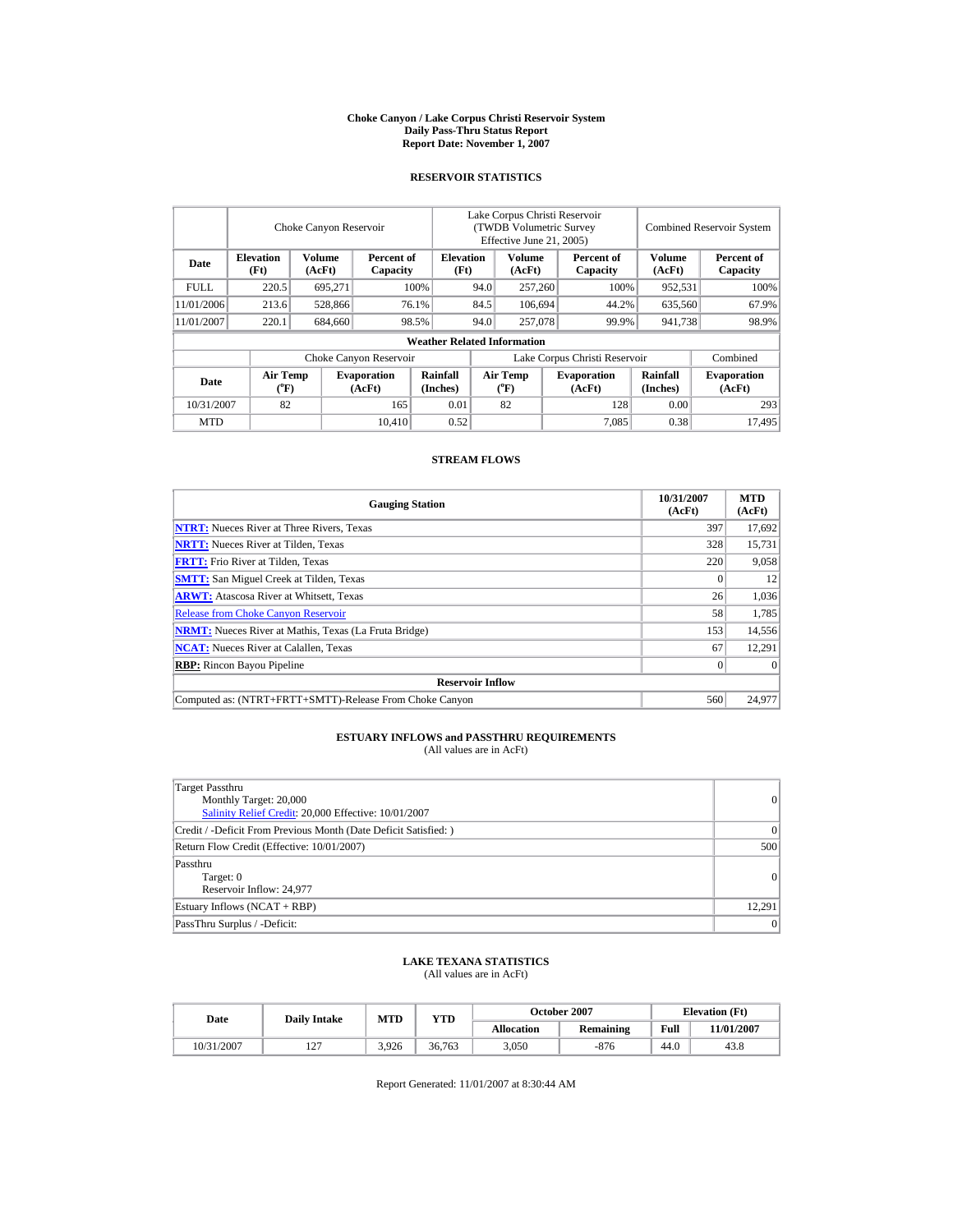#### **Choke Canyon / Lake Corpus Christi Reservoir System Daily Pass-Thru Status Report Report Date: November 2, 2007**

## **RESERVOIR STATISTICS**

|             | Choke Canyon Reservoir                      |                  | Lake Corpus Christi Reservoir<br>(TWDB Volumetric Survey<br>Effective June 21, 2005) |                                    |      |                                |  | <b>Combined Reservoir System</b> |                         |                              |
|-------------|---------------------------------------------|------------------|--------------------------------------------------------------------------------------|------------------------------------|------|--------------------------------|--|----------------------------------|-------------------------|------------------------------|
| Date        | <b>Elevation</b><br>(Ft)                    | Volume<br>(AcFt) | Percent of<br>Capacity                                                               | <b>Elevation</b><br>(Ft)           |      | Volume<br>(AcFt)               |  | Percent of<br>Capacity           | <b>Volume</b><br>(AcFt) | Percent of<br>Capacity       |
| <b>FULL</b> | 220.5                                       | 695.271          |                                                                                      | 100%                               | 94.0 | 257,260                        |  | 100%                             | 952,531                 | 100%                         |
| 11/02/2006  | 213.6                                       | 528,425          |                                                                                      | 76.0%                              | 84.4 | 106,090                        |  | 44.0%                            | 634.515                 | 67.8%                        |
| 11/02/2007  | 220.1                                       | 684,403          |                                                                                      | 98.4%                              | 94.0 | 256,530                        |  | 99.7%                            | 940,933                 | 98.8%                        |
|             |                                             |                  |                                                                                      | <b>Weather Related Information</b> |      |                                |  |                                  |                         |                              |
|             |                                             |                  | Choke Canyon Reservoir                                                               |                                    |      |                                |  | Lake Corpus Christi Reservoir    |                         | Combined                     |
| Date        | <b>Air Temp</b><br>$({}^{\circ}\mathrm{F})$ |                  | <b>Evaporation</b><br>(AcFt)                                                         | Rainfall<br>(Inches)               |      | Air Temp<br>$({}^o\mathrm{F})$ |  | <b>Evaporation</b><br>(AcFt)     | Rainfall<br>(Inches)    | <b>Evaporation</b><br>(AcFt) |
| 11/01/2007  | 80                                          |                  | 195                                                                                  | 0.00                               |      | 80                             |  | 308                              | 0.00                    | 503                          |
| <b>MTD</b>  |                                             |                  | 195                                                                                  | 0.00                               |      |                                |  | 308                              | 0.00                    | 503                          |

### **STREAM FLOWS**

| <b>Gauging Station</b>                                       | 11/01/2007<br>(AcFt) | <b>MTD</b><br>(AcFt) |
|--------------------------------------------------------------|----------------------|----------------------|
| <b>NTRT:</b> Nueces River at Three Rivers, Texas             | 387                  | 387                  |
| <b>NRTT:</b> Nueces River at Tilden, Texas                   | 320                  | 320                  |
| <b>FRTT:</b> Frio River at Tilden, Texas                     | 220                  | 220                  |
| <b>SMTT:</b> San Miguel Creek at Tilden, Texas               |                      | $\theta$             |
| <b>ARWT:</b> Atascosa River at Whitsett, Texas               | 26                   | 26                   |
| <b>Release from Choke Canyon Reservoir</b>                   | 58                   | 58                   |
| <b>NRMT:</b> Nueces River at Mathis, Texas (La Fruta Bridge) | 177                  | 177                  |
| <b>NCAT:</b> Nueces River at Calallen, Texas                 | 95                   | 95                   |
| <b>RBP:</b> Rincon Bayou Pipeline                            |                      | $\Omega$             |
| <b>Reservoir Inflow</b>                                      |                      |                      |
| Computed as: (NTRT+FRTT+SMTT)-Release From Choke Canyon      | 550                  | 550                  |

# **ESTUARY INFLOWS and PASSTHRU REQUIREMENTS**<br>(All values are in AcFt)

| <b>Target Passthru</b><br>Monthly Target: 9,000<br>Salinity Relief Credit: 0 Effective: | 9,000 |
|-----------------------------------------------------------------------------------------|-------|
| Credit / -Deficit From Previous Month (Date Deficit Satisfied:)                         | 4,500 |
| Return Flow Credit (Effective: 11/01/2007)                                              | 500   |
| Passthru<br>Target: 9,000<br>Reservoir Inflow: 550                                      | 550   |
| Estuary Inflows (NCAT + RBP)                                                            | 95    |
| PassThru Surplus / -Deficit:                                                            | 0     |

## **LAKE TEXANA STATISTICS**

(All values are in AcFt)

| Date      | <b>Daily Intake</b> | MTD                   | <b>YTD</b> |                   | November 2007    | <b>Elevation</b> (Ft) |           |
|-----------|---------------------|-----------------------|------------|-------------------|------------------|-----------------------|-----------|
|           |                     |                       |            | <b>Allocation</b> | <b>Remaining</b> | Full                  | 1/02/2007 |
| 1/01/2007 | $\sqrt{2}$<br>14    | ר ה<br>$\overline{1}$ | 36,890     | 3,050             | 2.923            | 44.0                  | 43.8      |

Report Generated: 11/02/2007 at 8:34:50 AM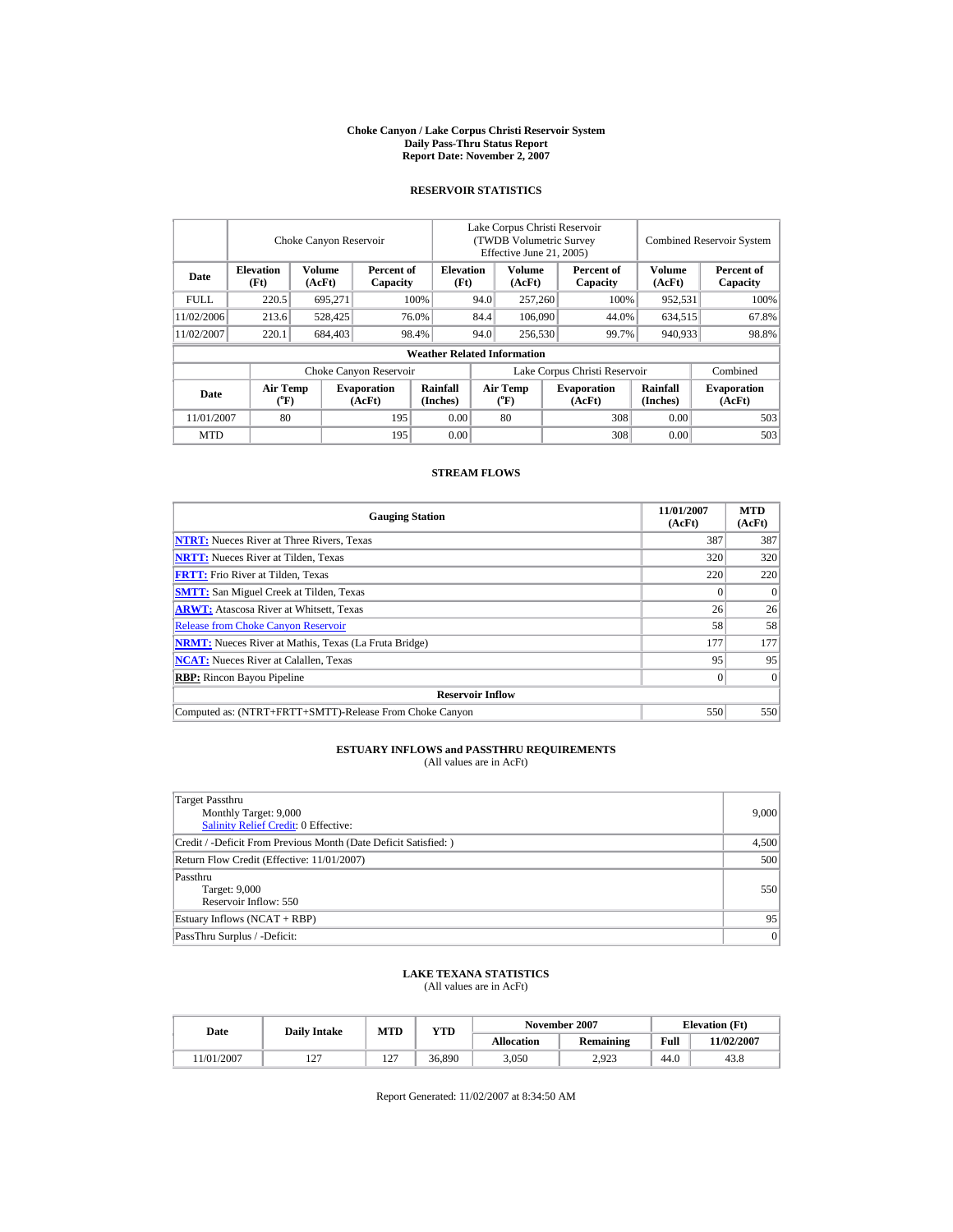#### **Choke Canyon / Lake Corpus Christi Reservoir System Daily Pass-Thru Status Report Report Date: November 3, 2007**

### **RESERVOIR STATISTICS**

|             | Choke Canyon Reservoir                      |                  |                              |                                    | Lake Corpus Christi Reservoir<br>(TWDB Volumetric Survey<br>Effective June 21, 2005) |                                    |                  |                               |                      | <b>Combined Reservoir System</b> |  |
|-------------|---------------------------------------------|------------------|------------------------------|------------------------------------|--------------------------------------------------------------------------------------|------------------------------------|------------------|-------------------------------|----------------------|----------------------------------|--|
| Date        | <b>Elevation</b><br>(Ft)                    | Volume<br>(AcFt) | Percent of<br>Capacity       |                                    | <b>Elevation</b><br>(Ft)                                                             | Volume<br>(AcFt)                   |                  | Percent of<br>Capacity        | Volume<br>(AcFt)     | Percent of<br>Capacity           |  |
| <b>FULL</b> | 220.5                                       | 695.271          |                              | 100%                               | 94.0                                                                                 | 257,260                            |                  | 100%                          | 952,531              | 100%                             |  |
| 11/03/2006  | 213.5                                       | 527.764          |                              | 75.9%                              | 84.3                                                                                 |                                    | 105.128<br>43.6% |                               | 632,892              | 67.6%                            |  |
| 11/03/2007  | 220.1                                       | 684,660          |                              | 98.5%                              | 94.0                                                                                 | 256,530                            |                  | 99.7%                         | 941,190              | 98.8%                            |  |
|             |                                             |                  |                              | <b>Weather Related Information</b> |                                                                                      |                                    |                  |                               |                      |                                  |  |
|             |                                             |                  | Choke Canyon Reservoir       |                                    |                                                                                      |                                    |                  | Lake Corpus Christi Reservoir |                      | Combined                         |  |
| Date        | <b>Air Temp</b><br>$({}^{\circ}\mathrm{F})$ |                  | <b>Evaporation</b><br>(AcFt) | Rainfall<br>(Inches)               |                                                                                      | Air Temp<br>$({}^{\circ}\text{F})$ |                  | <b>Evaporation</b><br>(AcFt)  | Rainfall<br>(Inches) | <b>Evaporation</b><br>(AcFt)     |  |
| 11/02/2007  | 83                                          |                  | 210                          | 0.00                               |                                                                                      | 83                                 |                  | 149                           | 0.00                 | 359                              |  |
| <b>MTD</b>  |                                             |                  | 405                          | 0.00                               |                                                                                      |                                    |                  | 457                           | 0.00                 | 862                              |  |

### **STREAM FLOWS**

| <b>Gauging Station</b>                                       | 11/02/2007<br>(AcFt) | <b>MTD</b><br>(AcFt) |
|--------------------------------------------------------------|----------------------|----------------------|
| <b>NTRT:</b> Nueces River at Three Rivers, Texas             | 381                  | 768                  |
| <b>NRTT:</b> Nueces River at Tilden, Texas                   | 318                  | 637                  |
| <b>FRTT:</b> Frio River at Tilden, Texas                     | 208                  | 429                  |
| <b>SMTT:</b> San Miguel Creek at Tilden, Texas               |                      | $\theta$             |
| <b>ARWT:</b> Atascosa River at Whitsett, Texas               | 26                   | 52                   |
| <b>Release from Choke Canyon Reservoir</b>                   | 58                   | 115                  |
| <b>NRMT:</b> Nueces River at Mathis, Texas (La Fruta Bridge) | 163                  | 339                  |
| <b>NCAT:</b> Nueces River at Calallen, Texas                 | 133                  | 228                  |
| <b>RBP:</b> Rincon Bayou Pipeline                            |                      | $\Omega$             |
| <b>Reservoir Inflow</b>                                      |                      |                      |
| Computed as: (NTRT+FRTT+SMTT)-Release From Choke Canyon      | 532                  | 1.082                |

#### **ESTUARY INFLOWS and PASSTHRU REQUIREMENTS** (All values are in AcFt)

Target Passthru Monthly Target: 9,000 [Salinity Relief Credit:](http://lighthouse.tamucc.edu/salrel) 0 Effective: 9,000 Credit / -Deficit From Previous Month (Date Deficit Satisfied: ) 4,500 Return Flow Credit (Effective: 11/01/2007) 500 Passthru Target: 9,000 Reservoir Inflow: 1,082 1,082 Estuary Inflows (NCAT + RBP) 228 PassThru Surplus / -Deficit: 0

# **LAKE TEXANA STATISTICS**

(All values are in AcFt)

| Date      | <b>Daily Intake</b>      | MTD | <b>YTD</b> |                   | November 2007 | <b>Elevation</b> (Ft) |            |
|-----------|--------------------------|-----|------------|-------------------|---------------|-----------------------|------------|
|           |                          |     |            | <b>Allocation</b> | Remaining     | Full                  | 11/03/2007 |
| 1/02/2007 | $\sim$<br>$\overline{1}$ | 254 | 37.017     | 3,050             | 2,796         | 44.0                  | 43.8       |

Report Generated: 11/03/2007 at 8:45:10 AM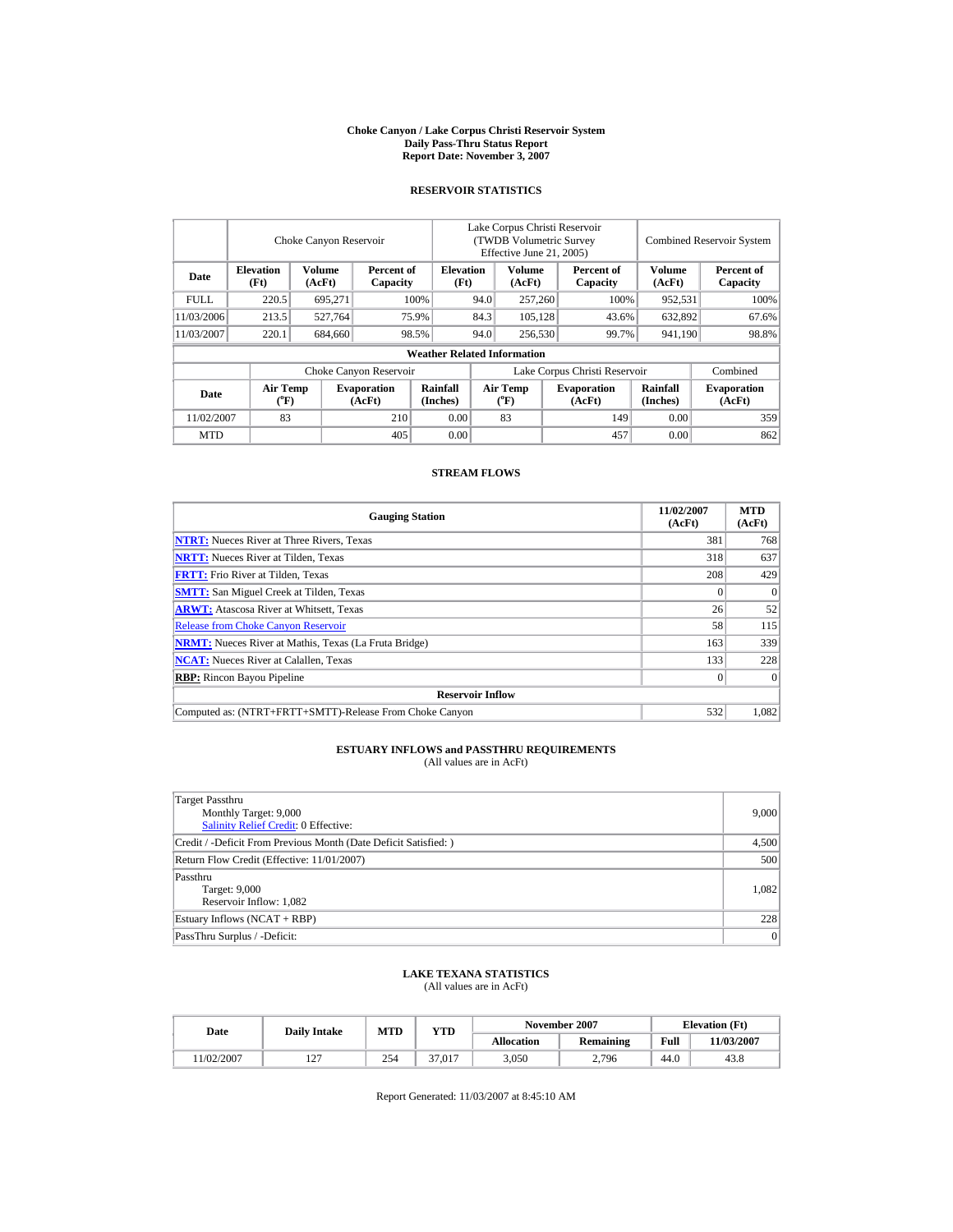#### **Choke Canyon / Lake Corpus Christi Reservoir System Daily Pass-Thru Status Report Report Date: November 4, 2007**

## **RESERVOIR STATISTICS**

|             | Choke Canyon Reservoir                      |                  |                                                      |                                    | Lake Corpus Christi Reservoir<br>(TWDB Volumetric Survey<br>Effective June 21, 2005) |                              |  |                              |                      | <b>Combined Reservoir System</b> |  |  |
|-------------|---------------------------------------------|------------------|------------------------------------------------------|------------------------------------|--------------------------------------------------------------------------------------|------------------------------|--|------------------------------|----------------------|----------------------------------|--|--|
| Date        | <b>Elevation</b><br>(Ft)                    | Volume<br>(AcFt) | Percent of<br>Capacity                               | <b>Elevation</b><br>(Ft)           |                                                                                      | Volume<br>(AcFt)             |  | Percent of<br>Capacity       | Volume<br>(AcFt)     | Percent of<br>Capacity           |  |  |
| <b>FULL</b> | 220.5                                       | 695.271          |                                                      | 100%                               | 94.0                                                                                 | 257,260                      |  | 100%                         | 952,531              | 100%                             |  |  |
| 11/04/2006  | 213.5                                       | 527,544          |                                                      | 75.9%                              | 84.2                                                                                 | 104.051                      |  | 43.1%                        | 631,595              | 67.4%                            |  |  |
| 11/04/2007  | 220.1                                       | 684,660          |                                                      | 98.5%                              | 94.0                                                                                 | 256,713                      |  | 99.8%                        | 941,373              | 98.8%                            |  |  |
|             |                                             |                  |                                                      | <b>Weather Related Information</b> |                                                                                      |                              |  |                              |                      |                                  |  |  |
|             |                                             |                  | Choke Canyon Reservoir                               |                                    | Lake Corpus Christi Reservoir                                                        |                              |  |                              |                      | Combined                         |  |  |
| Date        | <b>Air Temp</b><br>$({}^{\circ}\mathrm{F})$ |                  | Rainfall<br><b>Evaporation</b><br>(AcFt)<br>(Inches) |                                    |                                                                                      | <b>Air Temp</b><br>$(^{o}F)$ |  | <b>Evaporation</b><br>(AcFt) | Rainfall<br>(Inches) | <b>Evaporation</b><br>(AcFt)     |  |  |
| 11/03/2007  | 83                                          |                  | 180                                                  | 0.00                               |                                                                                      | 84                           |  | 149                          | 0.00                 | 329                              |  |  |
| <b>MTD</b>  |                                             |                  | 585                                                  | 0.00                               |                                                                                      |                              |  | 606                          | 0.00                 | 1.191                            |  |  |

### **STREAM FLOWS**

| <b>Gauging Station</b>                                       | 11/03/2007<br>(AcFt) | <b>MTD</b><br>(AcFt) |
|--------------------------------------------------------------|----------------------|----------------------|
| <b>NTRT:</b> Nueces River at Three Rivers, Texas             | 379                  | 1,147                |
| <b>NRTT:</b> Nueces River at Tilden, Texas                   | 322                  | 959                  |
| <b>FRTT:</b> Frio River at Tilden, Texas                     | 202                  | 631                  |
| <b>SMTT:</b> San Miguel Creek at Tilden, Texas               |                      | $\theta$             |
| <b>ARWT:</b> Atascosa River at Whitsett, Texas               | 26                   | 77                   |
| <b>Release from Choke Canyon Reservoir</b>                   | 58                   | 173                  |
| <b>NRMT:</b> Nueces River at Mathis, Texas (La Fruta Bridge) | 163                  | 502                  |
| <b>NCAT:</b> Nueces River at Calallen, Texas                 | 131                  | 359                  |
| <b>RBP:</b> Rincon Bayou Pipeline                            |                      | $\theta$             |
| <b>Reservoir Inflow</b>                                      |                      |                      |
| Computed as: (NTRT+FRTT+SMTT)-Release From Choke Canyon      | 524                  | 1.606                |

# **ESTUARY INFLOWS and PASSTHRU REQUIREMENTS**<br>(All values are in AcFt)

| <b>Target Passthru</b><br>Monthly Target: 9,000                 | 9,000 |
|-----------------------------------------------------------------|-------|
| <b>Salinity Relief Credit: 0 Effective:</b>                     |       |
| Credit / -Deficit From Previous Month (Date Deficit Satisfied:) | 4,500 |
| Return Flow Credit (Effective: 11/01/2007)                      | 500   |
| Passthru                                                        |       |
| Target: 9,000                                                   | 1,606 |
| Reservoir Inflow: 1,606                                         |       |
| Estuary Inflows (NCAT + RBP)                                    | 359   |
| PassThru Surplus / -Deficit:                                    | 0     |

## **LAKE TEXANA STATISTICS**

(All values are in AcFt)

| Date      | <b>Daily Intake</b> | MTD | <b>YTD</b> |                   | November 2007 |      | <b>Elevation</b> (Ft) |
|-----------|---------------------|-----|------------|-------------------|---------------|------|-----------------------|
|           |                     |     |            | <b>Allocation</b> | Remaining     | Full | <b>11/04/2007</b>     |
| 1/03/2007 | $\overline{1}$      | 381 | 37.144     | 3,050             | 2,669         | 44.0 | 44.0                  |

Report Generated: 11/04/2007 at 8:28:55 AM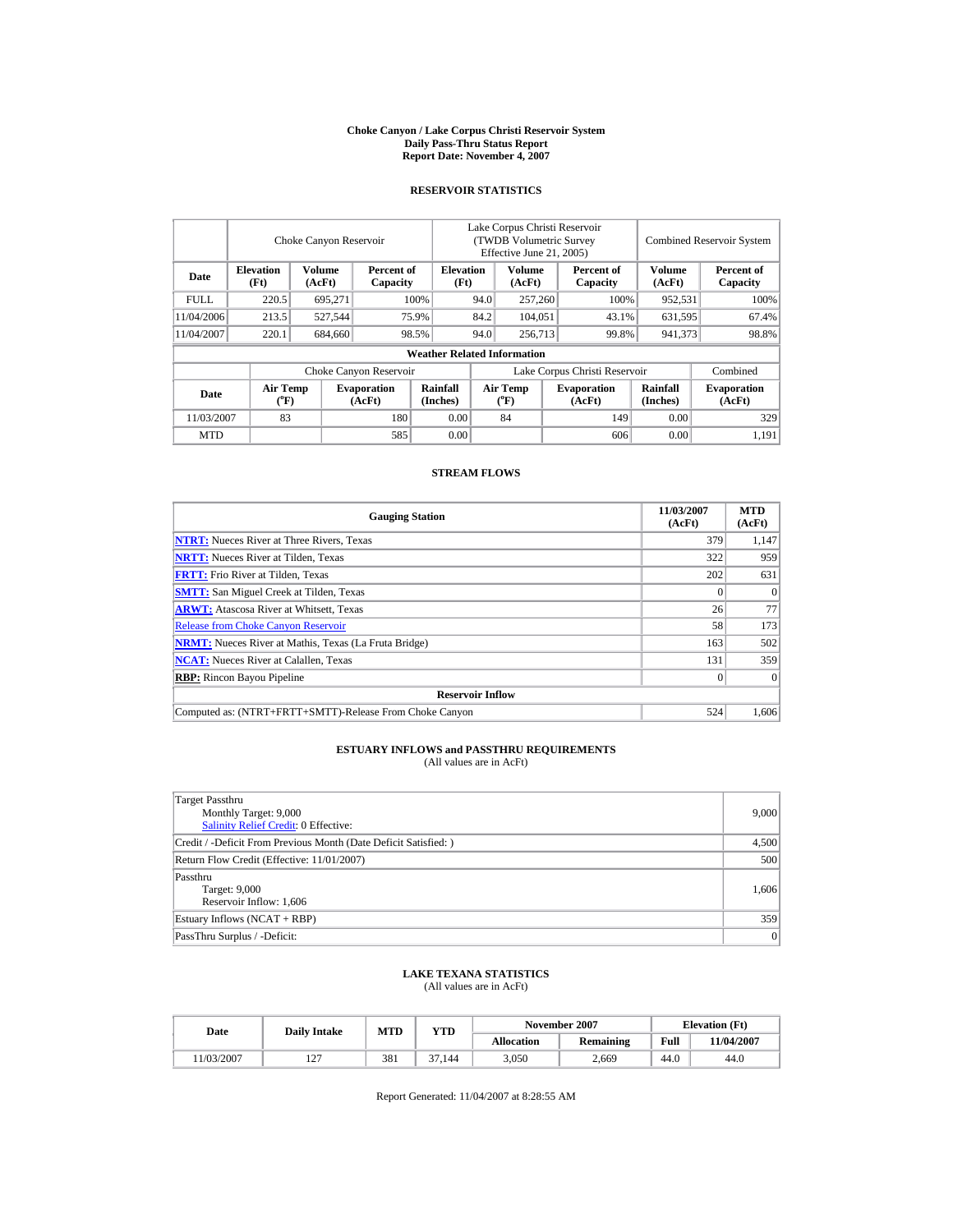#### **Choke Canyon / Lake Corpus Christi Reservoir System Daily Pass-Thru Status Report Report Date: November 5, 2007**

## **RESERVOIR STATISTICS**

|             | Choke Canyon Reservoir             |                  |                              |                                                    | Lake Corpus Christi Reservoir<br>(TWDB Volumetric Survey)<br>Effective June 21, 2005) |                         |                        |                              |                      | Combined Reservoir System    |
|-------------|------------------------------------|------------------|------------------------------|----------------------------------------------------|---------------------------------------------------------------------------------------|-------------------------|------------------------|------------------------------|----------------------|------------------------------|
| Date        | <b>Elevation</b><br>(Ft)           | Volume<br>(AcFt) |                              | <b>Elevation</b><br>Percent of<br>Capacity<br>(Ft) |                                                                                       | <b>Volume</b><br>(AcFt) | Percent of<br>Capacity |                              | Volume<br>(AcFt)     | Percent of<br>Capacity       |
| <b>FULL</b> | 220.5                              | 695.271          |                              | 100%                                               |                                                                                       | 257,260                 | 100%                   |                              | 952,531              | 100%                         |
| 11/05/2006  | 213.5                              | 527.324          |                              | 75.8%                                              | 84.2<br>103.457                                                                       |                         |                        | 42.9%                        | 630.781              | 67.4%                        |
| 11/05/2007  | 220.1                              | 684,403          |                              | 98.4%                                              | 94.0                                                                                  | 256,348                 |                        | 99.6%                        | 940.751              | 98.8%                        |
|             |                                    |                  |                              | <b>Weather Related Information</b>                 |                                                                                       |                         |                        |                              |                      |                              |
|             |                                    |                  | Choke Canyon Reservoir       |                                                    | Lake Corpus Christi Reservoir                                                         |                         |                        |                              |                      | Combined                     |
| Date        | <b>Air Temp</b><br>$({}^{\circ}F)$ |                  | <b>Evaporation</b><br>(AcFt) | Rainfall<br>(Inches)                               | Air Temp<br>$({}^{\circ}\text{F})$                                                    |                         |                        | <b>Evaporation</b><br>(AcFt) | Rainfall<br>(Inches) | <b>Evaporation</b><br>(AcFt) |
| 11/04/2007  | 84                                 |                  | 225                          | 0.00                                               |                                                                                       | 84                      |                        | 191                          | 0.00                 | 416                          |
| <b>MTD</b>  |                                    |                  | 810                          | 0.00                                               |                                                                                       |                         |                        | 797                          | 0.00                 | 1.607                        |

### **STREAM FLOWS**

| <b>Gauging Station</b>                                       | 11/04/2007<br>(AcFt) | <b>MTD</b><br>(AcFt) |
|--------------------------------------------------------------|----------------------|----------------------|
| <b>NTRT:</b> Nueces River at Three Rivers, Texas             | 379                  | 1,526                |
| <b>NRTT:</b> Nueces River at Tilden, Texas                   | 326                  | 1,284                |
| <b>FRTT:</b> Frio River at Tilden, Texas                     | 202                  | 834                  |
| <b>SMTT:</b> San Miguel Creek at Tilden, Texas               |                      | $\theta$             |
| <b>ARWT:</b> Atascosa River at Whitsett, Texas               | 26                   | 103                  |
| <b>Release from Choke Canyon Reservoir</b>                   | 58                   | 230                  |
| <b>NRMT:</b> Nueces River at Mathis, Texas (La Fruta Bridge) | 161                  | 663                  |
| <b>NCAT:</b> Nueces River at Calallen, Texas                 | 137                  | 496                  |
| <b>RBP:</b> Rincon Bayou Pipeline                            |                      | $\Omega$             |
| <b>Reservoir Inflow</b>                                      |                      |                      |
| Computed as: (NTRT+FRTT+SMTT)-Release From Choke Canyon      | 524                  | 2.130                |

# **ESTUARY INFLOWS and PASSTHRU REQUIREMENTS**<br>(All values are in AcFt)

| Target Passthru<br>Monthly Target: 9,000<br>Salinity Relief Credit: 0 Effective: | 9,000 |
|----------------------------------------------------------------------------------|-------|
| Credit / -Deficit From Previous Month (Date Deficit Satisfied: )                 | 4,500 |
| Return Flow Credit (Effective: 11/01/2007)                                       | 500   |
| Passthru<br>Target: 9,000<br>Reservoir Inflow: 2,130                             | 2,130 |
| Estuary Inflows (NCAT + RBP)                                                     | 496   |
| PassThru Surplus / -Deficit:                                                     | 0     |

# **LAKE TEXANA STATISTICS**

(All values are in AcFt)

| Date      | <b>Daily Intake</b>      | MTD | YTD             |                   | November 2007    |      | <b>Elevation</b> (Ft) |
|-----------|--------------------------|-----|-----------------|-------------------|------------------|------|-----------------------|
|           |                          |     |                 | <b>Allocation</b> | <b>Remaining</b> | Full | 1/05/2007             |
| 1/04/2007 | $\sim$<br>$\overline{1}$ | 508 | 27.27<br>31.ZII | 3,050             | 2,542            | 44.0 | 43.8                  |

Report Generated: 11/05/2007 at 8:36:10 AM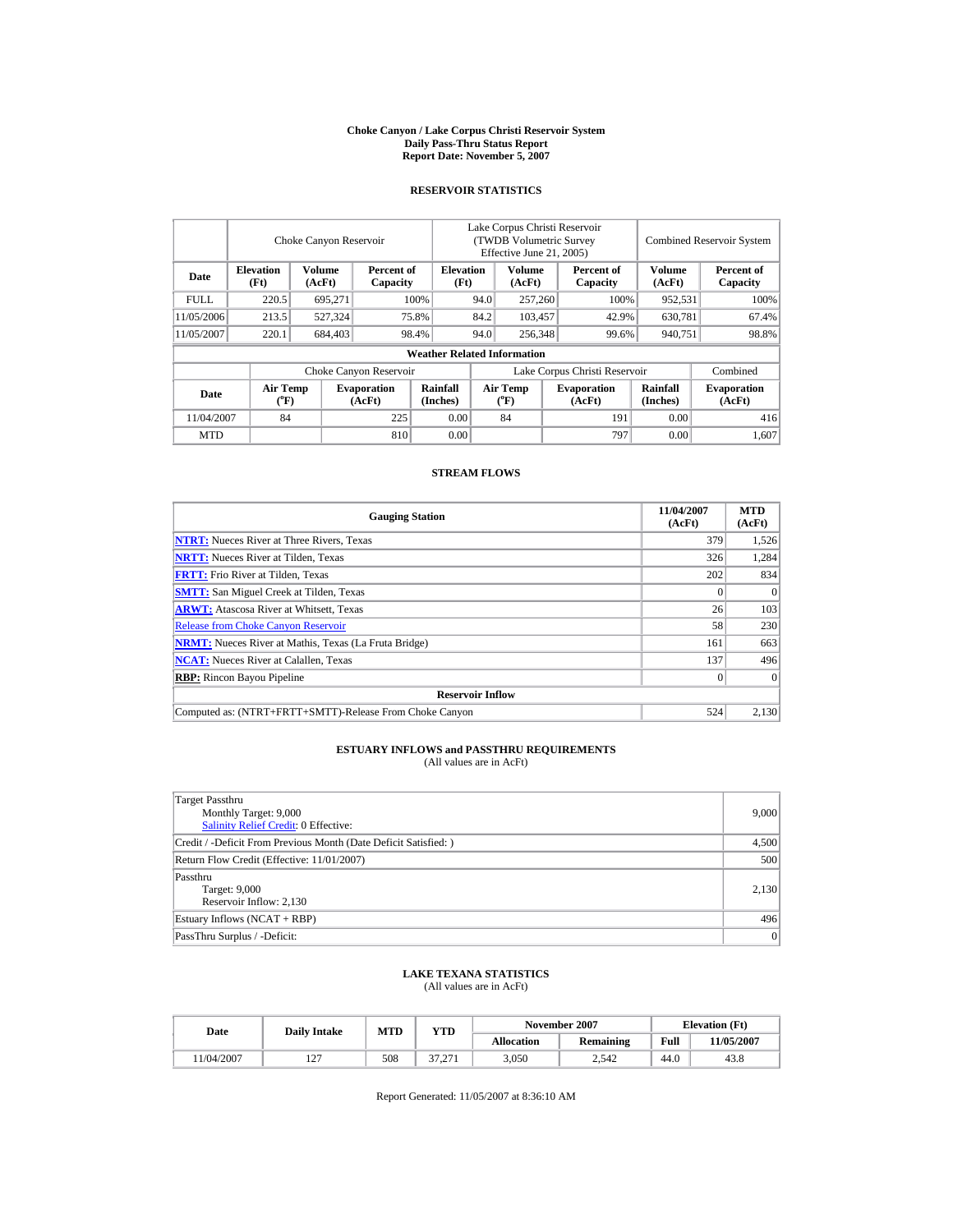#### **Choke Canyon / Lake Corpus Christi Reservoir System Daily Pass-Thru Status Report Report Date: November 6, 2007**

## **RESERVOIR STATISTICS**

|             | Choke Canyon Reservoir         |                         |                              |                                                    | Lake Corpus Christi Reservoir<br>(TWDB Volumetric Survey<br>Effective June 21, 2005) |                  |  |                              |                      | <b>Combined Reservoir System</b> |
|-------------|--------------------------------|-------------------------|------------------------------|----------------------------------------------------|--------------------------------------------------------------------------------------|------------------|--|------------------------------|----------------------|----------------------------------|
| Date        | <b>Elevation</b><br>(Ft)       | <b>Volume</b><br>(AcFt) |                              | <b>Elevation</b><br>Percent of<br>(Ft)<br>Capacity |                                                                                      | Volume<br>(AcFt) |  | Percent of<br>Capacity       | Volume<br>(AcFt)     | Percent of<br>Capacity           |
| <b>FULL</b> | 220.5                          | 695.271                 |                              | 100%                                               | 94.0                                                                                 | 257,260          |  | 100%                         | 952,531              | 100%                             |
| 11/06/2006  | 213.5                          | 527.324                 |                              | 75.8%                                              | 84.2                                                                                 | 103,101          |  | 42.7%                        | 630,425              | 67.3%                            |
| 11/06/2007  | 220.1                          | 684,146                 |                              | 98.4%                                              |                                                                                      | 94.0<br>257,078  |  | 99.9%                        | 941.224              | 98.8%                            |
|             |                                |                         |                              | <b>Weather Related Information</b>                 |                                                                                      |                  |  |                              |                      |                                  |
|             |                                |                         | Choke Canyon Reservoir       |                                                    | Lake Corpus Christi Reservoir                                                        |                  |  |                              |                      | Combined                         |
| Date        | Air Temp<br>$({}^o\mathrm{F})$ |                         | <b>Evaporation</b><br>(AcFt) | Rainfall<br>(Inches)                               | Air Temp<br>$({}^{\circ}\mathrm{F})$                                                 |                  |  | <b>Evaporation</b><br>(AcFt) | Rainfall<br>(Inches) | <b>Evaporation</b><br>(AcFt)     |
| 11/05/2007  | 87                             |                         | 285                          | 0.00                                               |                                                                                      | 89               |  | 181                          | 0.00                 | 466                              |
| <b>MTD</b>  |                                |                         | 1.095                        | 0.00                                               |                                                                                      |                  |  | 978                          | 0.00                 | 2.073                            |

### **STREAM FLOWS**

| <b>Gauging Station</b>                                       | 11/05/2007<br>(AcFt) | <b>MTD</b><br>(AcFt) |
|--------------------------------------------------------------|----------------------|----------------------|
| <b>NTRT:</b> Nueces River at Three Rivers, Texas             | 385                  | 1,912                |
| <b>NRTT:</b> Nueces River at Tilden, Texas                   | 320                  | 1,604                |
| <b>FRTT:</b> Frio River at Tilden, Texas                     | 204                  | 1,038                |
| <b>SMTT:</b> San Miguel Creek at Tilden, Texas               |                      | $\theta$             |
| <b>ARWT:</b> Atascosa River at Whitsett, Texas               | 26                   | 129                  |
| <b>Release from Choke Canyon Reservoir</b>                   | 58                   | 288                  |
| <b>NRMT:</b> Nueces River at Mathis, Texas (La Fruta Bridge) | 161                  | 824                  |
| <b>NCAT:</b> Nueces River at Calallen, Texas                 | 103                  | 599                  |
| <b>RBP:</b> Rincon Bayou Pipeline                            |                      | $\Omega$             |
| <b>Reservoir Inflow</b>                                      |                      |                      |
| Computed as: (NTRT+FRTT+SMTT)-Release From Choke Canyon      | 532                  | 2.662                |

# **ESTUARY INFLOWS and PASSTHRU REQUIREMENTS**<br>(All values are in AcFt)

| <b>Target Passthru</b><br>Monthly Target: 9,000                 | 9,000 |
|-----------------------------------------------------------------|-------|
| <b>Salinity Relief Credit: 0 Effective:</b>                     |       |
| Credit / -Deficit From Previous Month (Date Deficit Satisfied:) | 4,500 |
| Return Flow Credit (Effective: 11/01/2007)                      | 500   |
| Passthru                                                        |       |
| Target: 9,000                                                   | 2.662 |
| Reservoir Inflow: 2,662                                         |       |
| Estuary Inflows (NCAT + RBP)                                    | 599   |
| PassThru Surplus / -Deficit:                                    | 0     |

## **LAKE TEXANA STATISTICS**

(All values are in AcFt)

| Date      | <b>Daily Intake</b> | MTD | YTD    |                   | November 2007    |      | <b>Elevation</b> (Ft) |
|-----------|---------------------|-----|--------|-------------------|------------------|------|-----------------------|
|           |                     |     |        | <b>Allocation</b> | <b>Remaining</b> | Full | 1/06/2007             |
| 1/05/2007 | $\sim$<br>∸         | 635 | 37.397 | 3,050             | 2.415            | 44.0 | 43.7                  |

Report Generated: 11/06/2007 at 9:57:04 AM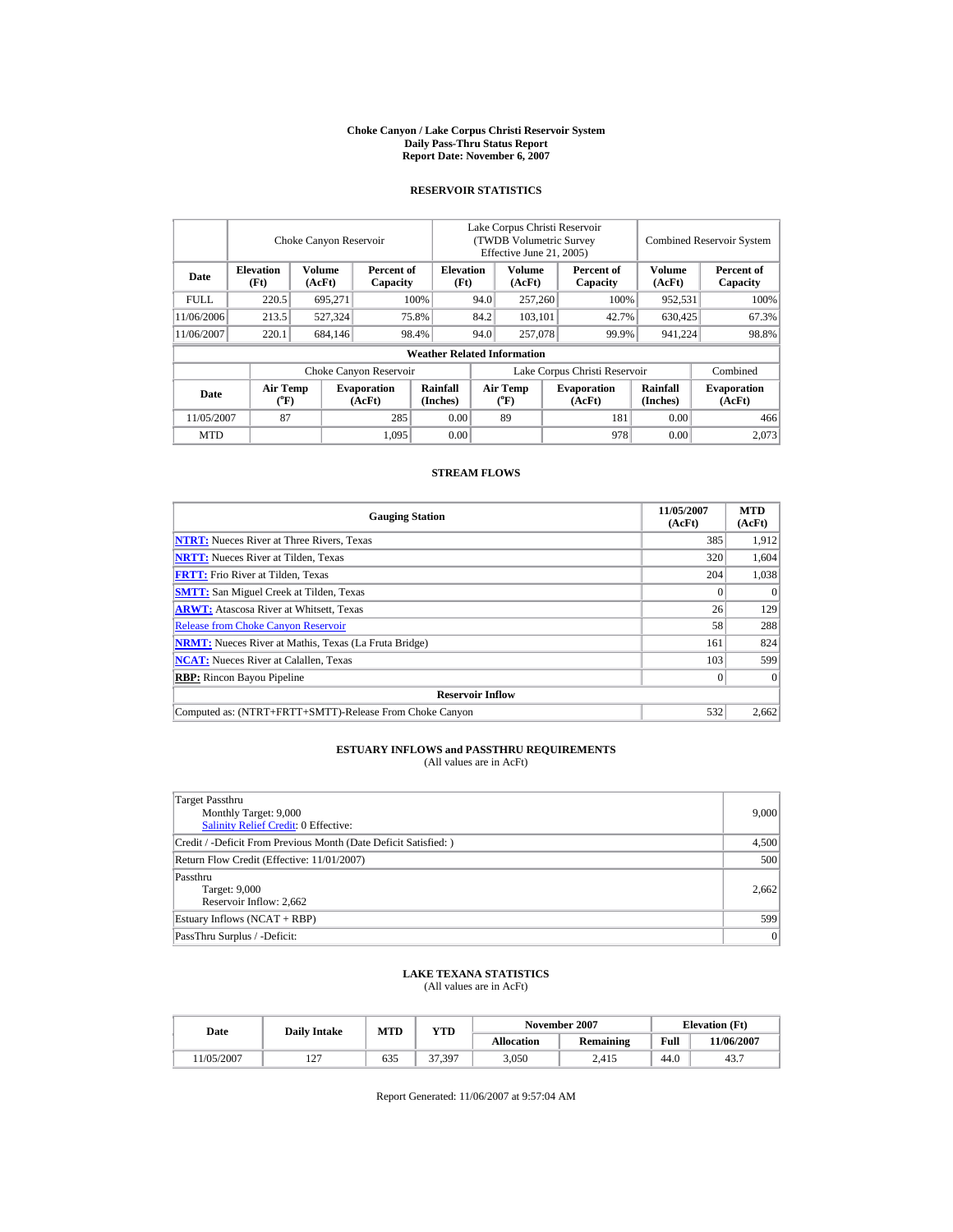#### **Choke Canyon / Lake Corpus Christi Reservoir System Daily Pass-Thru Status Report Report Date: November 7, 2007**

## **RESERVOIR STATISTICS**

|             | Choke Canyon Reservoir               |                         |                                                    |                                    | Lake Corpus Christi Reservoir<br>(TWDB Volumetric Survey<br>Effective June 21, 2005) |                  |  |                              |                         | <b>Combined Reservoir System</b> |
|-------------|--------------------------------------|-------------------------|----------------------------------------------------|------------------------------------|--------------------------------------------------------------------------------------|------------------|--|------------------------------|-------------------------|----------------------------------|
| Date        | <b>Elevation</b><br>(Ft)             | <b>Volume</b><br>(AcFt) | <b>Elevation</b><br>Percent of<br>(Ft)<br>Capacity |                                    |                                                                                      | Volume<br>(AcFt) |  | Percent of<br>Capacity       | <b>Volume</b><br>(AcFt) | Percent of<br>Capacity           |
| <b>FULL</b> | 220.5                                | 695.271                 |                                                    | 100%                               | 94.0                                                                                 | 257,260          |  | 100%                         | 952,531                 | 100%                             |
| 11/07/2006  | 213.5                                | 526,663                 |                                                    | 75.7%                              | 84.1                                                                                 | 102,627          |  | 42.5%                        | 629,290                 | 67.2%                            |
| 11/07/2007  | 220.1                                | 683,889                 |                                                    | 98.4%                              | 94.0                                                                                 | 256,895          |  | 99.9%                        | 940,784                 | 98.8%                            |
|             |                                      |                         |                                                    | <b>Weather Related Information</b> |                                                                                      |                  |  |                              |                         |                                  |
|             |                                      |                         | Choke Canyon Reservoir                             |                                    | Lake Corpus Christi Reservoir                                                        |                  |  |                              |                         | Combined                         |
| Date        | Air Temp<br>$({}^{\circ}\mathrm{F})$ |                         | <b>Evaporation</b><br>(AcFt)                       | Rainfall<br>(Inches)               | Air Temp<br>$(^{o}F)$                                                                |                  |  | <b>Evaporation</b><br>(AcFt) | Rainfall<br>(Inches)    | <b>Evaporation</b><br>(AcFt)     |
| 11/06/2007  | 70                                   |                         | 314                                                | 0.00                               |                                                                                      | 75               |  | 223                          | 0.00                    | 537                              |
| <b>MTD</b>  |                                      |                         | 1.409                                              | 0.00                               |                                                                                      |                  |  | 1.201                        | 0.00                    | 2.610                            |

### **STREAM FLOWS**

| <b>Gauging Station</b>                                       | 11/06/2007<br>(AcFt) | <b>MTD</b><br>(AcFt) |
|--------------------------------------------------------------|----------------------|----------------------|
| <b>NTRT:</b> Nueces River at Three Rivers, Texas             | 377                  | 2,289                |
| <b>NRTT:</b> Nueces River at Tilden, Texas                   | 312                  | 1,916                |
| <b>FRTT:</b> Frio River at Tilden, Texas                     | 202                  | 1,241                |
| <b>SMTT:</b> San Miguel Creek at Tilden, Texas               |                      | $\theta$             |
| <b>ARWT:</b> Atascosa River at Whitsett, Texas               | 26                   | 155                  |
| <b>Release from Choke Canyon Reservoir</b>                   | 58                   | 345                  |
| <b>NRMT:</b> Nueces River at Mathis, Texas (La Fruta Bridge) | 199                  | 1,022                |
| <b>NCAT:</b> Nueces River at Calallen, Texas                 | 101                  | 701                  |
| <b>RBP:</b> Rincon Bayou Pipeline                            |                      | $\Omega$             |
| <b>Reservoir Inflow</b>                                      |                      |                      |
| Computed as: (NTRT+FRTT+SMTT)-Release From Choke Canyon      | 522                  | 3.184                |

# **ESTUARY INFLOWS and PASSTHRU REQUIREMENTS**<br>(All values are in AcFt)

| <b>Target Passthru</b><br>Monthly Target: 9,000<br><b>Salinity Relief Credit: 0 Effective:</b> | 9,000 |
|------------------------------------------------------------------------------------------------|-------|
| Credit / -Deficit From Previous Month (Date Deficit Satisfied:)                                | 4,500 |
| Return Flow Credit (Effective: 11/01/2007)                                                     | 500   |
| Passthru<br>Target: 9,000<br>Reservoir Inflow: 3,184                                           | 3,184 |
| Estuary Inflows (NCAT + RBP)                                                                   | 701   |
| PassThru Surplus / -Deficit:                                                                   | 0     |

## **LAKE TEXANA STATISTICS**

(All values are in AcFt)

| Date      | <b>Daily Intake</b> | MTD | <b>YTD</b> |                   | November 2007    | <b>Elevation</b> (Ft) |            |
|-----------|---------------------|-----|------------|-------------------|------------------|-----------------------|------------|
|           |                     |     |            | <b>Allocation</b> | <b>Remaining</b> | Full                  | 11/07/2007 |
| 1/06/2007 | 126                 | 761 | 37.524     | 3,050             | 2.289            | 44.0                  | 43.7       |

Report Generated: 11/07/2007 at 8:47:24 AM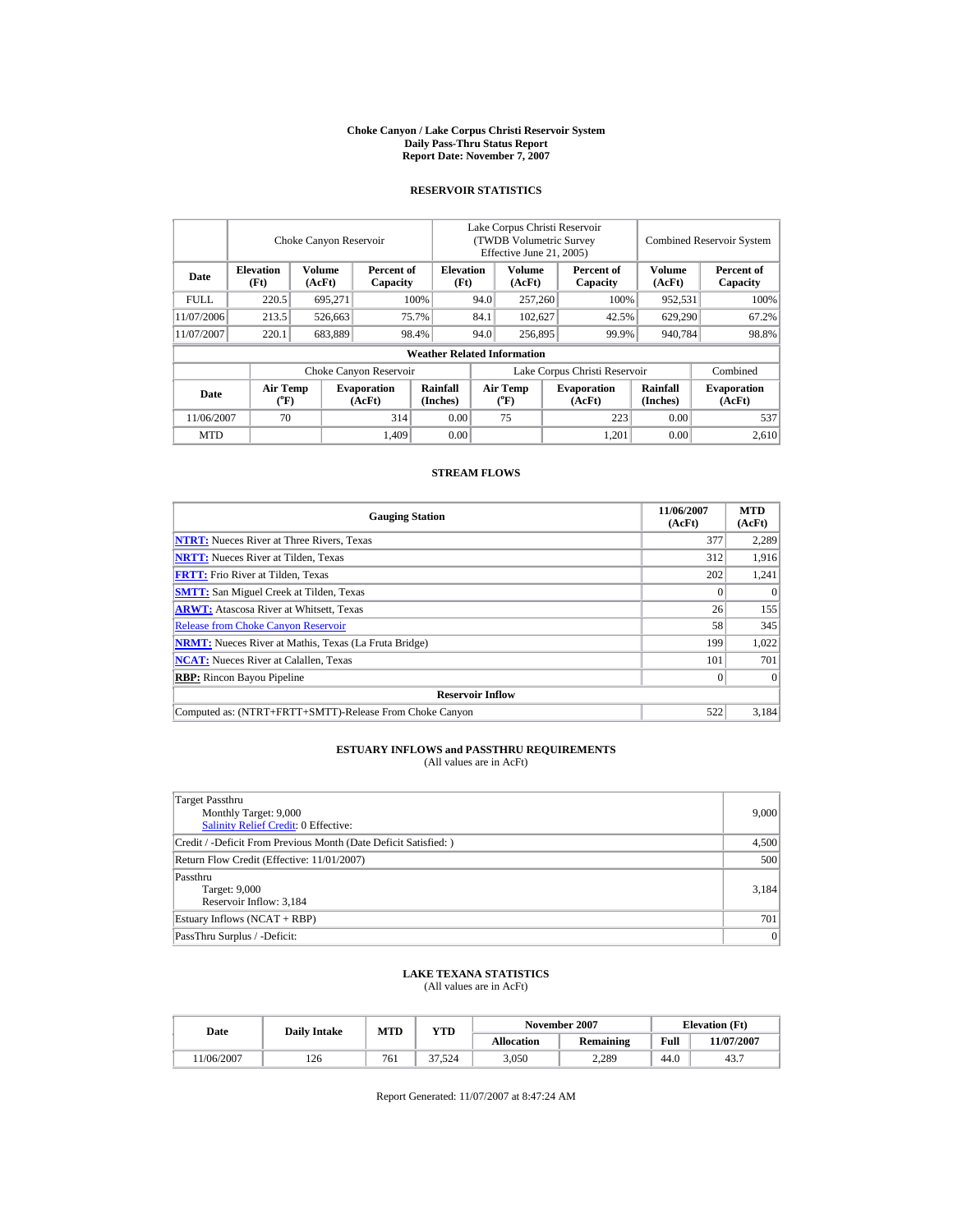#### **Choke Canyon / Lake Corpus Christi Reservoir System Daily Pass-Thru Status Report Report Date: November 8, 2007**

## **RESERVOIR STATISTICS**

|            | Choke Canyon Reservoir         |                  |                              |                                    | Lake Corpus Christi Reservoir<br>(TWDB Volumetric Survey)<br>Effective June 21, 2005) |                                    |                        |                              |                        | <b>Combined Reservoir System</b> |  |  |
|------------|--------------------------------|------------------|------------------------------|------------------------------------|---------------------------------------------------------------------------------------|------------------------------------|------------------------|------------------------------|------------------------|----------------------------------|--|--|
| Date       | <b>Elevation</b><br>(Ft)       | Volume<br>(AcFt) | Percent of<br>Capacity       | <b>Elevation</b><br>(Ft)           | <b>Volume</b><br>(AcFt)                                                               |                                    | Percent of<br>Capacity | Volume<br>(AcFt)             | Percent of<br>Capacity |                                  |  |  |
| FULL.      | 220.5                          | 695.271          |                              | 100%                               | 94.0                                                                                  | 257,260                            |                        | 100%                         | 952.531                | 100%                             |  |  |
| 11/08/2006 | 213.5                          | 526,442          |                              | 75.7%                              | 84.1                                                                                  |                                    | 102.273                | 42.4%                        | 628,715                | 67.1%                            |  |  |
| 11/08/2007 | 220.0                          | 683,374          |                              | 98.3%                              | 94.0                                                                                  | 256,348                            |                        | 99.6%                        | 939,722                | 98.7%                            |  |  |
|            |                                |                  |                              | <b>Weather Related Information</b> |                                                                                       |                                    |                        |                              |                        |                                  |  |  |
|            |                                |                  | Choke Canyon Reservoir       |                                    | Lake Corpus Christi Reservoir                                                         |                                    |                        |                              |                        | Combined                         |  |  |
| Date       | Air Temp<br>$({}^o\mathbf{F})$ |                  | <b>Evaporation</b><br>(AcFt) | Rainfall<br>(Inches)               |                                                                                       | Air Temp<br>$(^{\circ}\mathrm{F})$ |                        | <b>Evaporation</b><br>(AcFt) | Rainfall<br>(Inches)   | <b>Evaporation</b><br>(AcFt)     |  |  |
| 11/07/2007 | 73                             |                  | 165                          | 0.00                               |                                                                                       | 74                                 |                        | 149                          | 0.00                   | 314                              |  |  |
| <b>MTD</b> |                                |                  | 1,574                        | 0.00                               |                                                                                       |                                    |                        | 1,350                        | 0.00                   | 2.924                            |  |  |

### **STREAM FLOWS**

| <b>Gauging Station</b>                                       | 11/07/2007<br>(AcFt) | <b>MTD</b><br>(AcFt) |
|--------------------------------------------------------------|----------------------|----------------------|
| <b>NTRT:</b> Nueces River at Three Rivers, Texas             | 367                  | 2,656                |
| <b>NRTT:</b> Nueces River at Tilden, Texas                   | 300                  | 2,215                |
| <b>FRTT:</b> Frio River at Tilden, Texas                     | 197                  | 1,437                |
| <b>SMTT:</b> San Miguel Creek at Tilden, Texas               |                      | $\theta$             |
| <b>ARWT:</b> Atascosa River at Whitsett, Texas               | 26                   | 181                  |
| <b>Release from Choke Canyon Reservoir</b>                   | 58                   | 403                  |
| <b>NRMT:</b> Nueces River at Mathis, Texas (La Fruta Bridge) | 165                  | 1,187                |
| <b>NCAT:</b> Nueces River at Calallen, Texas                 | 159                  | 860                  |
| <b>RBP:</b> Rincon Bayou Pipeline                            |                      | $\Omega$             |
| <b>Reservoir Inflow</b>                                      |                      |                      |
| Computed as: (NTRT+FRTT+SMTT)-Release From Choke Canyon      | 506                  | 3.690                |

# **ESTUARY INFLOWS and PASSTHRU REQUIREMENTS**<br>(All values are in AcFt)

| Target Passthru<br>Monthly Target: 9,000<br>Salinity Relief Credit: 0 Effective: | 9,000 |
|----------------------------------------------------------------------------------|-------|
| Credit / -Deficit From Previous Month (Date Deficit Satisfied: )                 | 4,500 |
| Return Flow Credit (Effective: 11/01/2007)                                       | 500   |
| Passthru<br>Target: 9,000<br>Reservoir Inflow: 3,690                             | 3,690 |
| Estuary Inflows (NCAT + RBP)                                                     | 860   |
| PassThru Surplus / -Deficit:                                                     | 0     |

## **LAKE TEXANA STATISTICS**

(All values are in AcFt)

| Date       | <b>Daily Intake</b> | MTD | YTD    |                   | November 2007 |      | <b>Elevation</b> (Ft) |
|------------|---------------------|-----|--------|-------------------|---------------|------|-----------------------|
|            |                     |     |        | <b>Allocation</b> | Remaining     | Full | 1/08/2007             |
| 11/07/2007 | 126                 | 887 | 37.650 | 3,050             | 2.163         | 44.0 | 43.6                  |

Report Generated: 11/08/2007 at 8:33:29 AM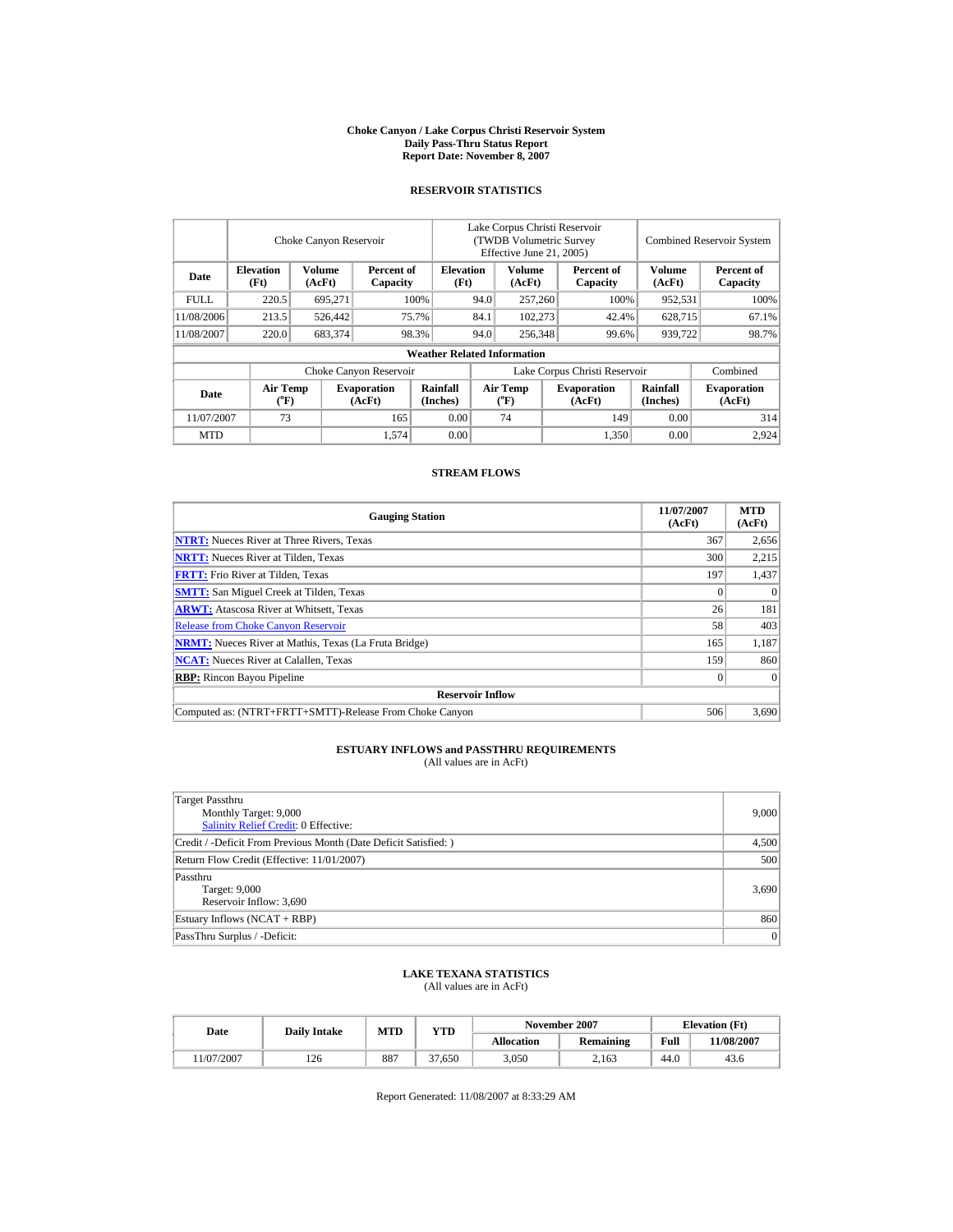#### **Choke Canyon / Lake Corpus Christi Reservoir System Daily Pass-Thru Status Report Report Date: November 9, 2007**

## **RESERVOIR STATISTICS**

|             | Choke Canyon Reservoir               |                         |                              |                                    | Lake Corpus Christi Reservoir<br>(TWDB Volumetric Survey<br>Effective June 21, 2005) |                       |         |                              |                         | <b>Combined Reservoir System</b> |
|-------------|--------------------------------------|-------------------------|------------------------------|------------------------------------|--------------------------------------------------------------------------------------|-----------------------|---------|------------------------------|-------------------------|----------------------------------|
| Date        | <b>Elevation</b><br>(Ft)             | <b>Volume</b><br>(AcFt) | Percent of<br>Capacity       | <b>Elevation</b><br>(Ft)           | Volume<br>(AcFt)                                                                     |                       |         | Percent of<br>Capacity       | <b>Volume</b><br>(AcFt) | Percent of<br>Capacity           |
| <b>FULL</b> | 220.5                                | 695.271                 |                              | 100%                               | 94.0                                                                                 | 257,260               |         | 100%                         | 952,531                 | 100%                             |
| 11/09/2006  | 213.5                                | 526,222                 |                              | 75.7%                              | 84.0                                                                                 |                       | 101.332 | 42.0%                        | 627,554                 | 67.0%                            |
| 11/09/2007  | 220.0                                | 683,117                 |                              | 98.3%                              | 94.0                                                                                 | 256,348               |         | 99.6%                        | 939,465                 | 98.6%                            |
|             |                                      |                         |                              | <b>Weather Related Information</b> |                                                                                      |                       |         |                              |                         |                                  |
|             |                                      |                         | Choke Canyon Reservoir       |                                    | Lake Corpus Christi Reservoir                                                        |                       |         |                              |                         | Combined                         |
| Date        | Air Temp<br>$({}^{\circ}\mathrm{F})$ |                         | <b>Evaporation</b><br>(AcFt) | Rainfall<br>(Inches)               |                                                                                      | Air Temp<br>$(^{o}F)$ |         | <b>Evaporation</b><br>(AcFt) | Rainfall<br>(Inches)    | <b>Evaporation</b><br>(AcFt)     |
| 11/08/2007  | 83                                   |                         | 150                          | 0.00                               |                                                                                      | 86                    |         | 159                          | 0.00                    | 309                              |
| <b>MTD</b>  |                                      |                         | 1.724                        | 0.00                               |                                                                                      |                       |         | 1.509                        | 0.00                    | 3,233                            |

### **STREAM FLOWS**

| <b>Gauging Station</b>                                       | 11/08/2007<br>(AcFt) | <b>MTD</b><br>(AcFt) |
|--------------------------------------------------------------|----------------------|----------------------|
| <b>NTRT:</b> Nueces River at Three Rivers, Texas             | 359                  | 3,015                |
| <b>NRTT:</b> Nueces River at Tilden, Texas                   | 296                  | 2,511                |
| <b>FRTT:</b> Frio River at Tilden, Texas                     | 199                  | 1,636                |
| <b>SMTT:</b> San Miguel Creek at Tilden, Texas               |                      | $\Omega$             |
| <b>ARWT:</b> Atascosa River at Whitsett, Texas               | 24                   | 204                  |
| <b>Release from Choke Canyon Reservoir</b>                   | 58                   | 461                  |
| <b>NRMT:</b> Nueces River at Mathis, Texas (La Fruta Bridge) | 161                  | 1,348                |
| <b>NCAT:</b> Nueces River at Calallen, Texas                 | 91                   | 951                  |
| <b>RBP:</b> Rincon Bayou Pipeline                            |                      | $\theta$             |
| <b>Reservoir Inflow</b>                                      |                      |                      |
| Computed as: (NTRT+FRTT+SMTT)-Release From Choke Canyon      | 500                  | 4.190                |

# **ESTUARY INFLOWS and PASSTHRU REQUIREMENTS**<br>(All values are in AcFt)

| <b>Target Passthru</b><br>Monthly Target: 9,000<br><b>Salinity Relief Credit: 0 Effective:</b> | 9,000 |
|------------------------------------------------------------------------------------------------|-------|
|                                                                                                |       |
| Credit / -Deficit From Previous Month (Date Deficit Satisfied:)                                | 4,500 |
| Return Flow Credit (Effective: 11/01/2007)                                                     | 500   |
| Passthru                                                                                       |       |
| Target: 9,000                                                                                  | 4,190 |
|                                                                                                |       |
| Reservoir Inflow: 4,190                                                                        |       |
| Estuary Inflows (NCAT + RBP)                                                                   | 951   |
| PassThru Surplus / -Deficit:                                                                   | 0     |

## **LAKE TEXANA STATISTICS**

(All values are in AcFt)

| Date      |     | <b>MTD</b><br>YTD<br><b>Daily Intake</b> |        |            | November 2007    | <b>Elevation</b> (Ft) |           |
|-----------|-----|------------------------------------------|--------|------------|------------------|-----------------------|-----------|
|           |     |                                          |        | Allocation | <b>Remaining</b> | Full                  | 1/09/2007 |
| 1/08/2007 | 126 | 1.014                                    | 37,776 | 3,050      | 2.036            | 44.0                  | 43.6      |

Report Generated: 11/09/2007 at 8:36:21 AM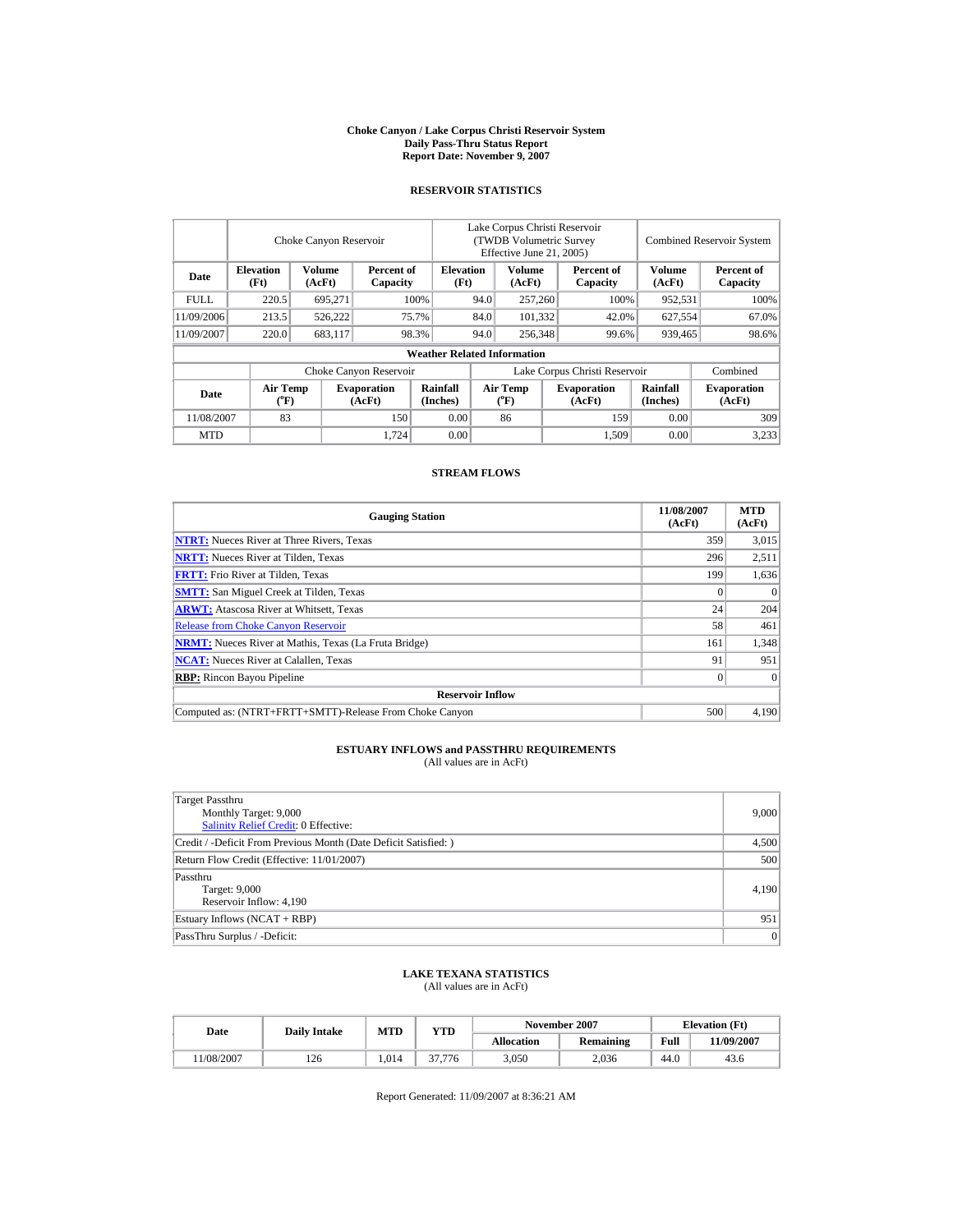#### **Choke Canyon / Lake Corpus Christi Reservoir System Daily Pass-Thru Status Report Report Date: November 10, 2007**

## **RESERVOIR STATISTICS**

|             | Choke Canyon Reservoir         |                         |                              |                                    | Lake Corpus Christi Reservoir<br>(TWDB Volumetric Survey<br>Effective June 21, 2005) |                                      |  |                              |                         | <b>Combined Reservoir System</b> |
|-------------|--------------------------------|-------------------------|------------------------------|------------------------------------|--------------------------------------------------------------------------------------|--------------------------------------|--|------------------------------|-------------------------|----------------------------------|
| Date        | <b>Elevation</b><br>(Ft)       | <b>Volume</b><br>(AcFt) | Percent of<br>Capacity       | <b>Elevation</b><br>(Ft)           |                                                                                      | <b>Volume</b><br>(AcFt)              |  | Percent of<br>Capacity       | <b>Volume</b><br>(AcFt) | Percent of<br>Capacity           |
| <b>FULL</b> | 220.5                          | 695.271                 |                              | 100%                               | 94.0                                                                                 | 257,260                              |  | 100%                         | 952,531                 | 100%                             |
| 11/10/2006  | 213.5                          | 526,222                 |                              | 75.7%                              | 84.1<br>101,802                                                                      |                                      |  | 42.2%                        | 628,024                 | 67.1%                            |
| 11/10/2007  | 220.0                          | 682,860                 |                              | 98.2%                              | 93.9                                                                                 | 256,166                              |  | 99.6%                        | 939,026                 | 98.6%                            |
|             |                                |                         |                              | <b>Weather Related Information</b> |                                                                                      |                                      |  |                              |                         |                                  |
|             |                                |                         | Choke Canyon Reservoir       |                                    | Lake Corpus Christi Reservoir                                                        |                                      |  |                              |                         | Combined                         |
| Date        | Air Temp<br>$({}^o\mathrm{F})$ |                         | <b>Evaporation</b><br>(AcFt) | Rainfall<br>(Inches)               |                                                                                      | Air Temp<br>$({}^{\circ}\mathrm{F})$ |  | <b>Evaporation</b><br>(AcFt) | Rainfall<br>(Inches)    | <b>Evaporation</b><br>(AcFt)     |
| 11/09/2007  | 85                             |                         | 254                          | 0.00                               |                                                                                      | 85                                   |  | 170                          | 0.00                    | 424                              |
| <b>MTD</b>  |                                |                         | 1.978                        | 0.00                               |                                                                                      |                                      |  | 1.679                        | 0.00                    | 3,657                            |

### **STREAM FLOWS**

| <b>Gauging Station</b>                                       | 11/09/2007<br>(AcFt) | <b>MTD</b><br>(AcFt) |
|--------------------------------------------------------------|----------------------|----------------------|
| <b>NTRT:</b> Nueces River at Three Rivers, Texas             | 353                  | 3,369                |
| <b>NRTT:</b> Nueces River at Tilden, Texas                   | 292                  | 2,803                |
| <b>FRTT:</b> Frio River at Tilden, Texas                     | 197                  | 1,832                |
| <b>SMTT:</b> San Miguel Creek at Tilden, Texas               |                      | $\theta$             |
| <b>ARWT:</b> Atascosa River at Whitsett, Texas               | 24                   | 228                  |
| <b>Release from Choke Canyon Reservoir</b>                   | 58                   | 518                  |
| <b>NRMT:</b> Nueces River at Mathis, Texas (La Fruta Bridge) | 161                  | 1,509                |
| <b>NCAT:</b> Nueces River at Calallen, Texas                 | 83                   | 1,034                |
| <b>RBP:</b> Rincon Bayou Pipeline                            |                      | $\theta$             |
| <b>Reservoir Inflow</b>                                      |                      |                      |
| Computed as: (NTRT+FRTT+SMTT)-Release From Choke Canyon      | 492                  | 4.683                |

# **ESTUARY INFLOWS and PASSTHRU REQUIREMENTS**<br>(All values are in AcFt)

| <b>Target Passthru</b><br>Monthly Target: 9,000<br><b>Salinity Relief Credit: 0 Effective:</b> | 9,000 |
|------------------------------------------------------------------------------------------------|-------|
| Credit / -Deficit From Previous Month (Date Deficit Satisfied:)                                | 4,500 |
| Return Flow Credit (Effective: 11/01/2007)                                                     | 500   |
| Passthru<br>Target: 9,000<br>Reservoir Inflow: 4,683                                           | 4,683 |
| Estuary Inflows (NCAT + RBP)                                                                   | 1,034 |
| PassThru Surplus / -Deficit:                                                                   | 0     |

## **LAKE TEXANA STATISTICS**

(All values are in AcFt)

| Date      |     | <b>MTD</b><br>YTD<br><b>Daily Intake</b> |        |            | November 2007    | <b>Elevation</b> (Ft) |           |
|-----------|-----|------------------------------------------|--------|------------|------------------|-----------------------|-----------|
|           |     |                                          |        | Allocation | <b>Remaining</b> | Full                  | 1/10/2007 |
| 1/09/2007 | 126 | 1.140                                    | 37.903 | 3.050      | .910             | 44.0                  | 43.6      |

Report Generated: 11/10/2007 at 8:25:01 AM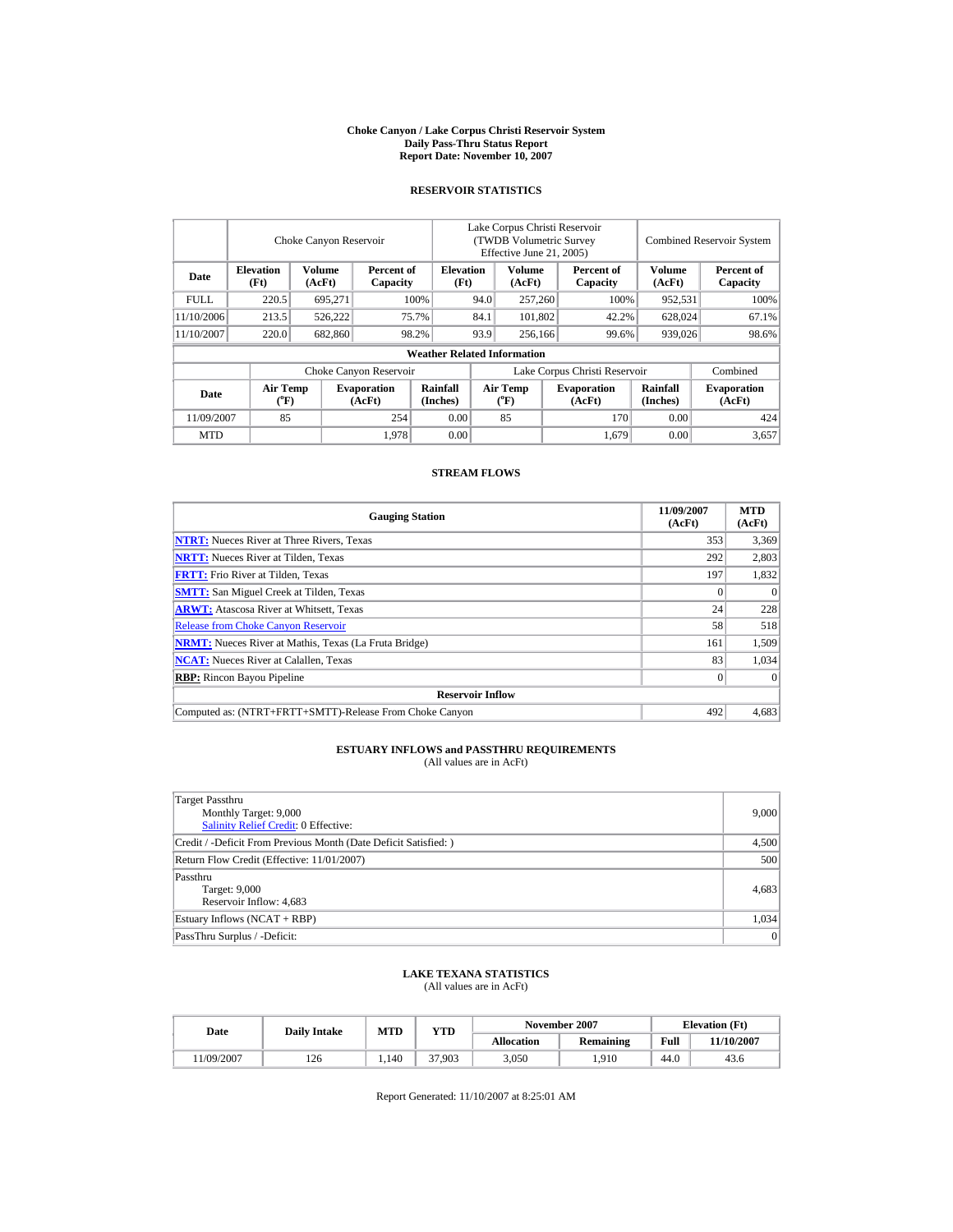#### **Choke Canyon / Lake Corpus Christi Reservoir System Daily Pass-Thru Status Report Report Date: November 11, 2007**

### **RESERVOIR STATISTICS**

|             | Choke Canyon Reservoir               |                         |                              |                                    | Lake Corpus Christi Reservoir<br>(TWDB Volumetric Survey<br>Effective June 21, 2005) |                       |  |                              |                         | <b>Combined Reservoir System</b> |  |  |
|-------------|--------------------------------------|-------------------------|------------------------------|------------------------------------|--------------------------------------------------------------------------------------|-----------------------|--|------------------------------|-------------------------|----------------------------------|--|--|
| Date        | <b>Elevation</b><br>(Ft)             | <b>Volume</b><br>(AcFt) | Percent of<br>Capacity       | <b>Elevation</b><br>(Ft)           |                                                                                      | Volume<br>(AcFt)      |  | Percent of<br>Capacity       | <b>Volume</b><br>(AcFt) | Percent of<br>Capacity           |  |  |
| <b>FULL</b> | 220.5                                | 695.271                 |                              | 100%                               | 94.0                                                                                 | 257,260               |  | 100%                         | 952,531                 | 100%                             |  |  |
| 11/11/2006  | 213.5                                | 526,001                 |                              | 75.7%                              | 84.0<br>101.215                                                                      |                       |  |                              | 627.216<br>42.0%        |                                  |  |  |
| 11/11/2007  | 220.0                                | 682,860                 |                              | 98.2%                              | 93.9                                                                                 | 255,983               |  | 99.5%                        | 938,843                 | 98.6%                            |  |  |
|             |                                      |                         |                              | <b>Weather Related Information</b> |                                                                                      |                       |  |                              |                         |                                  |  |  |
|             |                                      |                         | Choke Canyon Reservoir       |                                    | Lake Corpus Christi Reservoir                                                        |                       |  |                              |                         | Combined                         |  |  |
| Date        | Air Temp<br>$({}^{\circ}\mathrm{F})$ |                         | <b>Evaporation</b><br>(AcFt) | Rainfall<br>(Inches)               |                                                                                      | Air Temp<br>$(^{o}F)$ |  | <b>Evaporation</b><br>(AcFt) | Rainfall<br>(Inches)    | <b>Evaporation</b><br>(AcFt)     |  |  |
| 11/10/2007  | 85                                   |                         | 284                          | 0.00                               |                                                                                      | 85                    |  | 223                          | 0.00                    | 507                              |  |  |
| <b>MTD</b>  |                                      |                         | 2.262                        | 0.00                               |                                                                                      |                       |  | 1.902                        | 0.00                    | 4.164                            |  |  |

### **STREAM FLOWS**

| <b>Gauging Station</b>                                       | 11/10/2007<br>(AcFt) | <b>MTD</b><br>(AcFt) |
|--------------------------------------------------------------|----------------------|----------------------|
| <b>NTRT:</b> Nueces River at Three Rivers, Texas             | 347                  | 3,716                |
| <b>NRTT:</b> Nueces River at Tilden, Texas                   | 292                  | 3,095                |
| <b>FRTT:</b> Frio River at Tilden, Texas                     | 200                  | 2,033                |
| <b>SMTT:</b> San Miguel Creek at Tilden, Texas               |                      | $\theta$             |
| <b>ARWT:</b> Atascosa River at Whitsett, Texas               | 24                   | 252                  |
| <b>Release from Choke Canyon Reservoir</b>                   | 58                   | 576                  |
| <b>NRMT:</b> Nueces River at Mathis, Texas (La Fruta Bridge) | 161                  | 1,669                |
| <b>NCAT:</b> Nueces River at Calallen, Texas                 | 115                  | 1,149                |
| <b>RBP:</b> Rincon Bayou Pipeline                            |                      | $\theta$             |
| <b>Reservoir Inflow</b>                                      |                      |                      |
| Computed as: (NTRT+FRTT+SMTT)-Release From Choke Canyon      | 490                  | 5,173                |

#### **ESTUARY INFLOWS and PASSTHRU REQUIREMENTS** (All values are in AcFt)

Target Passthru Monthly Target: 9,000 [Salinity Relief Credit:](http://lighthouse.tamucc.edu/salrel) 6,750 Effective: 11/10/2007 2,250 Credit / -Deficit From Previous Month (Date Deficit Satisfied: ) 0 Return Flow Credit (Effective: 11/01/2007) 500 Passthru Target: 2,250 Reservoir Inflow: 5,173 2,250 Estuary Inflows (NCAT + RBP) 1,149 PassThru Surplus / -Deficit: -601

## **LAKE TEXANA STATISTICS**

(All values are in AcFt)

| Date      | <b>Daily Intake</b> | <b>MTD</b> | YTD    |                   | November 2007 |      | <b>Elevation</b> (Ft) |
|-----------|---------------------|------------|--------|-------------------|---------------|------|-----------------------|
|           |                     |            |        | <b>Allocation</b> | Remaining     | Full | 11/11/2007            |
| 1/10/2007 | .                   | 1.267      | 38.029 | 3,050             | 1.783         | 44.0 | 43.6                  |

Report Generated: 11/11/2007 at 8:31:33 AM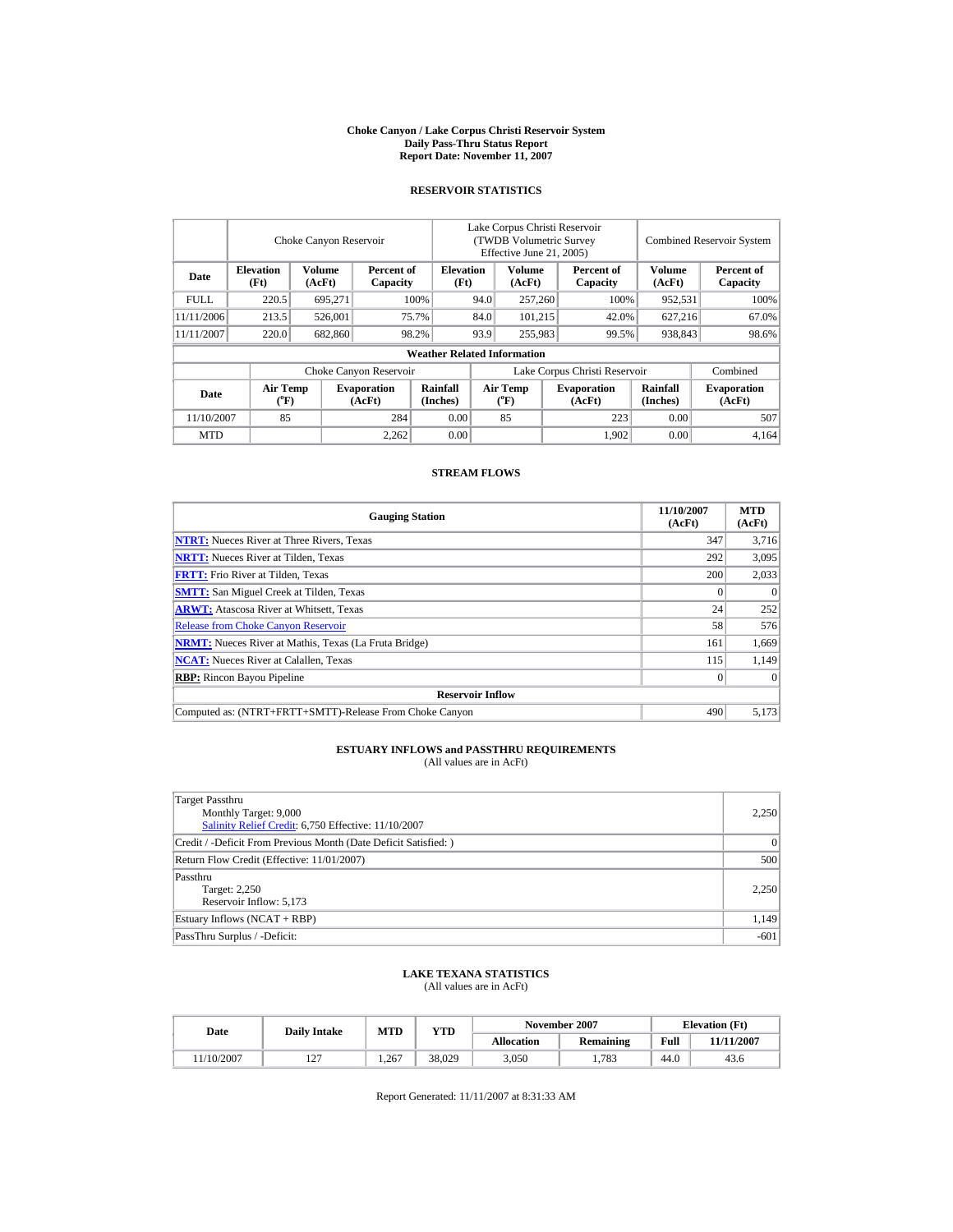#### **Choke Canyon / Lake Corpus Christi Reservoir System Daily Pass-Thru Status Report Report Date: November 12, 2007**

## **RESERVOIR STATISTICS**

|             |                                      | Choke Canyon Reservoir  |                              | Lake Corpus Christi Reservoir<br>(TWDB Volumetric Survey<br>Effective June 21, 2005) |                               |                                    |  | <b>Combined Reservoir System</b> |                         |                              |
|-------------|--------------------------------------|-------------------------|------------------------------|--------------------------------------------------------------------------------------|-------------------------------|------------------------------------|--|----------------------------------|-------------------------|------------------------------|
| Date        | <b>Elevation</b><br>(Ft)             | <b>Volume</b><br>(AcFt) | Percent of<br>Capacity       | <b>Elevation</b><br>(Ft)                                                             |                               | Volume<br>(AcFt)                   |  | Percent of<br>Capacity           | <b>Volume</b><br>(AcFt) | Percent of<br>Capacity       |
| <b>FULL</b> | 220.5                                | 695.271                 |                              | 100%                                                                                 | 94.0                          | 257,260                            |  | 100%                             | 952,531                 | 100%                         |
| 11/12/2006  | 213.4                                | 525,340                 |                              | 75.6%                                                                                | 84.0<br>101.332               |                                    |  | 42.0%                            | 626,672                 | 66.9%                        |
| 11/12/2007  | 220.0                                | 682,860                 |                              | 98.2%                                                                                | 93.9                          | 255,983                            |  | 938,843<br>99.5%                 |                         | 98.6%                        |
|             |                                      |                         |                              | <b>Weather Related Information</b>                                                   |                               |                                    |  |                                  |                         |                              |
|             |                                      |                         | Choke Canyon Reservoir       |                                                                                      | Lake Corpus Christi Reservoir |                                    |  |                                  |                         | Combined                     |
| Date        | Air Temp<br>$({}^{\circ}\mathrm{F})$ |                         | <b>Evaporation</b><br>(AcFt) | Rainfall<br>(Inches)                                                                 |                               | Air Temp<br>$({}^{\circ}\text{F})$ |  | <b>Evaporation</b><br>(AcFt)     | Rainfall<br>(Inches)    | <b>Evaporation</b><br>(AcFt) |
| 11/11/2007  | 85                                   |                         | 254                          | 0.00                                                                                 |                               | 86                                 |  | 234                              | 0.00                    | 488                          |
| <b>MTD</b>  |                                      |                         | 2,516                        | 0.00                                                                                 |                               |                                    |  | 2.136                            | 0.00                    | 4,652                        |

### **STREAM FLOWS**

| <b>Gauging Station</b>                                       | 11/11/2007<br>(AcFt) | <b>MTD</b><br>(AcFt) |
|--------------------------------------------------------------|----------------------|----------------------|
| <b>NTRT:</b> Nueces River at Three Rivers, Texas             | 347                  | 4,063                |
| <b>NRTT:</b> Nueces River at Tilden, Texas                   | 288                  | 3,382                |
| <b>FRTT:</b> Frio River at Tilden, Texas                     | 202                  | 2,235                |
| <b>SMTT:</b> San Miguel Creek at Tilden, Texas               |                      | $\theta$             |
| <b>ARWT:</b> Atascosa River at Whitsett, Texas               | 26                   | 278                  |
| <b>Release from Choke Canyon Reservoir</b>                   | 58                   | 633                  |
| <b>NRMT:</b> Nueces River at Mathis, Texas (La Fruta Bridge) | 161                  | 1,830                |
| <b>NCAT:</b> Nueces River at Calallen, Texas                 | 121                  | 1,270                |
| <b>RBP:</b> Rincon Bayou Pipeline                            |                      | $\theta$             |
| <b>Reservoir Inflow</b>                                      |                      |                      |
| Computed as: (NTRT+FRTT+SMTT)-Release From Choke Canvon      | 492                  | 5.665                |

# **ESTUARY INFLOWS and PASSTHRU REQUIREMENTS**<br>(All values are in AcFt)

| Target Passthru                                                  |           |
|------------------------------------------------------------------|-----------|
| Monthly Target: 9,000                                            | 2,250     |
| Salinity Relief Credit: 6,750 Effective: 11/10/2007              |           |
| Credit / -Deficit From Previous Month (Date Deficit Satisfied: ) | $\vert$ 0 |
| Return Flow Credit (Effective: 11/01/2007)                       | 500       |
| Passthru                                                         |           |
| Target: 2,250                                                    | 2,250     |
| Reservoir Inflow: 5,665                                          |           |
| Estuary Inflows (NCAT + RBP)                                     | 1,270     |
| PassThru Surplus / -Deficit:                                     | $-480$    |

## **LAKE TEXANA STATISTICS**

(All values are in AcFt)

| Date      | <b>Daily Intake</b>    | MTD   | <b>YTD</b> |                   | November 2007 |      | <b>Elevation</b> (Ft) |
|-----------|------------------------|-------|------------|-------------------|---------------|------|-----------------------|
|           |                        |       |            | <b>Allocation</b> | Remaining     | Full | 11/12/2007            |
| 1/11/2007 | ר ה<br>$\overline{12}$ | 1,393 | 38.156     | 3,050             | . .657        | 44.0 | 43.6                  |

Report Generated: 11/12/2007 at 9:15:59 AM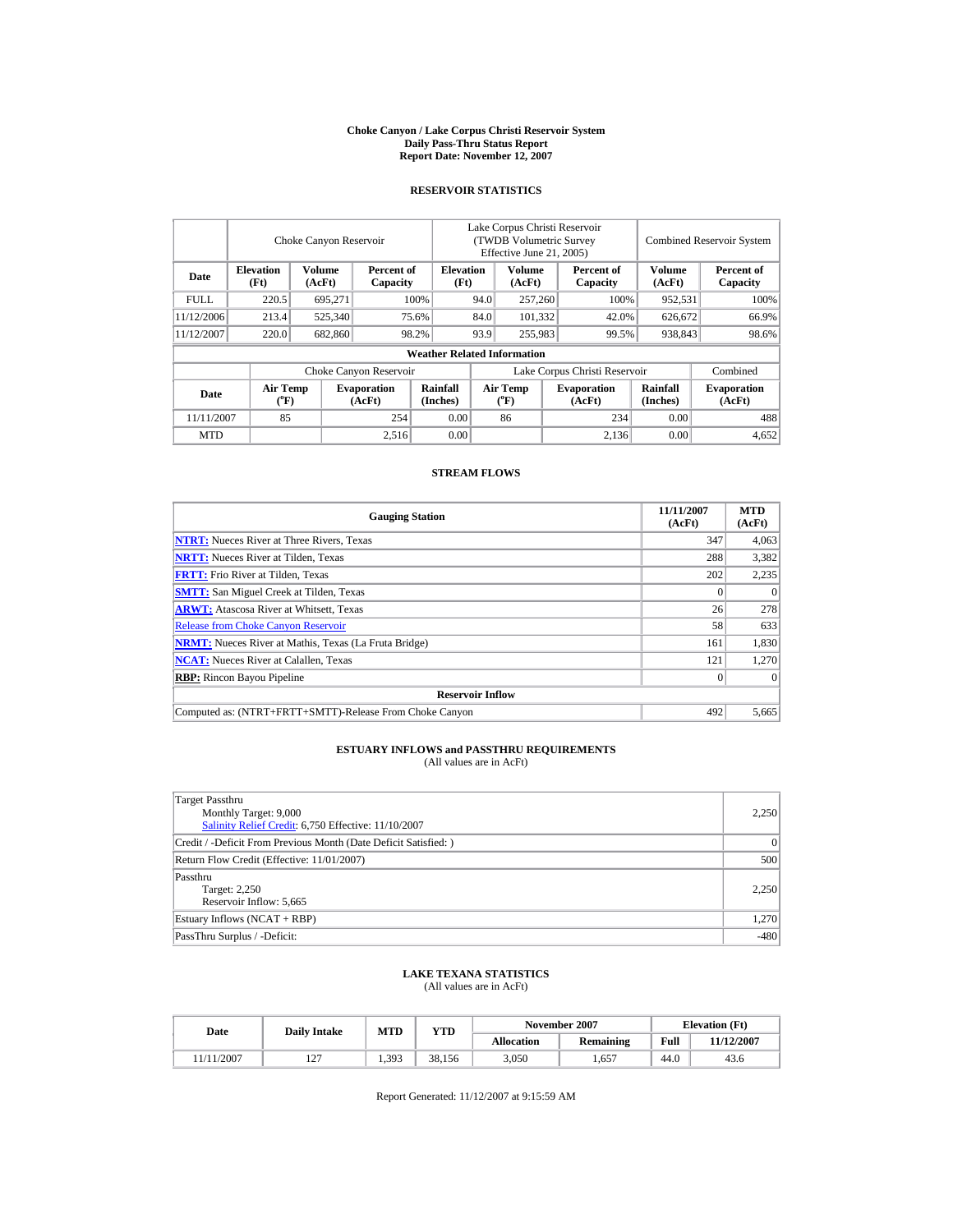#### **Choke Canyon / Lake Corpus Christi Reservoir System Daily Pass-Thru Status Report Report Date: November 13, 2007**

## **RESERVOIR STATISTICS**

|             |                             | Choke Canyon Reservoir |                              | Lake Corpus Christi Reservoir<br>(TWDB Volumetric Survey)<br>Effective June 21, 2005) |                               |                                      |  |                              | <b>Combined Reservoir System</b> |                              |  |
|-------------|-----------------------------|------------------------|------------------------------|---------------------------------------------------------------------------------------|-------------------------------|--------------------------------------|--|------------------------------|----------------------------------|------------------------------|--|
| Date        | <b>Elevation</b><br>(Ft)    | Volume<br>(AcFt)       | Percent of<br>Capacity       | <b>Elevation</b><br>(Ft)                                                              |                               | <b>Volume</b><br>(AcFt)              |  | Percent of<br>Capacity       | Volume<br>(AcFt)                 | Percent of<br>Capacity       |  |
| <b>FULL</b> | 220.5                       | 695.271                |                              | 100%                                                                                  | 94.0                          | 257,260                              |  | 100%                         | 952,531                          | 100%                         |  |
| 11/13/2006  | 213.4                       | 525,340                |                              | 75.6%                                                                                 | 84.0                          | 100.981                              |  | 41.9%<br>626,321             |                                  | 66.9%                        |  |
| 11/13/2007  | 220.0                       | 683,117                |                              | 98.3%                                                                                 | 93.9                          | 256,166                              |  | 99.6%                        | 939,283                          | 98.6%                        |  |
|             |                             |                        |                              | <b>Weather Related Information</b>                                                    |                               |                                      |  |                              |                                  |                              |  |
|             |                             |                        | Choke Canyon Reservoir       |                                                                                       | Lake Corpus Christi Reservoir |                                      |  |                              |                                  | Combined                     |  |
| Date        | Air Temp<br>$({}^{\circ}F)$ |                        | <b>Evaporation</b><br>(AcFt) | Rainfall<br>(Inches)                                                                  |                               | Air Temp<br>$({}^{\circ}\mathrm{F})$ |  | <b>Evaporation</b><br>(AcFt) | Rainfall<br>(Inches)             | <b>Evaporation</b><br>(AcFt) |  |
| 11/12/2007  | 85                          |                        | 195                          | 0.00                                                                                  |                               | 85                                   |  | 138                          | 0.00                             | 333                          |  |
| <b>MTD</b>  |                             |                        | 2.711                        | 0.00                                                                                  |                               |                                      |  | 2.274                        | 0.00                             | 4,985                        |  |

### **STREAM FLOWS**

| <b>Gauging Station</b>                                       | 11/12/2007<br>(AcFt) | <b>MTD</b><br>(AcFt) |
|--------------------------------------------------------------|----------------------|----------------------|
| <b>NTRT:</b> Nueces River at Three Rivers, Texas             | 345                  | 4,409                |
| <b>NRTT:</b> Nueces River at Tilden, Texas                   | 278                  | 3,660                |
| <b>FRTT:</b> Frio River at Tilden, Texas                     | 202                  | 2,438                |
| <b>SMTT:</b> San Miguel Creek at Tilden, Texas               |                      | $\theta$             |
| <b>ARWT:</b> Atascosa River at Whitsett, Texas               | 26                   | 304                  |
| <b>Release from Choke Canyon Reservoir</b>                   | 58                   | 691                  |
| <b>NRMT:</b> Nueces River at Mathis, Texas (La Fruta Bridge) | 159                  | 1,989                |
| <b>NCAT:</b> Nueces River at Calallen, Texas                 | 99                   | 1,370                |
| <b>RBP:</b> Rincon Bayou Pipeline                            |                      | $\theta$             |
| <b>Reservoir Inflow</b>                                      |                      |                      |
| Computed as: (NTRT+FRTT+SMTT)-Release From Choke Canvon      | 490                  | 6.155                |

# **ESTUARY INFLOWS and PASSTHRU REQUIREMENTS**<br>(All values are in AcFt)

| Target Passthru                                                 |          |
|-----------------------------------------------------------------|----------|
| Monthly Target: 9,000                                           | 2,250    |
| Salinity Relief Credit: 6,750 Effective: 11/10/2007             |          |
| Credit / -Deficit From Previous Month (Date Deficit Satisfied:) | $\Omega$ |
| Return Flow Credit (Effective: 11/01/2007)                      | 500      |
| Passthru                                                        |          |
| Target: 2,250                                                   | 2,250    |
| Reservoir Inflow: 6,155                                         |          |
| Estuary Inflows (NCAT + RBP)                                    | 1,370    |
| PassThru Surplus / -Deficit:                                    | $-380$   |

## **LAKE TEXANA STATISTICS**

(All values are in AcFt)

| Date      | <b>Daily Intake</b> | MTD   | <b>YTD</b> |                   | November 2007 | <b>Elevation</b> (Ft) |            |
|-----------|---------------------|-------|------------|-------------------|---------------|-----------------------|------------|
|           |                     |       |            | <b>Allocation</b> | Remaining     | Full                  | 11/13/2007 |
| 1/12/2007 | ר ה<br>14           | 1.520 | 38.282     | 3,050             | 1.530         | 44.0                  | 43.6       |

Report Generated: 11/13/2007 at 8:55:11 AM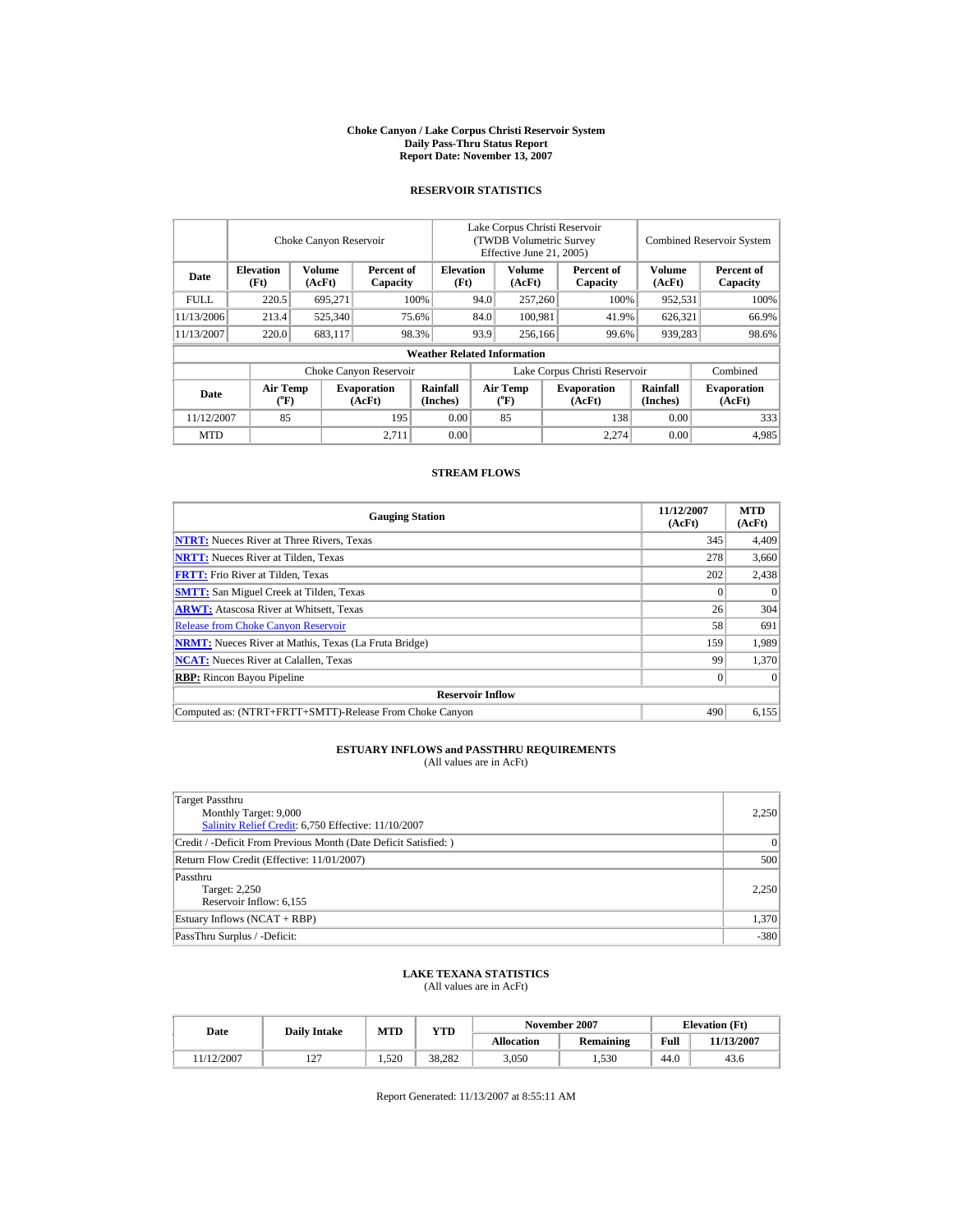#### **Choke Canyon / Lake Corpus Christi Reservoir System Daily Pass-Thru Status Report Report Date: November 14, 2007**

### **RESERVOIR STATISTICS**

|             | Choke Canyon Reservoir      |                  |                              |                                    | Lake Corpus Christi Reservoir<br>(TWDB Volumetric Survey<br>Effective June 21, 2005) |                                |  |                              |                             | <b>Combined Reservoir System</b> |  |  |
|-------------|-----------------------------|------------------|------------------------------|------------------------------------|--------------------------------------------------------------------------------------|--------------------------------|--|------------------------------|-----------------------------|----------------------------------|--|--|
| Date        | <b>Elevation</b><br>(Ft)    | Volume<br>(AcFt) | Percent of<br>Capacity       | <b>Elevation</b><br>(Ft)           |                                                                                      | <b>Volume</b><br>(AcFt)        |  | Percent of<br>Capacity       | <b>Volume</b><br>(AcFt)     | Percent of<br>Capacity           |  |  |
| <b>FULL</b> | 220.5                       | 695,271          |                              | 100%                               | 94.0                                                                                 | 257,260                        |  | 100%                         | 952,531                     | 100%                             |  |  |
| 11/14/2006  | 213.4                       | 524,899          |                              | 75.5%                              | 84.0                                                                                 | 100.747                        |  | 41.8%                        | 625,646                     | 66.8%                            |  |  |
| 11/14/2007  | 220.0                       | 683,117          |                              | 98.3%                              | 93.9                                                                                 | 255,983                        |  | 939,100<br>99.5%             |                             | 98.6%                            |  |  |
|             |                             |                  |                              | <b>Weather Related Information</b> |                                                                                      |                                |  |                              |                             |                                  |  |  |
|             |                             |                  | Choke Canyon Reservoir       |                                    | Lake Corpus Christi Reservoir                                                        |                                |  |                              |                             | Combined                         |  |  |
| Date        | Air Temp<br>$({}^{\circ}F)$ |                  | <b>Evaporation</b><br>(AcFt) | Rainfall<br>(Inches)               |                                                                                      | Air Temp<br>$({}^o\mathrm{F})$ |  | <b>Evaporation</b><br>(AcFt) | <b>Rainfall</b><br>(Inches) | <b>Evaporation</b><br>(AcFt)     |  |  |
| 11/13/2007  | 87                          |                  | 254                          | 0.00                               |                                                                                      | 87                             |  | 170                          | 0.00                        | 424                              |  |  |
| <b>MTD</b>  |                             |                  | 2.965                        | 0.00                               |                                                                                      |                                |  | 2.444                        | 0.00                        | 5,409                            |  |  |

### **STREAM FLOWS**

| <b>Gauging Station</b>                                       | 11/13/2007<br>(AcFt) | <b>MTD</b><br>(AcFt) |  |  |  |  |  |
|--------------------------------------------------------------|----------------------|----------------------|--|--|--|--|--|
| <b>NTRT:</b> Nueces River at Three Rivers, Texas             | 337                  | 4,746                |  |  |  |  |  |
| <b>NRTT:</b> Nueces River at Tilden, Texas                   | 266                  | 3,926                |  |  |  |  |  |
| <b>FRTT:</b> Frio River at Tilden, Texas                     | 197                  | 2,634                |  |  |  |  |  |
| <b>SMTT:</b> San Miguel Creek at Tilden, Texas               |                      | $\Omega$             |  |  |  |  |  |
| <b>ARWT:</b> Atascosa River at Whitsett, Texas               | 24                   | 328                  |  |  |  |  |  |
| <b>Release from Choke Canyon Reservoir</b>                   | 58                   | 748                  |  |  |  |  |  |
| <b>NRMT:</b> Nueces River at Mathis, Texas (La Fruta Bridge) | 159                  | 2,148                |  |  |  |  |  |
| <b>NCAT:</b> Nueces River at Calallen, Texas                 | 103                  | 1,473                |  |  |  |  |  |
| <b>RBP:</b> Rincon Bayou Pipeline                            |                      | $\theta$             |  |  |  |  |  |
| <b>Reservoir Inflow</b>                                      |                      |                      |  |  |  |  |  |
| Computed as: (NTRT+FRTT+SMTT)-Release From Choke Canyon      | 476                  | 6,632                |  |  |  |  |  |

#### **ESTUARY INFLOWS and PASSTHRU REQUIREMENTS** (All values are in AcFt)

Target Passthru Monthly Target: 9,000 [Salinity Relief Credit:](http://lighthouse.tamucc.edu/salrel) 6,750 Effective: 11/10/2007 2,250 Credit / -Deficit From Previous Month (Date Deficit Satisfied: ) 0 Return Flow Credit (Effective: 11/01/2007) 500 Passthru Target: 2,250 Reservoir Inflow: 6,632 2,250 Estuary Inflows (NCAT + RBP) 1,473 PassThru Surplus / -Deficit: -277

## **LAKE TEXANA STATISTICS**

(All values are in AcFt)

| Date       | <b>Daily Intake</b> | <b>MTD</b> | YTD    |                   | November 2007    | <b>Elevation</b> (Ft) |            |
|------------|---------------------|------------|--------|-------------------|------------------|-----------------------|------------|
|            |                     |            |        | <b>Allocation</b> | <b>Remaining</b> | Full                  | 11/14/2007 |
| 11/13/2007 | $\overline{ }$      | . 646      | 38.409 | 3,050             | .404             | 44.0                  | 43.5       |

Report Generated: 11/14/2007 at 8:45:08 AM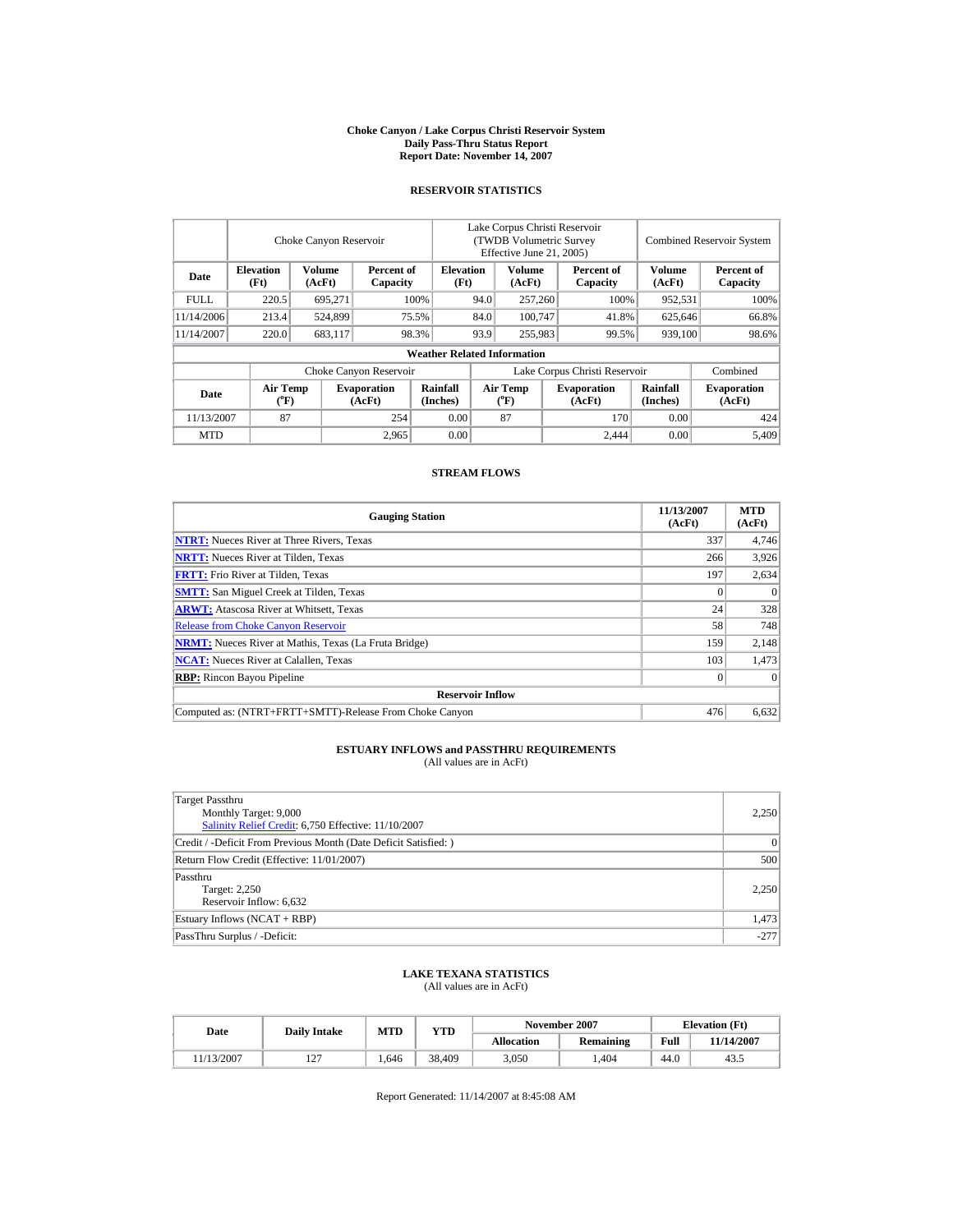#### **Choke Canyon / Lake Corpus Christi Reservoir System Daily Pass-Thru Status Report Report Date: November 15, 2007**

## **RESERVOIR STATISTICS**

|             | Choke Canyon Reservoir         |                         |                              |                                    | Lake Corpus Christi Reservoir<br>(TWDB Volumetric Survey<br>Effective June 21, 2005) |                                    |  |                               |                      | <b>Combined Reservoir System</b> |  |  |
|-------------|--------------------------------|-------------------------|------------------------------|------------------------------------|--------------------------------------------------------------------------------------|------------------------------------|--|-------------------------------|----------------------|----------------------------------|--|--|
| Date        | <b>Elevation</b><br>(Ft)       | <b>Volume</b><br>(AcFt) | Percent of<br>Capacity       | <b>Elevation</b><br>(Ft)           |                                                                                      | <b>Volume</b><br>(AcFt)            |  | Percent of<br>Capacity        | Volume<br>(AcFt)     | Percent of<br>Capacity           |  |  |
| <b>FULL</b> | 220.5                          | 695,271                 |                              | 100%                               | 94.0                                                                                 | 257,260                            |  | 100%                          | 952,531              | 100%                             |  |  |
| 11/15/2006  | 213.4                          | 525,120                 |                              | 75.5%                              | 83.8                                                                                 | 99.235                             |  | 41.1%                         | 624.355              | 66.7%                            |  |  |
| 11/15/2007  | 220.0                          | 682,603                 |                              | 98.2%                              | 94.0                                                                                 | 257,260                            |  | 100.0%                        | 939,863              | 98.7%                            |  |  |
|             |                                |                         |                              | <b>Weather Related Information</b> |                                                                                      |                                    |  |                               |                      |                                  |  |  |
|             |                                |                         | Choke Canyon Reservoir       |                                    |                                                                                      |                                    |  | Lake Corpus Christi Reservoir |                      | Combined                         |  |  |
| Date        | Air Temp<br>$({}^o\mathrm{F})$ |                         | <b>Evaporation</b><br>(AcFt) | Rainfall<br>(Inches)               |                                                                                      | Air Temp<br>$({}^{\circ}\text{F})$ |  | <b>Evaporation</b><br>(AcFt)  | Rainfall<br>(Inches) | <b>Evaporation</b><br>(AcFt)     |  |  |
| 11/14/2007  | 88                             |                         | 449                          | 0.00                               |                                                                                      | 88                                 |  | 287                           | 0.01                 | 736                              |  |  |
| <b>MTD</b>  |                                |                         | 3,414                        | 0.00                               |                                                                                      |                                    |  | 2.731                         | 0.01                 | 6.145                            |  |  |

### **STREAM FLOWS**

| <b>Gauging Station</b>                                       | 11/14/2007<br>(AcFt) | <b>MTD</b><br>(AcFt) |  |  |  |  |  |  |
|--------------------------------------------------------------|----------------------|----------------------|--|--|--|--|--|--|
| <b>NTRT:</b> Nueces River at Three Rivers, Texas             | 328                  | 5,074                |  |  |  |  |  |  |
| <b>NRTT:</b> Nueces River at Tilden, Texas                   | 258                  | 4,184                |  |  |  |  |  |  |
| <b>FRTT:</b> Frio River at Tilden, Texas                     | 193                  | 2,827                |  |  |  |  |  |  |
| <b>SMTT:</b> San Miguel Creek at Tilden, Texas               |                      | $\theta$             |  |  |  |  |  |  |
| <b>ARWT:</b> Atascosa River at Whitsett, Texas               | 26                   | 353                  |  |  |  |  |  |  |
| <b>Release from Choke Canyon Reservoir</b>                   | 58                   | 806                  |  |  |  |  |  |  |
| <b>NRMT:</b> Nueces River at Mathis, Texas (La Fruta Bridge) | 161                  | 2,309                |  |  |  |  |  |  |
| <b>NCAT:</b> Nueces River at Calallen, Texas                 | 105                  | 1,578                |  |  |  |  |  |  |
| <b>RBP:</b> Rincon Bayou Pipeline                            |                      | $\theta$             |  |  |  |  |  |  |
| <b>Reservoir Inflow</b>                                      |                      |                      |  |  |  |  |  |  |
| Computed as: (NTRT+FRTT+SMTT)-Release From Choke Canvon      | 463                  | 7.094                |  |  |  |  |  |  |

# **ESTUARY INFLOWS and PASSTHRU REQUIREMENTS**<br>(All values are in AcFt)

| Target Passthru                                                  |           |
|------------------------------------------------------------------|-----------|
| Monthly Target: 9,000                                            | 2,250     |
| Salinity Relief Credit: 6,750 Effective: 11/10/2007              |           |
| Credit / -Deficit From Previous Month (Date Deficit Satisfied: ) | $\vert$ 0 |
| Return Flow Credit (Effective: 11/01/2007)                       | 500       |
| Passthru                                                         |           |
| Target: 2,250                                                    | 2,250     |
| Reservoir Inflow: 7,094                                          |           |
| Estuary Inflows (NCAT + RBP)                                     | 1,578     |
| PassThru Surplus / -Deficit:                                     | $-172$    |

## **LAKE TEXANA STATISTICS**

(All values are in AcFt)

| Date      | <b>Daily Intake</b> | MTD            | <b>YTD</b> |                   | November 2007 | <b>Elevation</b> (Ft) |            |
|-----------|---------------------|----------------|------------|-------------------|---------------|-----------------------|------------|
|           |                     |                |            | <b>Allocation</b> | Remaining     | Full                  | 11/15/2007 |
| 1/14/2007 | 126                 | $\overline{a}$ | 38.535     | 3,050             | 277<br>.      | 44.0                  | 43.5       |

Report Generated: 11/15/2007 at 8:30:59 AM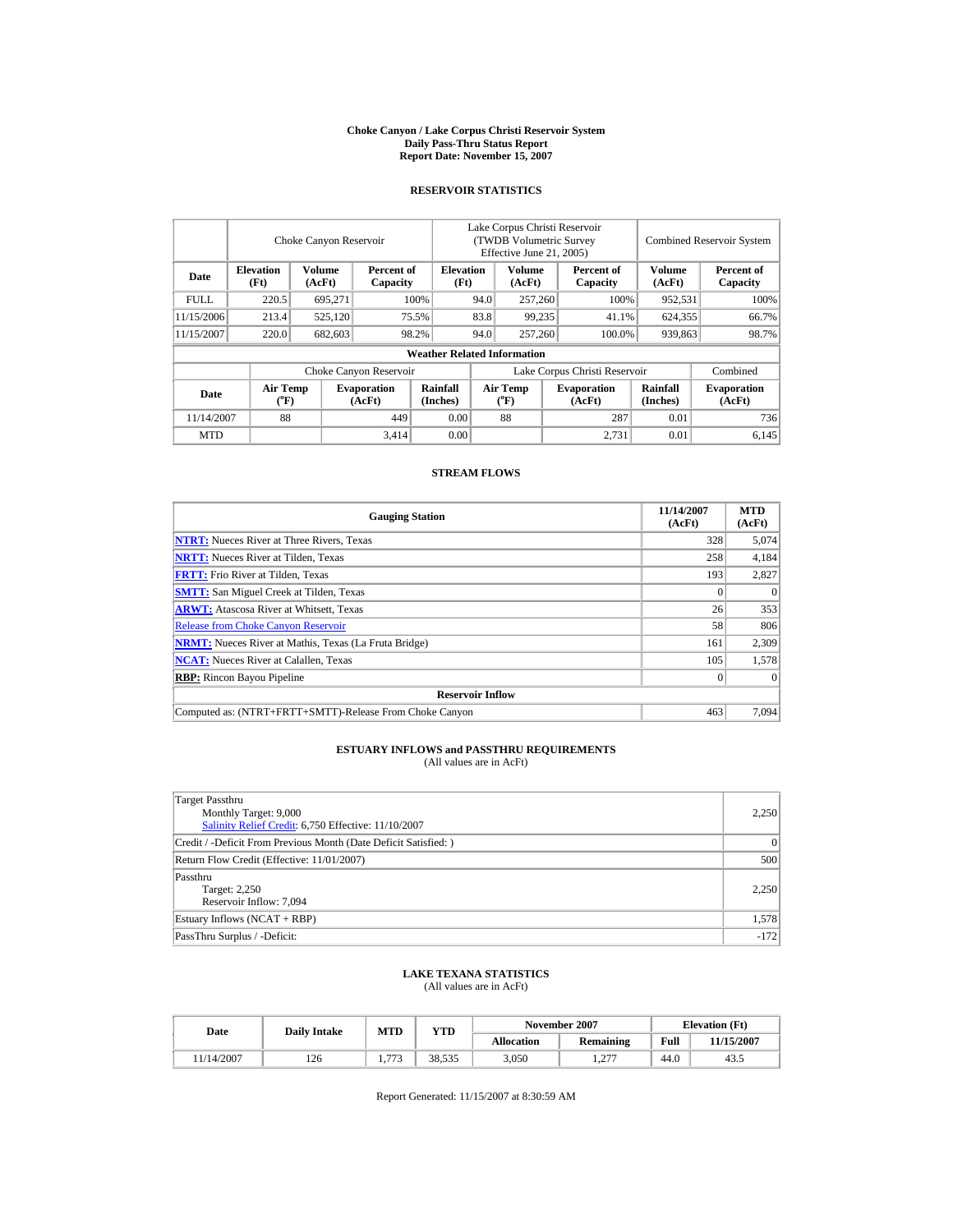#### **Choke Canyon / Lake Corpus Christi Reservoir System Daily Pass-Thru Status Report Report Date: November 16, 2007**

## **RESERVOIR STATISTICS**

|             | Choke Canyon Reservoir         |                         |                              |                                    | Lake Corpus Christi Reservoir<br>(TWDB Volumetric Survey<br>Effective June 21, 2005) |                                      |  |                              |                         | <b>Combined Reservoir System</b> |  |  |
|-------------|--------------------------------|-------------------------|------------------------------|------------------------------------|--------------------------------------------------------------------------------------|--------------------------------------|--|------------------------------|-------------------------|----------------------------------|--|--|
| Date        | <b>Elevation</b><br>(Ft)       | <b>Volume</b><br>(AcFt) | Percent of<br>Capacity       | <b>Elevation</b><br>(Ft)           |                                                                                      | <b>Volume</b><br>(AcFt)              |  | Percent of<br>Capacity       | <b>Volume</b><br>(AcFt) | Percent of<br>Capacity           |  |  |
| <b>FULL</b> | 220.5                          | 695.271                 |                              | 100%                               | 94.0                                                                                 | 257,260                              |  | 100%                         | 952,531                 | 100%                             |  |  |
| 11/16/2006  | 213.4                          | 524.461                 |                              | 75.4%                              | 83.9                                                                                 | 100.164                              |  | 41.5%                        | 624,625                 | 66.7%                            |  |  |
| 11/16/2007  | 220.0                          | 681,836                 |                              | 98.1%                              | 93.9                                                                                 | 255,437                              |  | 99.3%                        | 937,273                 | 98.4%                            |  |  |
|             |                                |                         |                              | <b>Weather Related Information</b> |                                                                                      |                                      |  |                              |                         |                                  |  |  |
|             |                                |                         | Choke Canyon Reservoir       |                                    | Lake Corpus Christi Reservoir                                                        |                                      |  |                              |                         | Combined                         |  |  |
| Date        | Air Temp<br>$({}^o\mathrm{F})$ |                         | <b>Evaporation</b><br>(AcFt) | Rainfall<br>(Inches)               |                                                                                      | Air Temp<br>$({}^{\circ}\mathrm{F})$ |  | <b>Evaporation</b><br>(AcFt) | Rainfall<br>(Inches)    | <b>Evaporation</b><br>(AcFt)     |  |  |
| 11/15/2007  | 69                             |                         | 433                          | 0.00                               |                                                                                      | 69                                   |  | 21                           | 0.00                    | 454                              |  |  |
| <b>MTD</b>  |                                |                         | 3,847                        | 0.00                               |                                                                                      |                                      |  | 2.752                        | 0.01                    | 6,599                            |  |  |

### **STREAM FLOWS**

| <b>Gauging Station</b>                                       | 11/15/2007<br>(AcFt) | <b>MTD</b><br>(AcFt) |  |  |  |  |  |  |
|--------------------------------------------------------------|----------------------|----------------------|--|--|--|--|--|--|
| <b>NTRT:</b> Nueces River at Three Rivers, Texas             | 316                  | 5,389                |  |  |  |  |  |  |
| <b>NRTT:</b> Nueces River at Tilden, Texas                   | 250                  | 4,434                |  |  |  |  |  |  |
| <b>FRTT:</b> Frio River at Tilden, Texas                     | 191                  | 3,017                |  |  |  |  |  |  |
| <b>SMTT:</b> San Miguel Creek at Tilden, Texas               |                      | $\theta$             |  |  |  |  |  |  |
| <b>ARWT:</b> Atascosa River at Whitsett, Texas               | 24                   | 377                  |  |  |  |  |  |  |
| <b>Release from Choke Canyon Reservoir</b>                   | 58                   | 863                  |  |  |  |  |  |  |
| <b>NRMT:</b> Nueces River at Mathis, Texas (La Fruta Bridge) | 330                  | 2,638                |  |  |  |  |  |  |
| <b>NCAT:</b> Nueces River at Calallen, Texas                 | 75                   | 1,654                |  |  |  |  |  |  |
| <b>RBP:</b> Rincon Bayou Pipeline                            |                      | $\theta$             |  |  |  |  |  |  |
| <b>Reservoir Inflow</b>                                      |                      |                      |  |  |  |  |  |  |
| Computed as: (NTRT+FRTT+SMTT)-Release From Choke Canvon      | 449                  | 7.543                |  |  |  |  |  |  |

# **ESTUARY INFLOWS and PASSTHRU REQUIREMENTS**<br>(All values are in AcFt)

| Target Passthru                                                  |           |
|------------------------------------------------------------------|-----------|
| Monthly Target: 9,000                                            | 2,250     |
| Salinity Relief Credit: 6,750 Effective: 11/10/2007              |           |
| Credit / -Deficit From Previous Month (Date Deficit Satisfied: ) | $\vert$ 0 |
| Return Flow Credit (Effective: 11/01/2007)                       | 500       |
| Passthru                                                         |           |
| Target: 2,250                                                    | 2,250     |
| Reservoir Inflow: 7,543                                          |           |
| Estuary Inflows (NCAT + RBP)                                     | 1,654     |
| PassThru Surplus / -Deficit:                                     | $-96$     |

## **LAKE TEXANA STATISTICS**

(All values are in AcFt)

| Date      | <b>Daily Intake</b> | MTD  | YTD    |                   | November 2007    |      | <b>Elevation</b> (Ft) |
|-----------|---------------------|------|--------|-------------------|------------------|------|-----------------------|
|           |                     |      |        | <b>Allocation</b> | <b>Remaining</b> | Full | 1/16/2007             |
| 1/15/2007 | 126                 | .399 | 38.662 | 3,050             | 1.151            | 44.0 | 43.5                  |

Report Generated: 11/16/2007 at 8:06:41 AM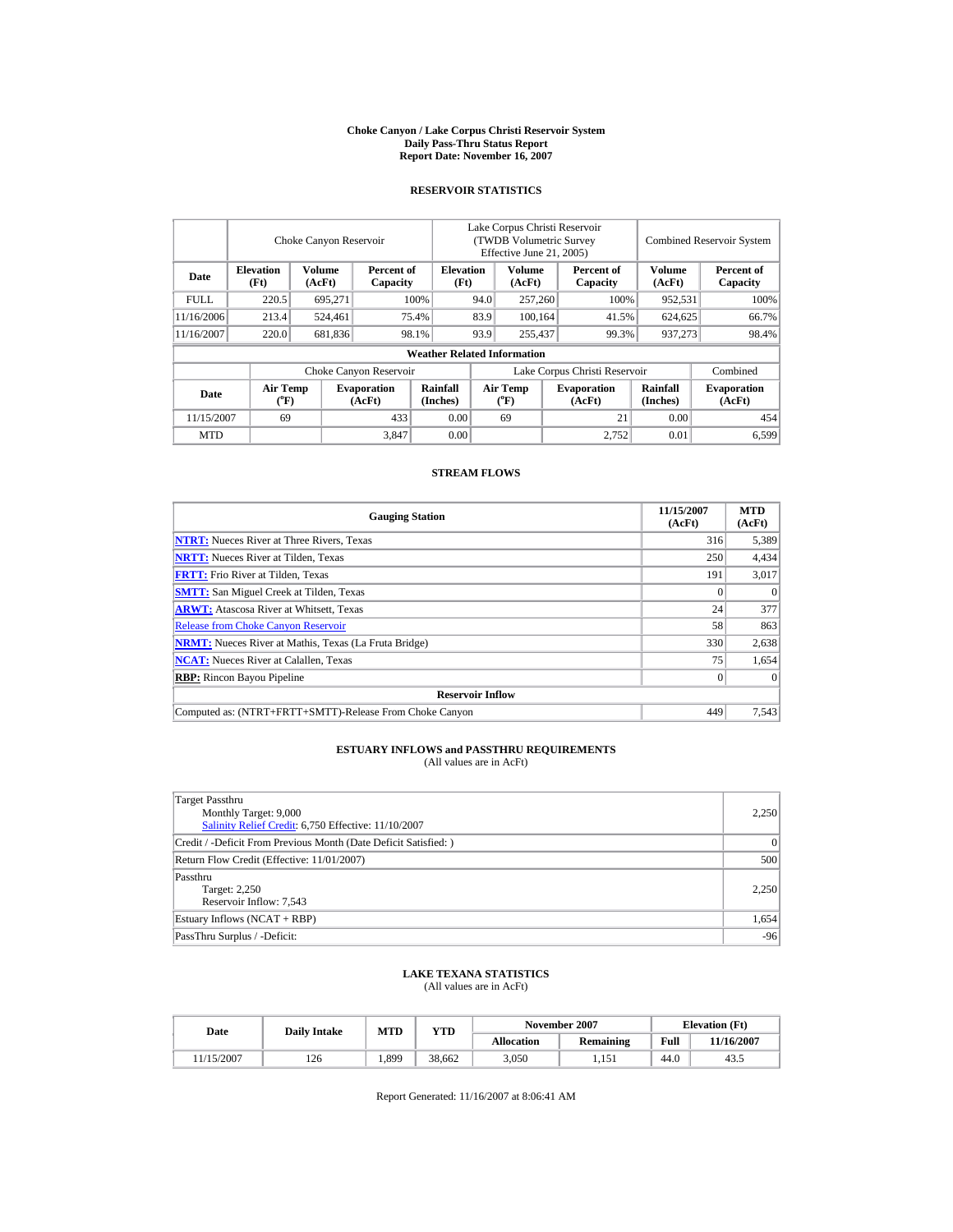#### **Choke Canyon / Lake Corpus Christi Reservoir System Daily Pass-Thru Status Report Report Date: November 17, 2007**

## **RESERVOIR STATISTICS**

|             |                                                                        | Choke Canyon Reservoir |                              |                                    | Lake Corpus Christi Reservoir<br>(TWDB Volumetric Survey)<br>Effective June 21, 2005) |                         |                        |                              |                             | <b>Combined Reservoir System</b> |  |  |
|-------------|------------------------------------------------------------------------|------------------------|------------------------------|------------------------------------|---------------------------------------------------------------------------------------|-------------------------|------------------------|------------------------------|-----------------------------|----------------------------------|--|--|
| Date        | Volume<br><b>Elevation</b><br>Percent of<br>(AcFt)<br>(Ft)<br>Capacity |                        |                              | <b>Elevation</b><br>(Ft)           |                                                                                       | <b>Volume</b><br>(AcFt) | Percent of<br>Capacity | Volume<br>(AcFt)             | Percent of<br>Capacity      |                                  |  |  |
| <b>FULL</b> | 220.5                                                                  | 695.271                |                              | 100%<br>94.0                       |                                                                                       | 257,260                 |                        | 100%                         | 952,531                     | 100%                             |  |  |
| 11/17/2006  | 213.4                                                                  | 523,589                |                              | 75.3%                              | 83.9                                                                                  |                         | 100.164                | 41.5%                        | 623,753                     | 66.6%                            |  |  |
| 11/17/2007  | 219.9                                                                  | 680,817                |                              | 97.9%                              | 93.9                                                                                  |                         | 255,072<br>99.1%       |                              | 935,889                     | 98.3%                            |  |  |
|             |                                                                        |                        |                              | <b>Weather Related Information</b> |                                                                                       |                         |                        |                              |                             |                                  |  |  |
|             |                                                                        |                        | Choke Canyon Reservoir       |                                    | Lake Corpus Christi Reservoir                                                         |                         |                        |                              |                             | Combined                         |  |  |
| Date        | Air Temp<br>$({}^{\circ}F)$                                            |                        | <b>Evaporation</b><br>(AcFt) | Rainfall<br>(Inches)               | Air Temp                                                                              |                         |                        | <b>Evaporation</b><br>(AcFt) | <b>Rainfall</b><br>(Inches) | <b>Evaporation</b><br>(AcFt)     |  |  |
|             | 76<br>0.00<br>11/16/2007<br>224                                        |                        |                              | 75                                 |                                                                                       | 276                     | 0.00                   | 500                          |                             |                                  |  |  |
| <b>MTD</b>  |                                                                        |                        | 4.071                        | 0.00                               |                                                                                       |                         |                        | 3.028                        | 0.01                        | 7,099                            |  |  |

### **STREAM FLOWS**

| <b>Gauging Station</b>                                       | 11/16/2007<br>(AcFt) | <b>MTD</b><br>(AcFt) |
|--------------------------------------------------------------|----------------------|----------------------|
| <b>NTRT:</b> Nueces River at Three Rivers, Texas             | 314                  | 5,703                |
| <b>NRTT:</b> Nueces River at Tilden, Texas                   | 256                  | 4,691                |
| <b>FRTT:</b> Frio River at Tilden, Texas                     | 185                  | 3,202                |
| <b>SMTT:</b> San Miguel Creek at Tilden, Texas               |                      | $\theta$             |
| <b>ARWT:</b> Atascosa River at Whitsett, Texas               | 24                   | 401                  |
| <b>Release from Choke Canyon Reservoir</b>                   | 58                   | 921                  |
| <b>NRMT:</b> Nueces River at Mathis, Texas (La Fruta Bridge) | 161                  | 2,799                |
| <b>NCAT:</b> Nueces River at Calallen, Texas                 | 226                  | 1,880                |
| <b>RBP:</b> Rincon Bayou Pipeline                            |                      | $\Omega$             |
| <b>Reservoir Inflow</b>                                      |                      |                      |
| Computed as: (NTRT+FRTT+SMTT)-Release From Choke Canyon      | 441                  | 7,984                |

# **ESTUARY INFLOWS and PASSTHRU REQUIREMENTS**<br>(All values are in AcFt)

| Target Passthru                                                  |           |
|------------------------------------------------------------------|-----------|
| Monthly Target: 9,000                                            | 2,250     |
| Salinity Relief Credit: 6,750 Effective: 11/10/2007              |           |
| Credit / -Deficit From Previous Month (Date Deficit Satisfied: ) | $\vert$ 0 |
| Return Flow Credit (Effective: 11/01/2007)                       | 500       |
| Passthru                                                         |           |
| Target: 2,250                                                    | 2,250     |
| Reservoir Inflow: 7,984                                          |           |
| Estuary Inflows (NCAT + RBP)                                     | 1,880     |
| PassThru Surplus / -Deficit:                                     | 130       |

## **LAKE TEXANA STATISTICS**

(All values are in AcFt)

| Date      | <b>Daily Intake</b> | MTD   | <b>YTD</b> |                   | November 2007    |      | <b>Elevation</b> (Ft) |
|-----------|---------------------|-------|------------|-------------------|------------------|------|-----------------------|
|           |                     |       |            | <b>Allocation</b> | <b>Remaining</b> | Full | 11/17/2007            |
| 1/16/2007 | 126                 | 2.025 | 38.788     | 3,050             | .025             | 44.0 | 43.4                  |

Report Generated: 11/17/2007 at 8:11:08 AM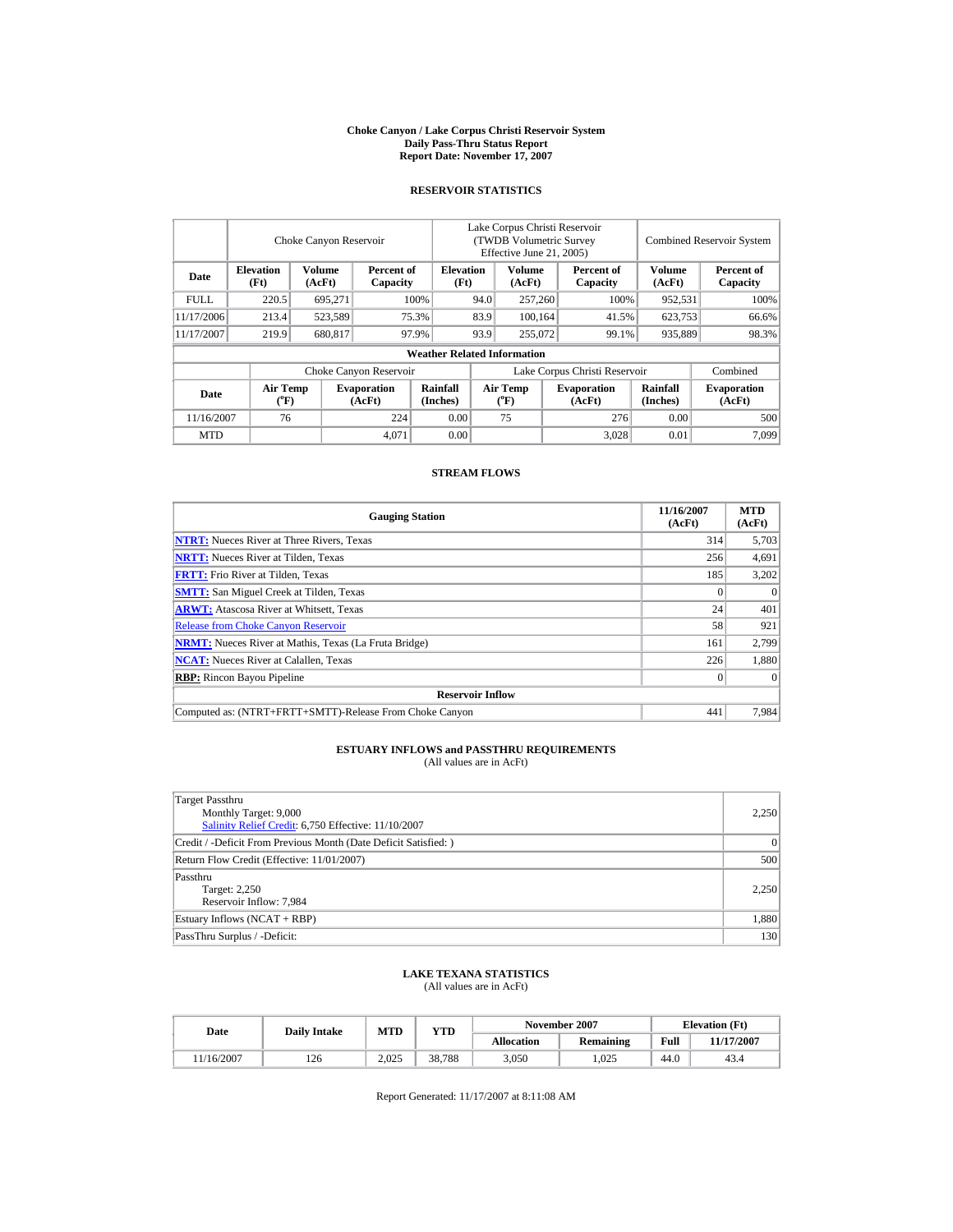#### \ **Choke Canyon / Lake Corpus Christi Reservoir System Daily Pass-Thru Status Report Report Date: November 18, 2007**

### **RESERVOIR STATISTICS**

|             |                             | Choke Canyon Reservoir |                              |                                    | Lake Corpus Christi Reservoir<br>(TWDB Volumetric Survey<br>Effective June 21, 2005) |                           |  |                              |                      | <b>Combined Reservoir System</b> |  |  |
|-------------|-----------------------------|------------------------|------------------------------|------------------------------------|--------------------------------------------------------------------------------------|---------------------------|--|------------------------------|----------------------|----------------------------------|--|--|
| Date        | <b>Elevation</b><br>(Ft)    | Volume<br>(AcFt)       | Percent of<br>Capacity       | <b>Elevation</b><br>(Ft)           |                                                                                      | <b>Volume</b><br>(AcFt)   |  | Percent of<br>Capacity       | Volume<br>(AcFt)     | Percent of<br>Capacity           |  |  |
| <b>FULL</b> | 220.5                       | 695.271                |                              | 100%                               | 94.0                                                                                 | 257,260                   |  | 100%                         | 952,531              | 100%                             |  |  |
| 11/18/2006  | 213.3                       | 521.626                |                              | 75.0%                              | 83.9                                                                                 | 99.582                    |  | 41.3%                        | 621.208              | 66.3%                            |  |  |
| 11/18/2007  | 220.0                       | 681,327                |                              | 98.0%                              | 93.9                                                                                 | 255,072                   |  | 99.1%                        | 936,399              | 98.3%                            |  |  |
|             |                             |                        |                              | <b>Weather Related Information</b> |                                                                                      |                           |  |                              |                      |                                  |  |  |
|             |                             |                        | Choke Canyon Reservoir       |                                    | Lake Corpus Christi Reservoir                                                        |                           |  |                              |                      | Combined                         |  |  |
| Date        | Air Temp<br>$({}^{\circ}F)$ |                        | <b>Evaporation</b><br>(AcFt) | Rainfall<br>(Inches)               |                                                                                      | Air Temp<br>$(^{\circ}F)$ |  | <b>Evaporation</b><br>(AcFt) | Rainfall<br>(Inches) | <b>Evaporation</b><br>(AcFt)     |  |  |
| 11/17/2007  | 75                          |                        | 15                           | 0.04                               |                                                                                      | 76                        |  | 32                           | 0.00                 | 47                               |  |  |
| <b>MTD</b>  |                             |                        | 4.086                        | 0.04                               |                                                                                      |                           |  | 3.060                        | 0.01                 | 7.146                            |  |  |

#### **STREAM FLOWS**

| <b>Gauging Station</b>                                       | 11/17/2007<br>(AcFt) | <b>MTD</b><br>(AcFt) |
|--------------------------------------------------------------|----------------------|----------------------|
| <b>NTRT:</b> Nueces River at Three Rivers, Texas             | 320                  | 6,022                |
| <b>NRTT:</b> Nueces River at Tilden, Texas                   | 266                  | 4,957                |
| <b>FRTT:</b> Frio River at Tilden, Texas                     | 183                  | 3,384                |
| <b>SMTT:</b> San Miguel Creek at Tilden, Texas               |                      | $\theta$             |
| <b>ARWT:</b> Atascosa River at Whitsett, Texas               | 24                   | 425                  |
| <b>Release from Choke Canyon Reservoir</b>                   | 58                   | 979                  |
| <b>NRMT:</b> Nueces River at Mathis, Texas (La Fruta Bridge) | 161                  | 2,960                |
| <b>NCAT:</b> Nueces River at Calallen, Texas                 | 145                  | 2,025                |
| <b>RBP:</b> Rincon Bayou Pipeline                            |                      | $\Omega$             |
| <b>Reservoir Inflow</b>                                      |                      |                      |
| Computed as: (NTRT+FRTT+SMTT)-Release From Choke Canvon      | 445                  | 8.428                |

#### **ESTUARY INFLOWS and PASSTHRU REQUIREMENTS** (All values are in AcFt)

Target Passthru Monthly Target: 9,000 [Salinity Relief Credit:](http://lighthouse.tamucc.edu/salrel) 6,750 Effective: 11/10/2007 2,250 Credit / -Deficit From Previous Month (Date Deficit Satisfied: ) 0 Return Flow Credit (Effective: 11/01/2007) 500 Passthru Target: 2,250 Reservoir Inflow: 8,428 2,250 Estuary Inflows (NCAT + RBP) 2,025 PassThru Surplus / -Deficit: 275

## **LAKE TEXANA STATISTICS**

(All values are in AcFt)

| Date      | <b>Daily Intake</b> | MTD   | YTD    |                   | November 2007 |      | <b>Elevation</b> (Ft) |
|-----------|---------------------|-------|--------|-------------------|---------------|------|-----------------------|
|           |                     |       |        | <b>Allocation</b> | Remaining     | Full | <b>11/18/2007</b>     |
| 1/17/2007 | 126                 | 2.151 | 38,913 | 3,050             | 899           | 44.0 | 43.4                  |

Report Generated: 11/18/2007 at 8:06:32 AM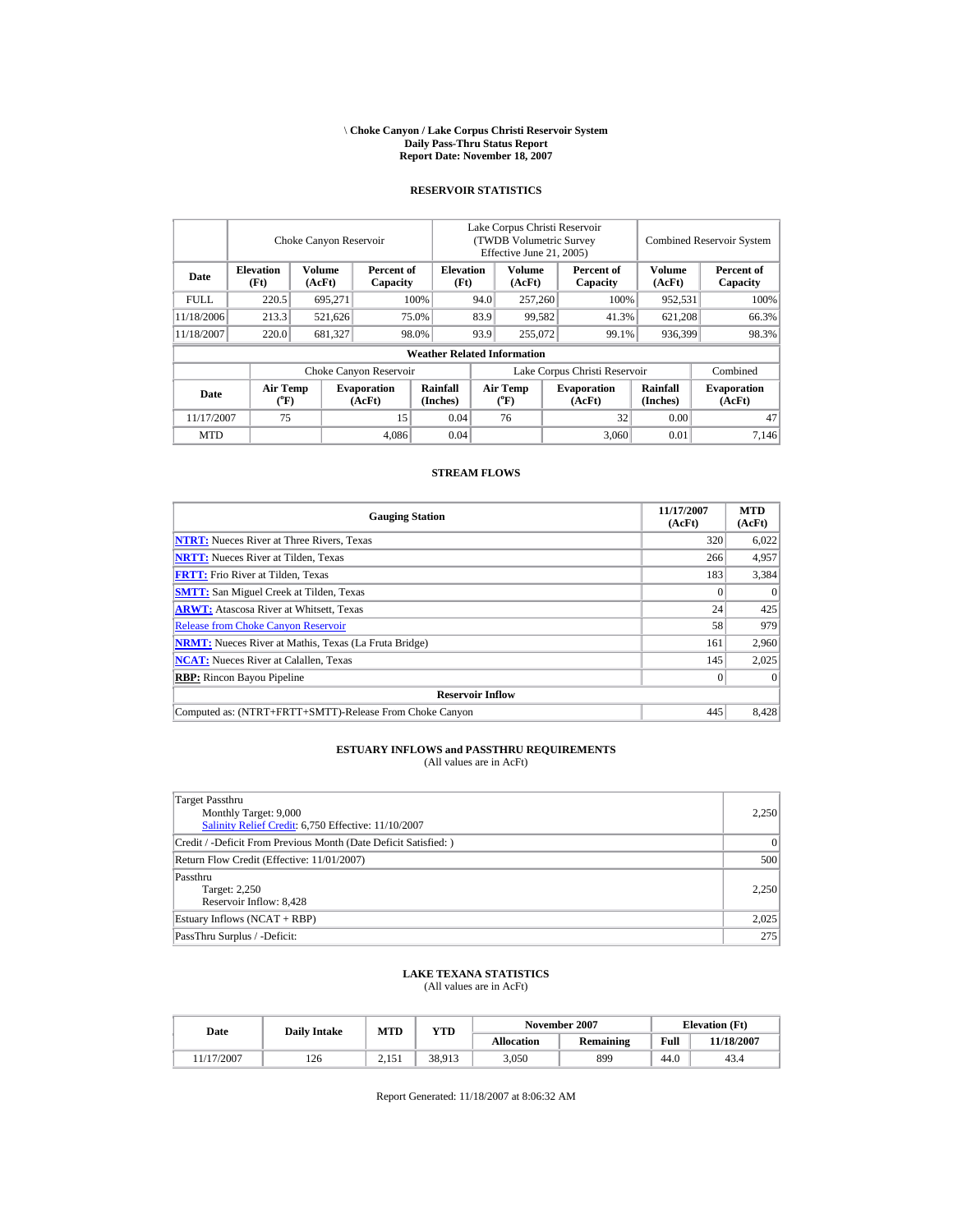#### **Choke Canyon / Lake Corpus Christi Reservoir System Daily Pass-Thru Status Report Report Date: November 19, 2007**

## **RESERVOIR STATISTICS**

| Lake Corpus Christi Reservoir<br>Choke Canyon Reservoir<br>(TWDB Volumetric Survey<br>Effective June 21, 2005) |                             |                  |                                                    |                                    |                                |                  |                        | <b>Combined Reservoir System</b> |                             |                              |
|----------------------------------------------------------------------------------------------------------------|-----------------------------|------------------|----------------------------------------------------|------------------------------------|--------------------------------|------------------|------------------------|----------------------------------|-----------------------------|------------------------------|
| Volume<br><b>Elevation</b><br>Date<br>(Ft)<br>(AcFt)                                                           |                             |                  | <b>Elevation</b><br>Percent of<br>(Ft)<br>Capacity |                                    | <b>Volume</b><br>(AcFt)        |                  | Percent of<br>Capacity | <b>Volume</b><br>(AcFt)          | Percent of<br>Capacity      |                              |
| <b>FULL</b>                                                                                                    | 220.5                       | 695,271          |                                                    | 100%                               | 94.0<br>257,260                |                  |                        | 100%                             | 952,531                     | 100%                         |
| 11/19/2006                                                                                                     | 213.2                       | 521,189          |                                                    | 75.0%                              | 83.8                           | 99,350           |                        | 41.2%                            | 620.539                     | 66.3%                        |
| 11/19/2007                                                                                                     | 220.0                       | 681,072<br>98.0% |                                                    | 93.9                               |                                | 255,619<br>99.4% |                        | 936,691                          | 98.3%                       |                              |
|                                                                                                                |                             |                  |                                                    | <b>Weather Related Information</b> |                                |                  |                        |                                  |                             |                              |
|                                                                                                                |                             |                  | Choke Canyon Reservoir                             |                                    |                                |                  |                        | Lake Corpus Christi Reservoir    |                             | Combined                     |
| Date                                                                                                           | Air Temp<br>$({}^{\circ}F)$ |                  | <b>Evaporation</b><br>(AcFt)                       | Rainfall<br>(Inches)               | Air Temp<br>$({}^o\mathrm{F})$ |                  |                        | <b>Evaporation</b><br>(AcFt)     | <b>Rainfall</b><br>(Inches) | <b>Evaporation</b><br>(AcFt) |
| 11/18/2007<br>81                                                                                               |                             | 105              | 0.00                                               |                                    | 85                             |                  | 11                     | 0.00                             | 116                         |                              |
| <b>MTD</b>                                                                                                     |                             |                  | 4,191                                              | 0.04                               |                                |                  |                        | 3.071                            | 0.01                        | 7,262                        |

### **STREAM FLOWS**

| <b>Gauging Station</b>                                       | 11/18/2007<br>(AcFt) | <b>MTD</b><br>(AcFt) |
|--------------------------------------------------------------|----------------------|----------------------|
| <b>NTRT:</b> Nueces River at Three Rivers, Texas             | 331                  | 6,354                |
| <b>NRTT:</b> Nueces River at Tilden, Texas                   | 268                  | 5,225                |
| <b>FRTT:</b> Frio River at Tilden, Texas                     | 187                  | 3,571                |
| <b>SMTT:</b> San Miguel Creek at Tilden, Texas               |                      | $\theta$             |
| <b>ARWT:</b> Atascosa River at Whitsett, Texas               | 26                   | 451                  |
| <b>Release from Choke Canyon Reservoir</b>                   | 58                   | 1,036                |
| <b>NRMT:</b> Nueces River at Mathis, Texas (La Fruta Bridge) | 161                  | 3,120                |
| <b>NCAT:</b> Nueces River at Calallen, Texas                 | 135                  | 2,160                |
| <b>RBP:</b> Rincon Bayou Pipeline                            |                      | $\theta$             |
| <b>Reservoir Inflow</b>                                      |                      |                      |
| Computed as: (NTRT+FRTT+SMTT)-Release From Choke Canvon      | 461                  | 8,889                |

# **ESTUARY INFLOWS and PASSTHRU REQUIREMENTS**<br>(All values are in AcFt)

| Target Passthru                                                  |           |
|------------------------------------------------------------------|-----------|
| Monthly Target: 9,000                                            | 2,250     |
| Salinity Relief Credit: 6,750 Effective: 11/10/2007              |           |
| Credit / -Deficit From Previous Month (Date Deficit Satisfied: ) | $\vert$ 0 |
| Return Flow Credit (Effective: 11/01/2007)                       | 500       |
| Passthru                                                         |           |
| Target: 2,250                                                    | 2,250     |
| Reservoir Inflow: 8,889                                          |           |
| Estuary Inflows (NCAT + RBP)                                     | 2,160     |
| PassThru Surplus / -Deficit:                                     | 410       |

## **LAKE TEXANA STATISTICS**

(All values are in AcFt)

| Date       | <b>Daily Intake</b> | MTD                              | <b>YTD</b> |                   | November 2007 | <b>Elevation</b> (Ft) |            |
|------------|---------------------|----------------------------------|------------|-------------------|---------------|-----------------------|------------|
|            |                     |                                  |            | <b>Allocation</b> | Remaining     | Full                  | 11/19/2007 |
| 11/18/2007 | 126                 | 2.27<br>$\overline{\phantom{m}}$ | 39.040     | 3,050             | 772           | 44.0                  | 43.4       |

Report Generated: 11/19/2007 at 8:08:05 AM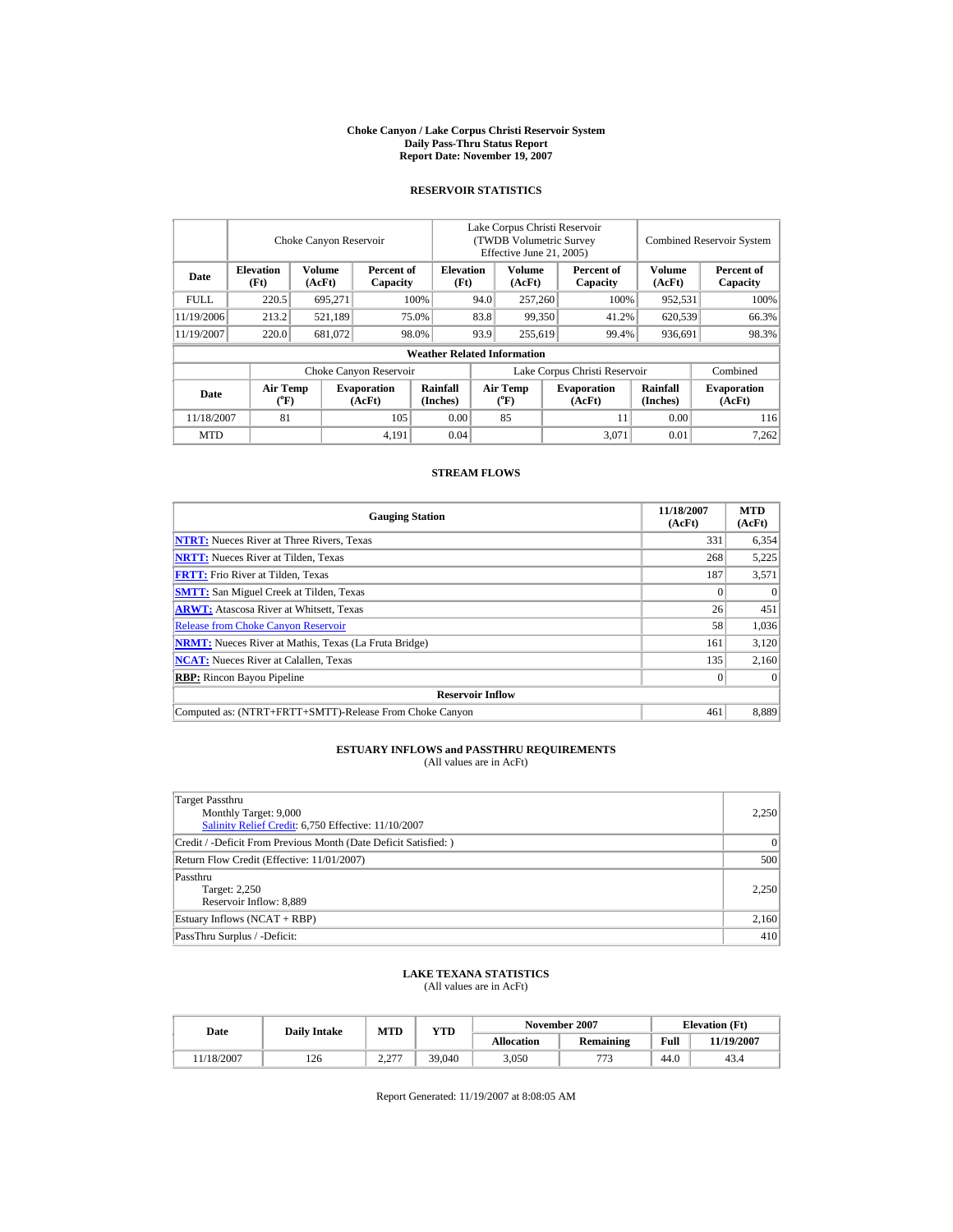#### **Choke Canyon / Lake Corpus Christi Reservoir System Daily Pass-Thru Status Report Report Date: November 20, 2007**

### **RESERVOIR STATISTICS**

|             |                             | Choke Canyon Reservoir |                              | Lake Corpus Christi Reservoir<br>(TWDB Volumetric Survey)<br>Effective June 21, 2005) |                          |                                      |                  |                               | <b>Combined Reservoir System</b> |                              |  |
|-------------|-----------------------------|------------------------|------------------------------|---------------------------------------------------------------------------------------|--------------------------|--------------------------------------|------------------|-------------------------------|----------------------------------|------------------------------|--|
| Date        | <b>Elevation</b><br>(Ft)    | Volume<br>(AcFt)       | Percent of<br>Capacity       |                                                                                       | <b>Elevation</b><br>(Ft) | <b>Volume</b><br>(AcFt)              |                  | Percent of<br>Capacity        | Volume<br>(AcFt)                 | Percent of<br>Capacity       |  |
| <b>FULL</b> | 220.5                       | 695.271                |                              | 100%                                                                                  | 94.0                     | 257,260                              |                  | 100%                          | 952,531                          | 100%                         |  |
| 11/20/2006  | 213.2                       | 520,971                |                              | 74.9%                                                                                 | 83.8                     | 99.235                               |                  | 41.1%                         | 620,206                          | 66.2%                        |  |
| 11/20/2007  | 220.0                       | 681,327                |                              | 98.0%                                                                                 | 93.9                     |                                      | 255,437<br>99.3% |                               | 936,764                          | 98.3%                        |  |
|             |                             |                        |                              | <b>Weather Related Information</b>                                                    |                          |                                      |                  |                               |                                  |                              |  |
|             |                             |                        | Choke Canyon Reservoir       |                                                                                       |                          |                                      |                  | Lake Corpus Christi Reservoir |                                  | Combined                     |  |
| Date        | Air Temp<br>$({}^{\circ}F)$ |                        | <b>Evaporation</b><br>(AcFt) | Rainfall<br>(Inches)                                                                  |                          | Air Temp<br>$({}^{\circ}\mathrm{F})$ |                  | <b>Evaporation</b><br>(AcFt)  | <b>Rainfall</b><br>(Inches)      | <b>Evaporation</b><br>(AcFt) |  |
| 11/19/2007  | 82                          |                        | 179                          | 0.00                                                                                  |                          | 82                                   |                  | 32                            | 0.00                             | 211                          |  |
| <b>MTD</b>  |                             |                        | 4,370                        | 0.04                                                                                  |                          |                                      |                  | 3.103                         | 0.01                             | 7,473                        |  |

### **STREAM FLOWS**

| <b>Gauging Station</b>                                       | 11/19/2007<br>(AcFt) | <b>MTD</b><br>(AcFt) |
|--------------------------------------------------------------|----------------------|----------------------|
| <b>NTRT:</b> Nueces River at Three Rivers, Texas             | 333                  | 6,687                |
| <b>NRTT:</b> Nueces River at Tilden, Texas                   | 264                  | 5,489                |
| <b>FRTT:</b> Frio River at Tilden, Texas                     | 183                  | 3,754                |
| <b>SMTT:</b> San Miguel Creek at Tilden, Texas               |                      | $\theta$             |
| <b>ARWT:</b> Atascosa River at Whitsett, Texas               | 26                   | 476                  |
| <b>Release from Choke Canyon Reservoir</b>                   | 58                   | 1,094                |
| <b>NRMT:</b> Nueces River at Mathis, Texas (La Fruta Bridge) | 145                  | 3,265                |
| <b>NCAT:</b> Nueces River at Calallen, Texas                 | 129                  | 2,289                |
| <b>RBP:</b> Rincon Bayou Pipeline                            |                      | $\Omega$             |
| <b>Reservoir Inflow</b>                                      |                      |                      |
| Computed as: (NTRT+FRTT+SMTT)-Release From Choke Canvon      | 459                  | 9,347                |

#### **ESTUARY INFLOWS and PASSTHRU REQUIREMENTS** (All values are in AcFt)

Target Passthru Monthly Target: 9,000 [Salinity Relief Credit:](http://lighthouse.tamucc.edu/salrel) 6,750 Effective: 11/10/2007 2,250 Credit / -Deficit From Previous Month (Date Deficit Satisfied: ) 0 Return Flow Credit (Effective: 11/01/2007) 500 Passthru Target: 2,250 Reservoir Inflow: 9,347 2,250 Estuary Inflows (NCAT + RBP) 2,289 PassThru Surplus / -Deficit: 539

## **LAKE TEXANA STATISTICS**

(All values are in AcFt)

| Date       | <b>Daily Intake</b> | MTD   | YTD    |                   | November 2007 | <b>Elevation</b> (Ft) |            |
|------------|---------------------|-------|--------|-------------------|---------------|-----------------------|------------|
|            |                     |       |        | <b>Allocation</b> | Remaining     | Full                  | 11/20/2007 |
| 11/19/2007 | 136                 | 2.413 | 39,176 | 3,050             | 637           | 44.0                  | 43.4       |

Report Generated: 11/20/2007 at 8:56:17 AM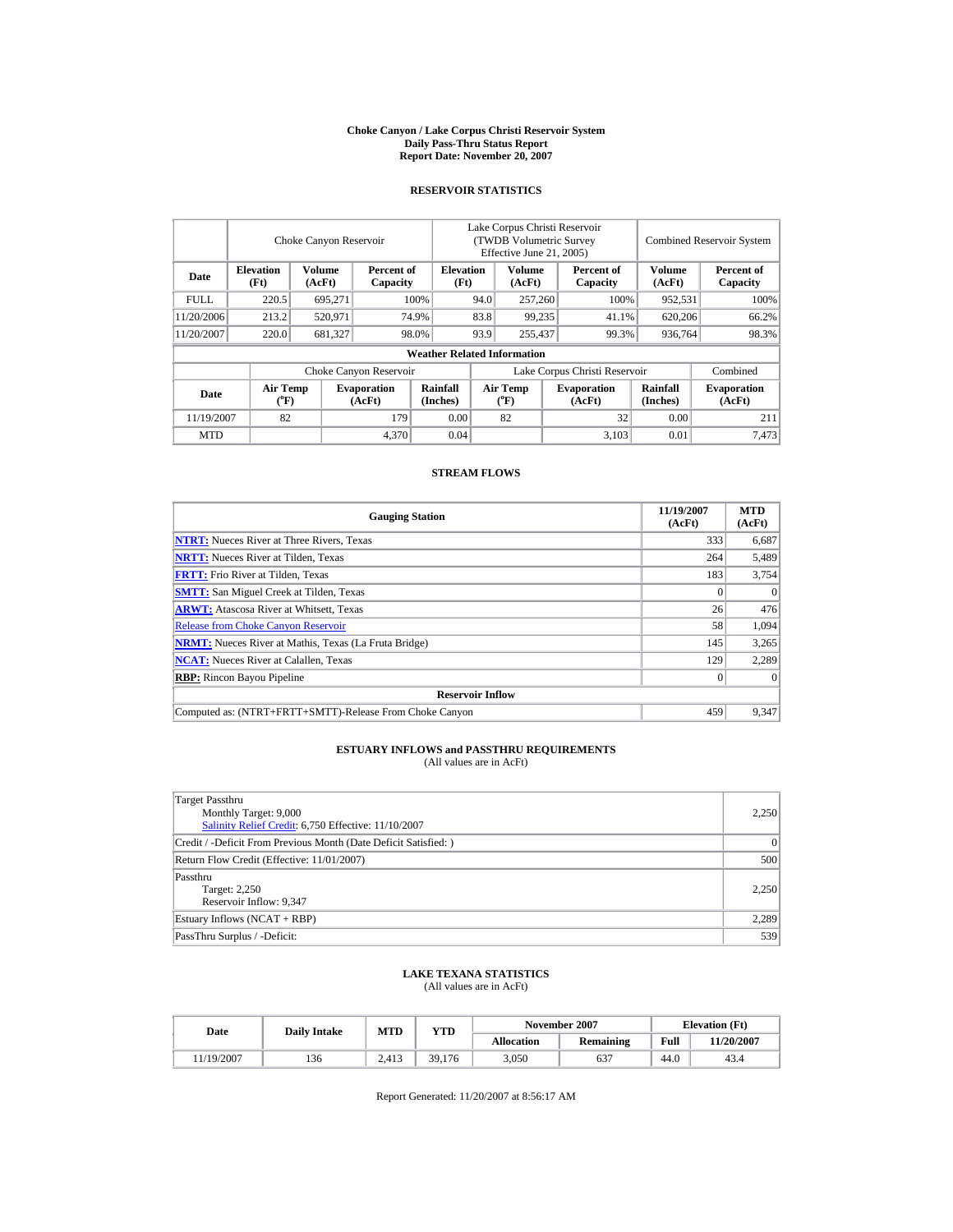#### **Choke Canyon / Lake Corpus Christi Reservoir System Daily Pass-Thru Status Report Report Date: November 21, 2007**

## **RESERVOIR STATISTICS**

|             |                             | Choke Canyon Reservoir                     |                              | Lake Corpus Christi Reservoir<br>(TWDB Volumetric Survey<br>Effective June 21, 2005) |                                      |                         |                  |                               | <b>Combined Reservoir System</b> |                              |  |
|-------------|-----------------------------|--------------------------------------------|------------------------------|--------------------------------------------------------------------------------------|--------------------------------------|-------------------------|------------------|-------------------------------|----------------------------------|------------------------------|--|
| Date        | <b>Elevation</b><br>(Ft)    | Volume<br>Percent of<br>(AcFt)<br>Capacity |                              | <b>Elevation</b><br>(Ft)                                                             |                                      | <b>Volume</b><br>(AcFt) |                  | Percent of<br>Capacity        | <b>Volume</b><br>(AcFt)          | Percent of<br>Capacity       |  |
| <b>FULL</b> | 220.5                       | 695,271                                    |                              | 100%                                                                                 | 94.0                                 | 257,260                 |                  | 100%                          | 952,531                          | 100%                         |  |
| 11/21/2006  | 213.2                       | 520,753                                    |                              | 74.9%                                                                                | 83.8                                 | 98.888                  |                  | 41.0%                         | 619,641                          | 66.2%                        |  |
| 11/21/2007  | 220.0                       | 681,836                                    |                              | 98.1%                                                                                | 93.9                                 |                         | 256,166<br>99.6% |                               | 938,002                          | 98.5%                        |  |
|             |                             |                                            |                              | <b>Weather Related Information</b>                                                   |                                      |                         |                  |                               |                                  |                              |  |
|             |                             |                                            | Choke Canyon Reservoir       |                                                                                      |                                      |                         |                  | Lake Corpus Christi Reservoir |                                  | Combined                     |  |
| Date        | Air Temp<br>$({}^{\circ}F)$ |                                            | <b>Evaporation</b><br>(AcFt) | Rainfall<br>(Inches)                                                                 | Air Temp<br>$({}^{\circ}\mathrm{F})$ |                         |                  | <b>Evaporation</b><br>(AcFt)  | <b>Rainfall</b><br>(Inches)      | <b>Evaporation</b><br>(AcFt) |  |
| 11/20/2007  | 85                          |                                            | 224                          | 0.05                                                                                 |                                      | 86                      |                  | 244                           | 0.00                             | 468                          |  |
| <b>MTD</b>  |                             |                                            | 4,594                        | 0.09                                                                                 |                                      |                         |                  | 3.347                         | 0.01                             | 7,941                        |  |

### **STREAM FLOWS**

| <b>Gauging Station</b>                                       | 11/20/2007<br>(AcFt) | <b>MTD</b><br>(AcFt) |
|--------------------------------------------------------------|----------------------|----------------------|
| <b>NTRT:</b> Nueces River at Three Rivers, Texas             | 330                  | 7,017                |
| <b>NRTT:</b> Nueces River at Tilden, Texas                   | 254                  | 5,743                |
| <b>FRTT:</b> Frio River at Tilden, Texas                     | 181                  | 3,934                |
| <b>SMTT:</b> San Miguel Creek at Tilden, Texas               |                      | $\theta$             |
| <b>ARWT:</b> Atascosa River at Whitsett, Texas               | 26                   | 502                  |
| <b>Release from Choke Canyon Reservoir</b>                   | 58                   | 1,151                |
| <b>NRMT:</b> Nueces River at Mathis, Texas (La Fruta Bridge) | 131                  | 3,396                |
| <b>NCAT:</b> Nueces River at Calallen, Texas                 | 103                  | 2,392                |
| <b>RBP:</b> Rincon Bayou Pipeline                            |                      | $\theta$             |
| <b>Reservoir Inflow</b>                                      |                      |                      |
| Computed as: (NTRT+FRTT+SMTT)-Release From Choke Canvon      | 453                  | 9.800                |

# **ESTUARY INFLOWS and PASSTHRU REQUIREMENTS**<br>(All values are in AcFt)

| Target Passthru                                                  |           |
|------------------------------------------------------------------|-----------|
| Monthly Target: 9,000                                            | 2,250     |
| Salinity Relief Credit: 6,750 Effective: 11/10/2007              |           |
| Credit / -Deficit From Previous Month (Date Deficit Satisfied: ) | $\vert$ 0 |
| Return Flow Credit (Effective: 11/01/2007)                       | 500       |
| Passthru                                                         |           |
| Target: 2,250                                                    | 2,250     |
| Reservoir Inflow: 9,800                                          |           |
| Estuary Inflows (NCAT + RBP)                                     | 2,392     |
| PassThru Surplus / -Deficit:                                     | 642       |

## **LAKE TEXANA STATISTICS**

(All values are in AcFt)

| Date      | <b>Daily Intake</b> | MTD              | <b>YTD</b> |                   | November 2007 | <b>Elevation</b> (Ft) |                   |
|-----------|---------------------|------------------|------------|-------------------|---------------|-----------------------|-------------------|
|           |                     |                  |            | <b>Allocation</b> | Remaining     | Full                  | <b>11/21/2007</b> |
| 1/20/2007 | 143                 | ว รรร<br>ن ل ل د | 39.318     | 3,050             | 495           | 44.0                  | 43.6              |

Report Generated: 11/21/2007 at 8:30:04 AM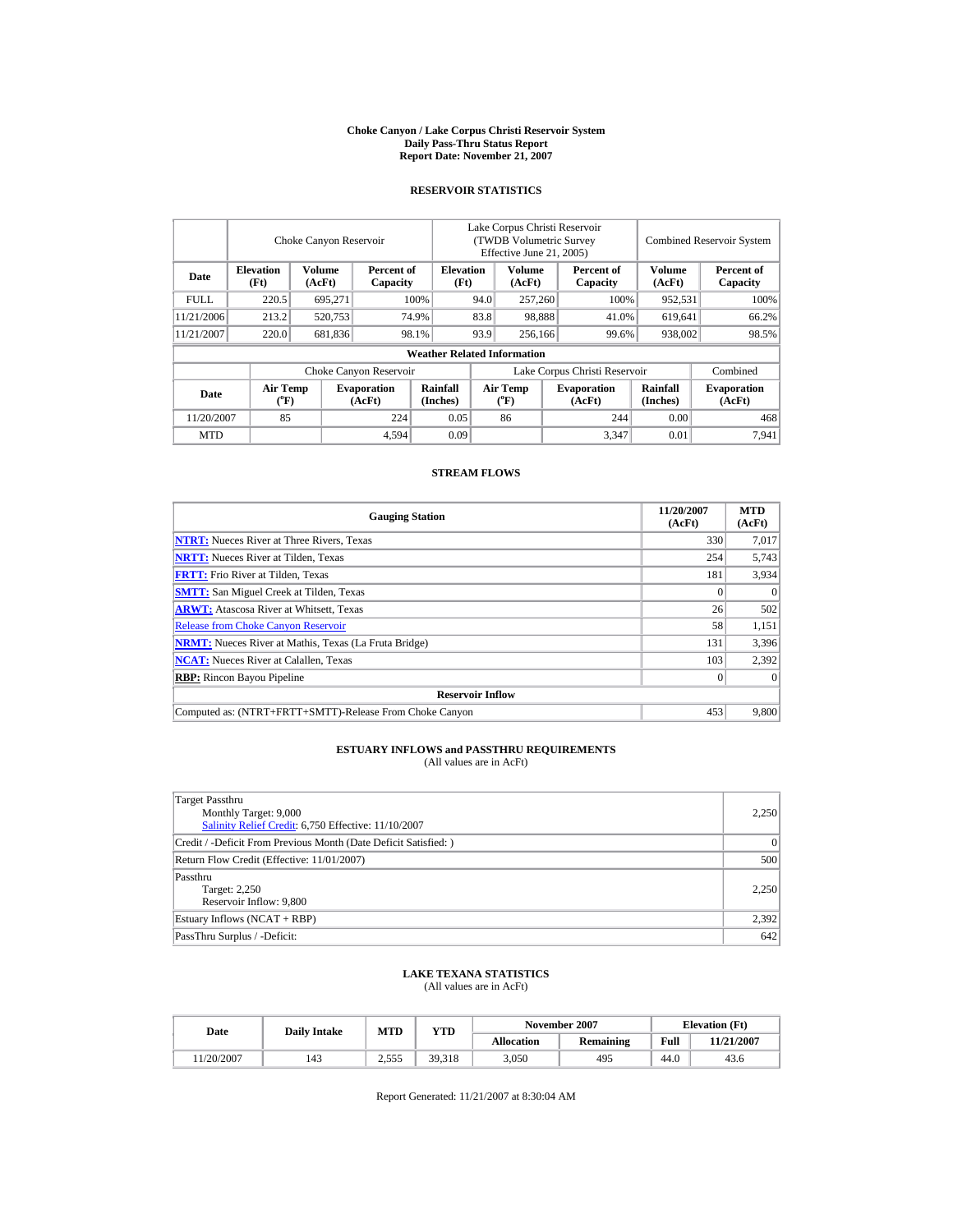#### **Choke Canyon / Lake Corpus Christi Reservoir System Daily Pass-Thru Status Report Report Date: November 22, 2007**

## **RESERVOIR STATISTICS**

|             |                             | Choke Canyon Reservoir  |                              | Lake Corpus Christi Reservoir<br>(TWDB Volumetric Survey<br>Effective June 21, 2005) |                               |                                    |  |                              | <b>Combined Reservoir System</b> |                              |  |
|-------------|-----------------------------|-------------------------|------------------------------|--------------------------------------------------------------------------------------|-------------------------------|------------------------------------|--|------------------------------|----------------------------------|------------------------------|--|
| Date        | <b>Elevation</b><br>(Ft)    | <b>Volume</b><br>(AcFt) | Percent of<br>Capacity       |                                                                                      | <b>Elevation</b><br>(Ft)      | <b>Volume</b><br>(AcFt)            |  | Percent of<br>Capacity       | <b>Volume</b><br>(AcFt)          | Percent of<br>Capacity       |  |
| <b>FULL</b> | 220.5                       | 695.271                 |                              | 100%                                                                                 | 94.0                          | 257,260                            |  | 100%                         | 952,531                          | 100%                         |  |
| 11/22/2006  | 213.2                       | 519,881                 |                              | 74.8%                                                                                | 83.8                          | 98,541                             |  | 40.8%                        | 618,422                          | 66.0%                        |  |
| 11/22/2007  | 220.0                       | 681,072                 |                              | 98.0%                                                                                | 94.0                          | 257,260                            |  | 100.0%                       | 938,332                          | 98.5%                        |  |
|             |                             |                         |                              | <b>Weather Related Information</b>                                                   |                               |                                    |  |                              |                                  |                              |  |
|             |                             |                         | Choke Canyon Reservoir       |                                                                                      | Lake Corpus Christi Reservoir |                                    |  |                              |                                  | Combined                     |  |
| Date        | Air Temp<br>$({}^{\circ}F)$ |                         | <b>Evaporation</b><br>(AcFt) | Rainfall<br>(Inches)                                                                 |                               | Air Temp<br>$({}^{\circ}\text{F})$ |  | <b>Evaporation</b><br>(AcFt) | Rainfall<br>(Inches)             | <b>Evaporation</b><br>(AcFt) |  |
| 11/21/2007  | 87                          |                         | 508                          | 0.00                                                                                 |                               | 90                                 |  | 308                          | 0.00                             | 816                          |  |
| <b>MTD</b>  |                             |                         | 5,102                        | 0.09                                                                                 |                               |                                    |  | 3,655                        | 0.01                             | 8.757                        |  |

### **STREAM FLOWS**

| <b>Gauging Station</b>                                       | 11/21/2007<br>(AcFt) | <b>MTD</b><br>(AcFt) |
|--------------------------------------------------------------|----------------------|----------------------|
| <b>NTRT:</b> Nueces River at Three Rivers, Texas             | 322                  | 7,339                |
| <b>NRTT:</b> Nueces River at Tilden, Texas                   | 240                  | 5,983                |
| <b>FRTT:</b> Frio River at Tilden, Texas                     | 181                  | 4,115                |
| <b>SMTT:</b> San Miguel Creek at Tilden, Texas               |                      | $\Omega$             |
| <b>ARWT:</b> Atascosa River at Whitsett, Texas               | 24                   | 526                  |
| <b>Release from Choke Canyon Reservoir</b>                   | 58                   | 1,209                |
| <b>NRMT:</b> Nueces River at Mathis, Texas (La Fruta Bridge) | 147                  | 3,543                |
| <b>NCAT:</b> Nueces River at Calallen, Texas                 | 91                   | 2,483                |
| <b>RBP:</b> Rincon Bayou Pipeline                            |                      | $\theta$             |
| <b>Reservoir Inflow</b>                                      |                      |                      |
| Computed as: (NTRT+FRTT+SMTT)-Release From Choke Canvon      | 445                  | 10.245               |

# **ESTUARY INFLOWS and PASSTHRU REQUIREMENTS**<br>(All values are in AcFt)

| Target Passthru                                                  |           |
|------------------------------------------------------------------|-----------|
| Monthly Target: 9,000                                            | 2,250     |
| Salinity Relief Credit: 6,750 Effective: 11/10/2007              |           |
| Credit / -Deficit From Previous Month (Date Deficit Satisfied: ) | $\vert$ 0 |
| Return Flow Credit (Effective: 11/01/2007)                       | 500       |
| Passthru                                                         |           |
| Target: 2,250                                                    | 2,250     |
| Reservoir Inflow: 10,245                                         |           |
| Estuary Inflows (NCAT + RBP)                                     | 2,483     |
| PassThru Surplus / -Deficit:                                     | 733       |

## **LAKE TEXANA STATISTICS**

(All values are in AcFt)

| Date      | <b>Daily Intake</b> | MTD   | <b>YTD</b> |                   | November 2007 | <b>Elevation</b> (Ft) |            |
|-----------|---------------------|-------|------------|-------------------|---------------|-----------------------|------------|
|           |                     |       |            | <b>Allocation</b> | Remaining     | Full                  | 11/22/2007 |
| 1/21/2007 | 143                 | 2,698 | 39.461     | 3,050             | 352           | 44.0                  | 44.0       |

Report Generated: 11/22/2007 at 8:22:34 AM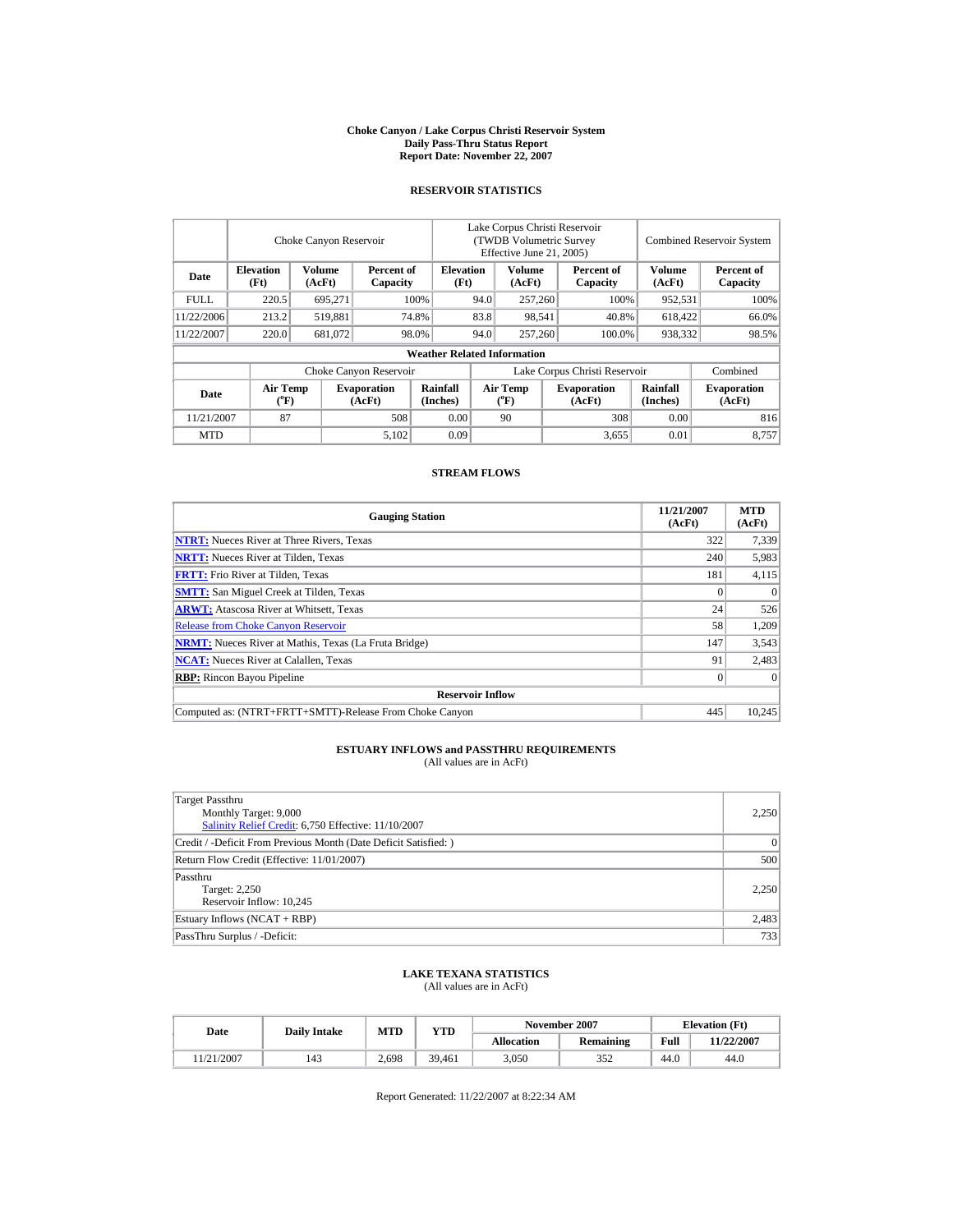#### **Choke Canyon / Lake Corpus Christi Reservoir System Daily Pass-Thru Status Report Report Date: November 23, 2007**

## **RESERVOIR STATISTICS**

|             |                             | Choke Canyon Reservoir |                              | Lake Corpus Christi Reservoir<br>(TWDB Volumetric Survey)<br>Effective June 21, 2005) |                                      |                         |  |                              | <b>Combined Reservoir System</b> |                              |  |
|-------------|-----------------------------|------------------------|------------------------------|---------------------------------------------------------------------------------------|--------------------------------------|-------------------------|--|------------------------------|----------------------------------|------------------------------|--|
| Date        | <b>Elevation</b><br>(Ft)    | Volume<br>(AcFt)       | Percent of<br>Capacity       |                                                                                       | <b>Elevation</b><br>(Ft)             | <b>Volume</b><br>(AcFt) |  | Percent of<br>Capacity       | Volume<br>(AcFt)                 | Percent of<br>Capacity       |  |
| <b>FULL</b> | 220.5                       | 695.271                |                              | 100%                                                                                  | 94.0                                 | 257,260                 |  | 100%                         | 952,531                          | 100%                         |  |
| 11/23/2006  | 213.2                       | 519,663                |                              | 74.7%                                                                                 | 83.8                                 | 98.426                  |  | 40.8%                        | 618,089                          | 66.0%                        |  |
| 11/23/2007  | 219.9                       | 680,053                |                              | 97.8%                                                                                 | 93.9                                 | 255,072                 |  | 99.1%                        | 935,125                          | 98.2%                        |  |
|             |                             |                        |                              | <b>Weather Related Information</b>                                                    |                                      |                         |  |                              |                                  |                              |  |
|             |                             |                        | Choke Canyon Reservoir       |                                                                                       | Lake Corpus Christi Reservoir        |                         |  |                              |                                  | Combined                     |  |
| Date        | Air Temp<br>$({}^{\circ}F)$ |                        | <b>Evaporation</b><br>(AcFt) | Rainfall<br>(Inches)                                                                  | Air Temp<br>$({}^{\circ}\mathrm{F})$ |                         |  | <b>Evaporation</b><br>(AcFt) | <b>Rainfall</b><br>(Inches)      | <b>Evaporation</b><br>(AcFt) |  |
| 11/22/2007  | 51                          |                        | 119                          | 0.00                                                                                  |                                      | 52                      |  | 159                          | 0.00                             | 278                          |  |
| <b>MTD</b>  |                             |                        | 5.221                        | 0.09                                                                                  |                                      |                         |  | 3.814                        | 0.01                             | 9,035                        |  |

#### **STREAM FLOWS**

| <b>Gauging Station</b>                                       | 11/22/2007<br>(AcFt) | <b>MTD</b><br>(AcFt) |  |  |  |  |  |
|--------------------------------------------------------------|----------------------|----------------------|--|--|--|--|--|
| <b>NTRT:</b> Nueces River at Three Rivers, Texas             | 306                  | 7,644                |  |  |  |  |  |
| <b>NRTT:</b> Nueces River at Tilden, Texas                   | 232                  | 6,215                |  |  |  |  |  |
| <b>FRTT:</b> Frio River at Tilden, Texas                     | 177                  | 4,292                |  |  |  |  |  |
| <b>SMTT:</b> San Miguel Creek at Tilden, Texas               |                      | $\theta$             |  |  |  |  |  |
| <b>ARWT:</b> Atascosa River at Whitsett, Texas               | 22                   | 548                  |  |  |  |  |  |
| <b>Release from Choke Canyon Reservoir</b>                   | 58                   | 1,266                |  |  |  |  |  |
| <b>NRMT:</b> Nueces River at Mathis, Texas (La Fruta Bridge) | 377                  | 3,920                |  |  |  |  |  |
| <b>NCAT:</b> Nueces River at Calallen, Texas                 | 101                  | 2,584                |  |  |  |  |  |
| <b>RBP:</b> Rincon Bayou Pipeline                            |                      | $\theta$             |  |  |  |  |  |
| <b>Reservoir Inflow</b>                                      |                      |                      |  |  |  |  |  |
| Computed as: (NTRT+FRTT+SMTT)-Release From Choke Canyon      | 425                  | 10.669               |  |  |  |  |  |

# **ESTUARY INFLOWS and PASSTHRU REQUIREMENTS**<br>(All values are in AcFt)

| Target Passthru                                                  |          |
|------------------------------------------------------------------|----------|
| Monthly Target: 9,000                                            | 2,250    |
| Salinity Relief Credit: 6,750 Effective: 11/10/2007              |          |
| Credit / -Deficit From Previous Month (Date Deficit Satisfied: ) | $\Omega$ |
| Return Flow Credit (Effective: 11/01/2007)                       | 500      |
| Passthru                                                         |          |
| Target: 2,250                                                    | 2,250    |
| Reservoir Inflow: 10,669                                         |          |
| Estuary Inflows (NCAT + RBP)                                     | 2,584    |
| PassThru Surplus / -Deficit:                                     | 834      |

## **LAKE TEXANA STATISTICS**

(All values are in AcFt)

| Date      | <b>Daily Intake</b> | MTD   | <b>YTD</b> |                   | November 2007 | <b>Elevation</b> (Ft) |            |
|-----------|---------------------|-------|------------|-------------------|---------------|-----------------------|------------|
|           |                     |       |            | <b>Allocation</b> | Remaining     | Full                  | 11/23/2007 |
| 1/22/2007 | 143                 | 2.841 | 39.604     | 3,050             | 209           | 44.0                  | 44.0       |

Report Generated: 11/23/2007 at 8:23:35 AM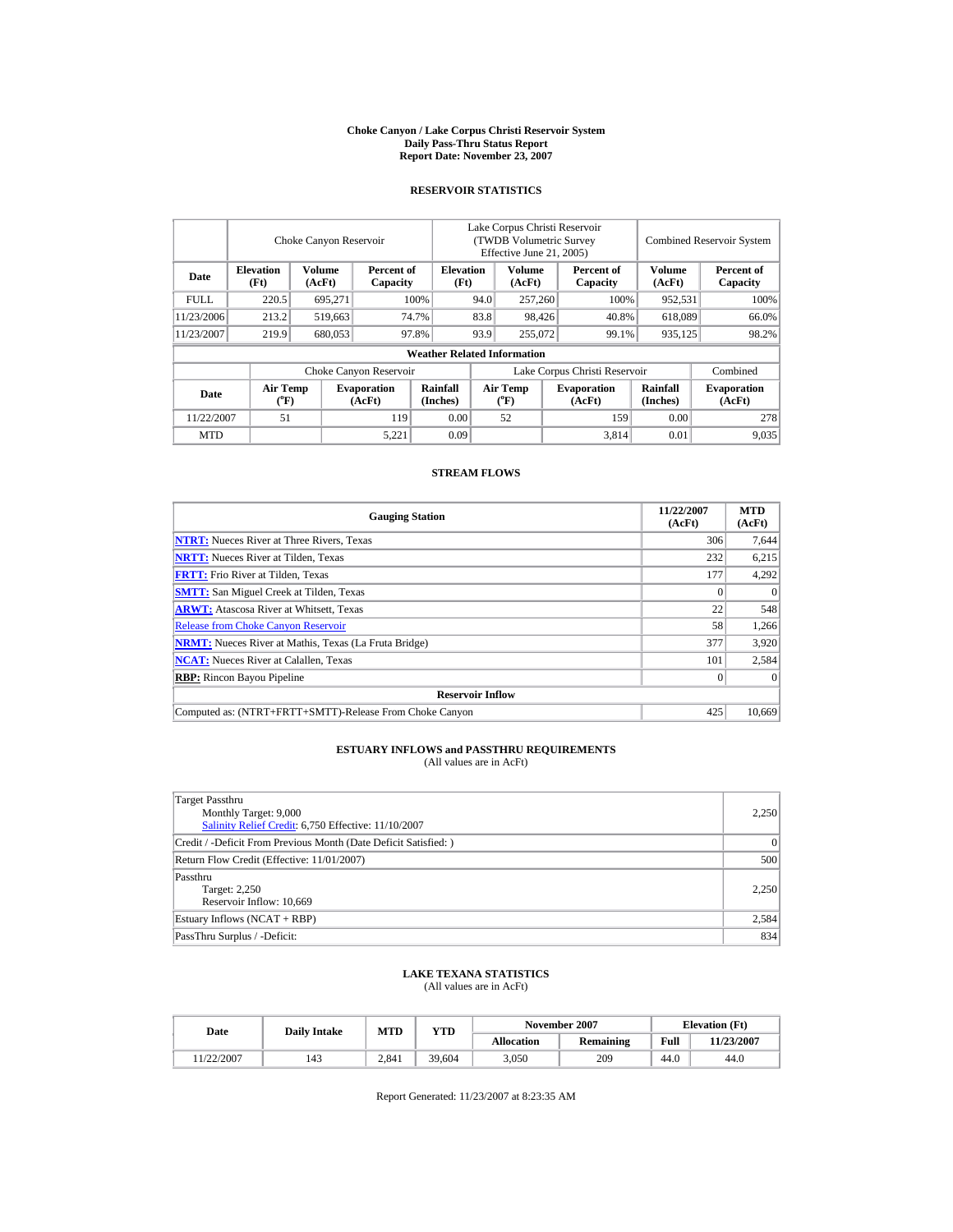#### **Choke Canyon / Lake Corpus Christi Reservoir System Daily Pass-Thru Status Report Report Date: November 24, 2007**

## **RESERVOIR STATISTICS**

|             | Choke Canyon Reservoir      |                  |                              |                                    |                                                     | Lake Corpus Christi Reservoir<br>(TWDB Volumetric Survey)<br>Effective June 21, 2005) |                              | <b>Combined Reservoir System</b> |                              |  |
|-------------|-----------------------------|------------------|------------------------------|------------------------------------|-----------------------------------------------------|---------------------------------------------------------------------------------------|------------------------------|----------------------------------|------------------------------|--|
| Date        | <b>Elevation</b><br>(Ft)    | Volume<br>(AcFt) | Percent of<br>Capacity       |                                    | <b>Volume</b><br><b>Elevation</b><br>(AcFt)<br>(Ft) |                                                                                       | Percent of<br>Capacity       | Volume<br>(AcFt)                 | Percent of<br>Capacity       |  |
| <b>FULL</b> | 220.5                       | 695.271          |                              | 100%<br>94.0                       |                                                     | 257,260                                                                               | 100%                         | 952,531                          | 100%                         |  |
| 11/24/2006  | 213.2                       | 519,227          |                              | 74.7%                              | 83.8                                                | 98.311                                                                                | 40.8%                        | 617,538                          | 65.9%                        |  |
| 11/24/2007  | 219.9                       | 680,562          |                              | 97.9%                              | 93.9                                                | 255,072                                                                               | 99.1%                        | 935,634                          | 98.2%                        |  |
|             |                             |                  |                              | <b>Weather Related Information</b> |                                                     |                                                                                       |                              |                                  |                              |  |
|             |                             |                  | Choke Canyon Reservoir       |                                    | Lake Corpus Christi Reservoir                       |                                                                                       |                              |                                  | Combined                     |  |
| Date        | Air Temp<br>$({}^{\circ}F)$ |                  | <b>Evaporation</b><br>(AcFt) | Rainfall<br>(Inches)               | Air Temp                                            |                                                                                       | <b>Evaporation</b><br>(AcFt) | <b>Rainfall</b><br>(Inches)      | <b>Evaporation</b><br>(AcFt) |  |
| 11/23/2007  | 50                          |                  | 164                          | 0.25                               |                                                     | 52                                                                                    | 53                           | 0.30                             | 217                          |  |
| <b>MTD</b>  |                             |                  | 5,385                        | 0.34                               |                                                     |                                                                                       | 3.867                        | 0.31                             | 9,252                        |  |

#### **STREAM FLOWS**

| <b>Gauging Station</b>                                       | 11/23/2007<br>(AcFt) | <b>MTD</b><br>(AcFt) |
|--------------------------------------------------------------|----------------------|----------------------|
| <b>NTRT:</b> Nueces River at Three Rivers, Texas             | 300                  | 7,944                |
| <b>NRTT:</b> Nueces River at Tilden, Texas                   | 234                  | 6,449                |
| <b>FRTT:</b> Frio River at Tilden, Texas                     | 175                  | 4,466                |
| <b>SMTT:</b> San Miguel Creek at Tilden, Texas               |                      | $\theta$             |
| <b>ARWT:</b> Atascosa River at Whitsett, Texas               | 22                   | 570                  |
| <b>Release from Choke Canyon Reservoir</b>                   | 58                   | 1,324                |
| <b>NRMT:</b> Nueces River at Mathis, Texas (La Fruta Bridge) | 103                  | 4,024                |
| <b>NCAT:</b> Nueces River at Calallen, Texas                 | 304                  | 2,888                |
| <b>RBP:</b> Rincon Bayou Pipeline                            |                      | $\theta$             |
| <b>Reservoir Inflow</b>                                      |                      |                      |
| Computed as: (NTRT+FRTT+SMTT)-Release From Choke Canyon      | 417                  | 11.086               |

# **ESTUARY INFLOWS and PASSTHRU REQUIREMENTS**<br>(All values are in AcFt)

| Target Passthru                                                  |          |
|------------------------------------------------------------------|----------|
| Monthly Target: 9,000                                            | 2,250    |
| Salinity Relief Credit: 6,750 Effective: 11/10/2007              |          |
| Credit / -Deficit From Previous Month (Date Deficit Satisfied: ) | $\Omega$ |
| Return Flow Credit (Effective: 11/01/2007)                       | 500      |
| Passthru                                                         |          |
| Target: 2,250                                                    | 2,250    |
| Reservoir Inflow: 11,086                                         |          |
| Estuary Inflows (NCAT + RBP)                                     | 2,888    |
| PassThru Surplus / -Deficit:                                     | 1,138    |
|                                                                  |          |

## **LAKE TEXANA STATISTICS**

(All values are in AcFt)

| Date      | <b>Daily Intake</b> | MTD   | YTD    |                   | November 2007 | <b>Elevation</b> (Ft) |            |
|-----------|---------------------|-------|--------|-------------------|---------------|-----------------------|------------|
|           |                     |       |        | <b>Allocation</b> | Remaining     | Full                  | 11/24/2007 |
| 1/23/2007 | 143                 | 2.984 | 39.747 | 3,050             | 66            | 44.0                  | 44.0       |

Report Generated: 11/24/2007 at 8:20:23 AM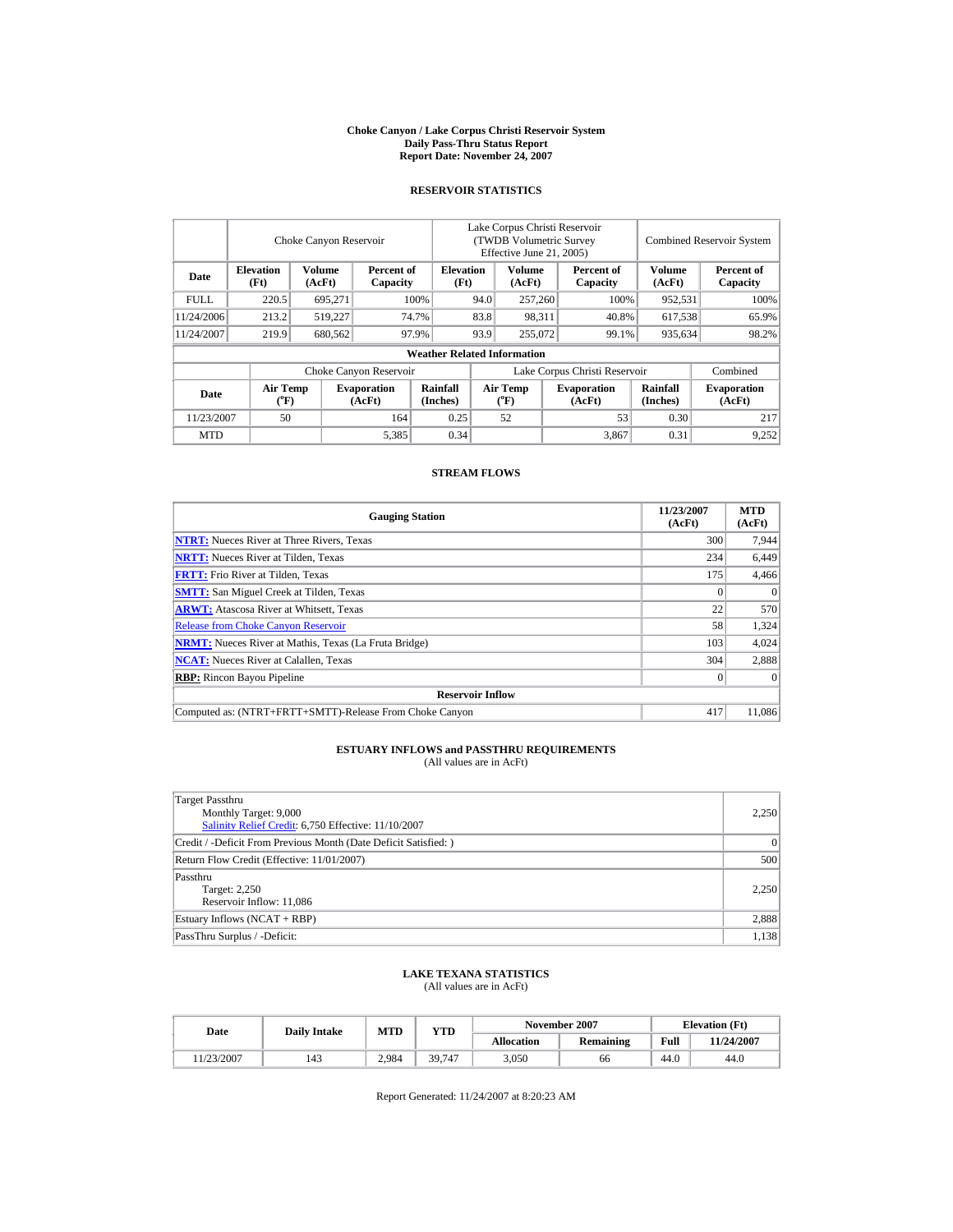#### **Choke Canyon / Lake Corpus Christi Reservoir System Daily Pass-Thru Status Report Report Date: November 25, 2007**

### **RESERVOIR STATISTICS**

|             | Choke Canyon Reservoir               |                         |                              |                                    | Lake Corpus Christi Reservoir<br>(TWDB Volumetric Survey<br>Effective June 21, 2005) |                       |        |                              |                         | <b>Combined Reservoir System</b> |  |  |
|-------------|--------------------------------------|-------------------------|------------------------------|------------------------------------|--------------------------------------------------------------------------------------|-----------------------|--------|------------------------------|-------------------------|----------------------------------|--|--|
| Date        | <b>Elevation</b><br>(Ft)             | <b>Volume</b><br>(AcFt) | Percent of<br>Capacity       |                                    | Volume<br><b>Elevation</b><br>(AcFt)<br>(Ft)                                         |                       |        | Percent of<br>Capacity       | <b>Volume</b><br>(AcFt) | Percent of<br>Capacity           |  |  |
| <b>FULL</b> | 220.5                                | 695.271                 |                              | 100%                               | 94.0                                                                                 | 257,260               |        | 100%                         | 952,531                 | 100%                             |  |  |
| 11/25/2006  | 213.1                                | 519,008                 |                              | 74.6%                              | 83.7                                                                                 |                       | 97,966 | 40.6%                        | 616,974                 | 65.9%                            |  |  |
| 11/25/2007  | 220.0                                | 681,072                 |                              | 98.0%                              | 93.9                                                                                 | 255,437               |        | 99.3%                        | 936,509                 | 98.3%                            |  |  |
|             |                                      |                         |                              | <b>Weather Related Information</b> |                                                                                      |                       |        |                              |                         |                                  |  |  |
|             |                                      |                         | Choke Canyon Reservoir       |                                    | Lake Corpus Christi Reservoir                                                        |                       |        |                              |                         | Combined                         |  |  |
| Date        | Air Temp<br>$({}^{\circ}\mathrm{F})$ |                         | <b>Evaporation</b><br>(AcFt) | Rainfall<br>(Inches)               |                                                                                      | Air Temp<br>$(^{o}F)$ |        | <b>Evaporation</b><br>(AcFt) | Rainfall<br>(Inches)    | <b>Evaporation</b><br>(AcFt)     |  |  |
| 11/24/2007  | 47                                   |                         | 30                           | 0.18                               |                                                                                      | 51                    |        | 11                           | 0.06                    | 41                               |  |  |
| <b>MTD</b>  |                                      |                         | 5,415                        | 0.52                               |                                                                                      |                       |        | 3.878                        | 0.37                    | 9,293                            |  |  |

### **STREAM FLOWS**

| <b>Gauging Station</b>                                       | 11/24/2007<br>(AcFt) | <b>MTD</b><br>(AcFt) |
|--------------------------------------------------------------|----------------------|----------------------|
| <b>NTRT:</b> Nueces River at Three Rivers, Texas             | 306                  | 8,250                |
| <b>NRTT:</b> Nueces River at Tilden, Texas                   | 242                  | 6,691                |
| <b>FRTT:</b> Frio River at Tilden, Texas                     | 183                  | 4,649                |
| <b>SMTT:</b> San Miguel Creek at Tilden, Texas               |                      | $\Omega$             |
| <b>ARWT:</b> Atascosa River at Whitsett, Texas               | 28                   | 597                  |
| <b>Release from Choke Canyon Reservoir</b>                   | 58                   | 1,382                |
| <b>NRMT:</b> Nueces River at Mathis, Texas (La Fruta Bridge) | 161                  | 4,184                |
| <b>NCAT:</b> Nueces River at Calallen, Texas                 | 179                  | 3,067                |
| <b>RBP:</b> Rincon Bayou Pipeline                            |                      | $\theta$             |
| <b>Reservoir Inflow</b>                                      |                      |                      |
| Computed as: (NTRT+FRTT+SMTT)-Release From Choke Canvon      | 431                  | 11.517               |

#### **ESTUARY INFLOWS and PASSTHRU REQUIREMENTS** (All values are in AcFt)

Target Passthru Monthly Target: 9,000 [Salinity Relief Credit:](http://lighthouse.tamucc.edu/salrel) 6,750 Effective: 11/10/2007 2,250 Credit / -Deficit From Previous Month (Date Deficit Satisfied: ) 0 Return Flow Credit (Effective: 11/01/2007) 500 Passthru Target: 2,250 Reservoir Inflow: 11,517 2,250 Estuary Inflows (NCAT + RBP) 3,067 PassThru Surplus / -Deficit: 1,317

## **LAKE TEXANA STATISTICS**

(All values are in AcFt)

| Date       | <b>Daily Intake</b> | <b>MTD</b>    | YTD    |                   | November 2007 |      | <b>Elevation</b> (Ft) |
|------------|---------------------|---------------|--------|-------------------|---------------|------|-----------------------|
|            |                     |               |        | <b>Allocation</b> | Remaining     | Full | 11/25/2007            |
| 11/24/2007 | 143                 | 2107<br>J.IZ. | 39.890 | 3.050             |               | 44.0 | 44.0                  |

Report Generated: 11/25/2007 at 8:18:05 AM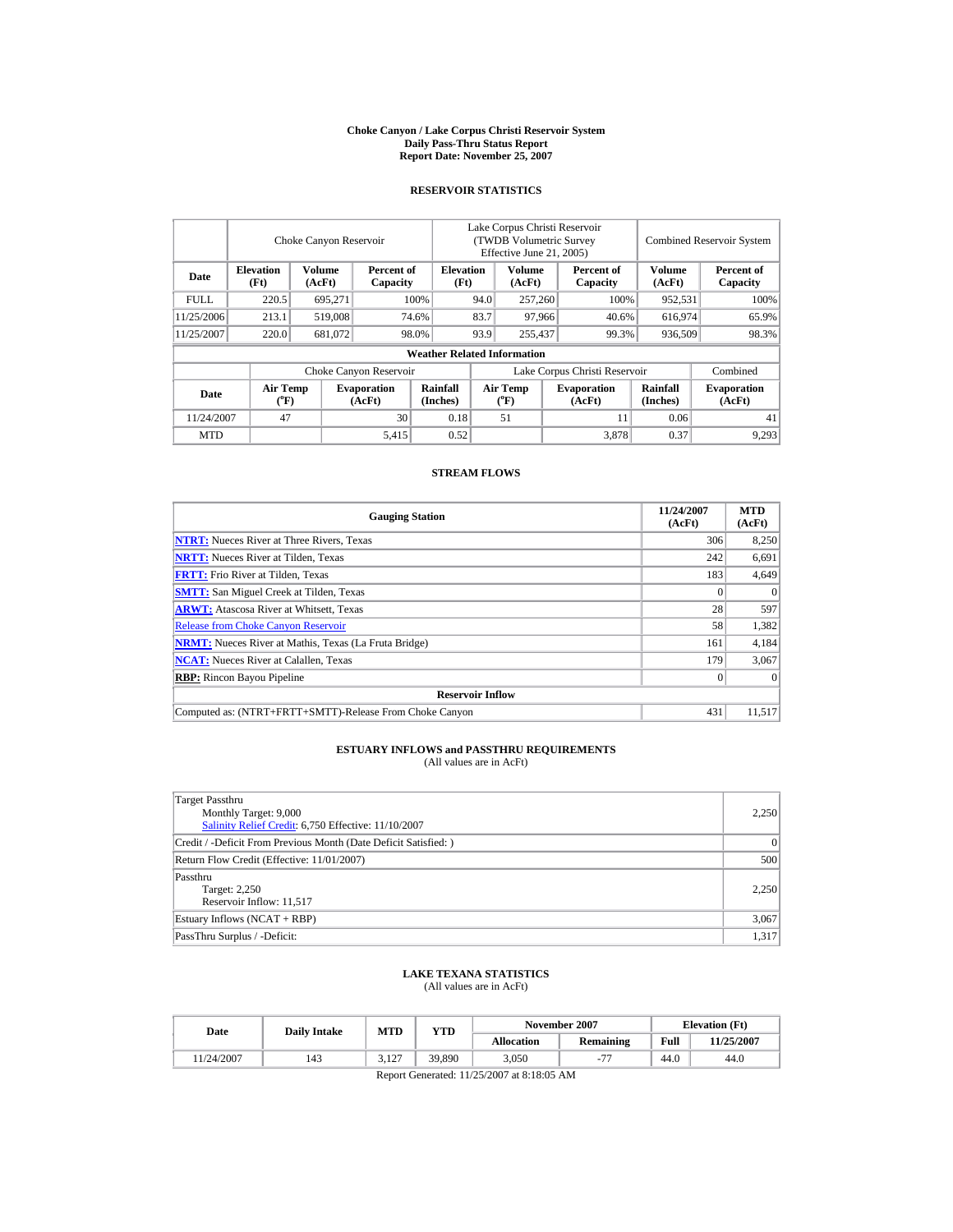#### **Choke Canyon / Lake Corpus Christi Reservoir System Daily Pass-Thru Status Report Report Date: November 26, 2007**

### **RESERVOIR STATISTICS**

|                                   | Choke Canyon Reservoir |               |                              |                                    | Lake Corpus Christi Reservoir<br>(TWDB Volumetric Survey<br>Effective June 21, 2005) |                              |                               |                      | <b>Combined Reservoir System</b> |  |  |
|-----------------------------------|------------------------|---------------|------------------------------|------------------------------------|--------------------------------------------------------------------------------------|------------------------------|-------------------------------|----------------------|----------------------------------|--|--|
| Date                              | <b>Elevation</b> (Ft)  | Volume (AcFt) | <b>Percent of Capacity</b>   | <b>Elevation</b> (Ft)              |                                                                                      | Volume (AcFt)                | <b>Percent of Capacity</b>    | Volume (AcFt)        | <b>Percent of Capacity</b>       |  |  |
| <b>FULL</b>                       | 220.5                  | 695.271       | 100%                         |                                    | 94.0                                                                                 | 257,260                      | 100%                          | 952,531              | 100%                             |  |  |
| 11/26/2006                        | 213.1                  | 518,790       |                              | 83.7<br>74.6%                      |                                                                                      | 98,081                       | 40.7%                         | 616,871              | 65.9%                            |  |  |
| 11/26/2007                        | 219.9                  | 680,562       | 97.9%                        |                                    | 93.9                                                                                 | 254,526                      | 98.9%                         | 935,088              | 98.2%                            |  |  |
|                                   |                        |               |                              | <b>Weather Related Information</b> |                                                                                      |                              |                               |                      |                                  |  |  |
|                                   |                        |               | Choke Canyon Reservoir       |                                    |                                                                                      |                              | Lake Corpus Christi Reservoir |                      | Combined                         |  |  |
| Air Temp<br>Date<br>$(^{\circ}F)$ |                        |               | <b>Evaporation</b><br>(AcFt) | Rainfall<br>(Inches)               |                                                                                      | Air Temp<br>$(^{o}\text{F})$ | <b>Evaporation</b><br>(AcFt)  | Rainfall<br>(Inches) | <b>Evaporation</b><br>(AcFt)     |  |  |
| 11/25/2007                        |                        | 54            | 0.22<br>105                  |                                    |                                                                                      | 54                           | 42                            | 0.07                 | 147                              |  |  |
| <b>MTD</b>                        |                        |               | 5,520                        | 0.74                               |                                                                                      |                              | 3,920                         | 0.44                 | 9,440                            |  |  |

#### **STREAM FLOWS**

| <b>Gauging Station</b>                                       | 11/25/2007<br>(AcFt) | <b>MTD</b><br>(AcFt) |  |  |  |  |  |  |
|--------------------------------------------------------------|----------------------|----------------------|--|--|--|--|--|--|
| <b>NTRT:</b> Nueces River at Three Rivers, Texas             | 320                  | 8,569                |  |  |  |  |  |  |
| <b>NRTT:</b> Nueces River at Tilden, Texas                   | 252                  | 6,944                |  |  |  |  |  |  |
| <b>FRTT:</b> Frio River at Tilden, Texas                     | 181                  | 4,830                |  |  |  |  |  |  |
| <b>SMTT:</b> San Miguel Creek at Tilden, Texas               | 10                   | 10                   |  |  |  |  |  |  |
| <b>ARWT:</b> Atascosa River at Whitsett, Texas               | 32 <sub>1</sub>      | 629                  |  |  |  |  |  |  |
| <b>Release from Choke Canyon Reservoir</b>                   | 58                   | 1,439                |  |  |  |  |  |  |
| <b>NRMT:</b> Nueces River at Mathis, Texas (La Fruta Bridge) | 244                  | 4,429                |  |  |  |  |  |  |
| <b>NCAT:</b> Nueces River at Calallen, Texas                 | 155                  | 3,222                |  |  |  |  |  |  |
| <b>RBP:</b> Rincon Bayou Pipeline                            |                      | $\Omega$             |  |  |  |  |  |  |
| <b>Reservoir Inflow</b>                                      |                      |                      |  |  |  |  |  |  |
| Computed as: (NTRT+FRTT+SMTT)-Release From Choke Canyon      | 453                  | 11,970               |  |  |  |  |  |  |

# **ESTUARY INFLOWS and PASSTHRU REQUIREMENTS**<br>(All values are in AcFt)

| Target Passthru<br>Monthly Target: 9,000<br>Salinity Relief Credit: 6,750 Effective: 11/10/2007 | 2.250          |
|-------------------------------------------------------------------------------------------------|----------------|
| Credit / -Deficit From Previous Month (Date Deficit Satisfied: )                                | $\overline{0}$ |
| Return Flow Credit (Effective: 11/01/2007)                                                      | 500            |
| Passthru<br>Target: 2,250<br>Reservoir Inflow: 11,970                                           | 2,250          |
| Estuary Inflows (NCAT + RBP)                                                                    | 3,222          |
| PassThru Surplus / -Deficit:                                                                    | 1,472          |

# **LAKE TEXANA STATISTICS** (All values are in AcFt)

| Date      | <b>Daily Intake</b> | MTD   | YTD    |                   | November 2007    | <b>Elevation</b> (Ft) |            |
|-----------|---------------------|-------|--------|-------------------|------------------|-----------------------|------------|
|           |                     |       |        | <b>Allocation</b> | <b>Remaining</b> | Full                  | 11/26/2007 |
| 1/25/2007 | 143                 | 3.270 | 40.033 | 3,050             | $-220$           | 44.0                  | 44.0       |

Report Generated: 11/26/2007 at 8:31:47 AM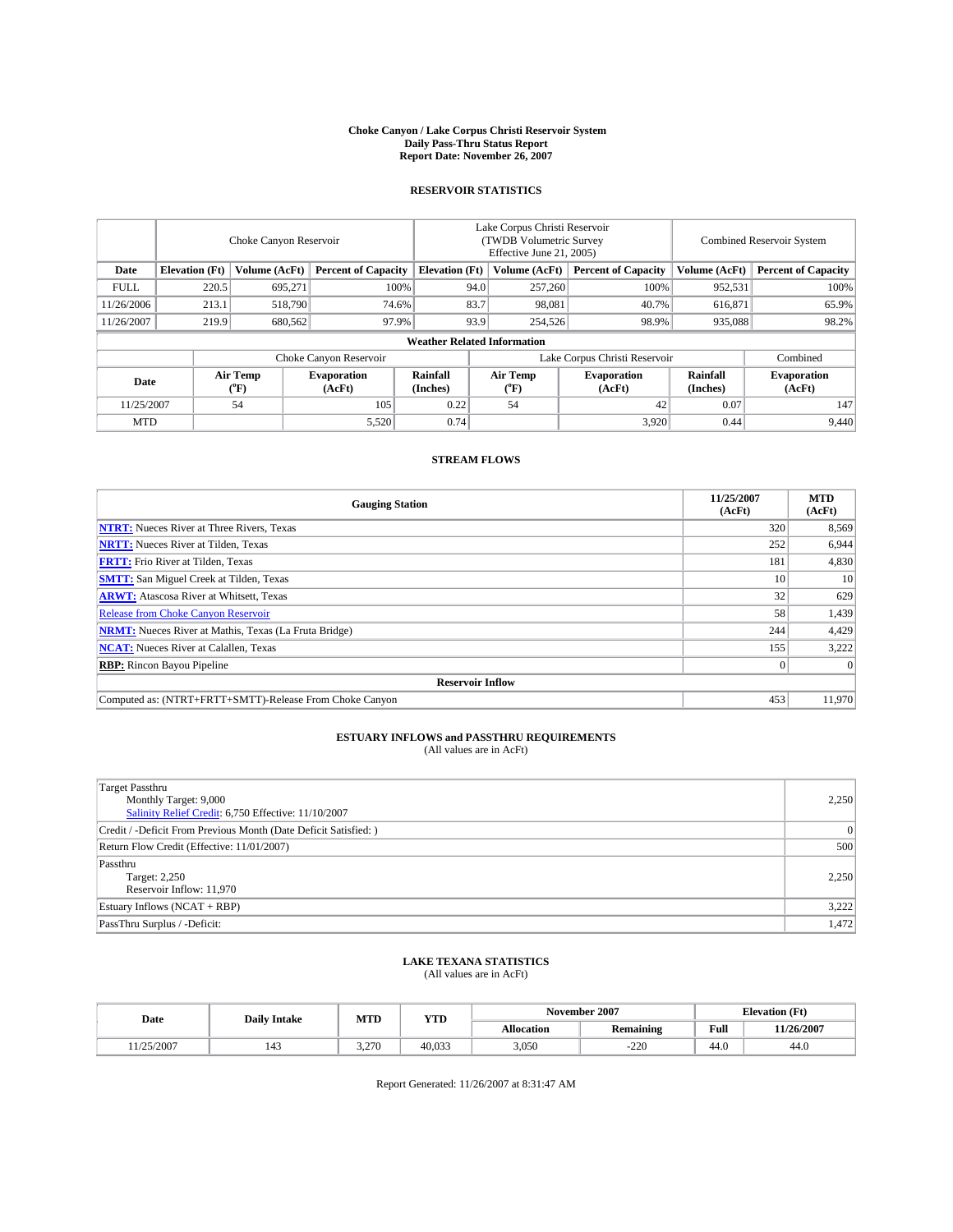#### **Choke Canyon / Lake Corpus Christi Reservoir System Daily Pass-Thru Status Report Report Date: November 27, 2007**

#### **RESERVOIR STATISTICS**

|             | Choke Canyon Reservoir |                         |                              |                                    |                               | Lake Corpus Christi Reservoir<br>(TWDB Volumetric Survey<br>Effective June 21, 2005) | Combined Reservoir System    |                      |                              |
|-------------|------------------------|-------------------------|------------------------------|------------------------------------|-------------------------------|--------------------------------------------------------------------------------------|------------------------------|----------------------|------------------------------|
| Date        | <b>Elevation</b> (Ft)  | Volume (AcFt)           | <b>Percent of Capacity</b>   | <b>Elevation</b> (Ft)              |                               | Volume (AcFt)                                                                        | <b>Percent of Capacity</b>   | Volume (AcFt)        | <b>Percent of Capacity</b>   |
| <b>FULL</b> | 220.5                  | 695.271                 |                              | 100%                               | 94.0                          | 257,260                                                                              | 100%                         | 952,531              | 100%                         |
| 11/27/2006  | 213.1                  | 518,572                 | 74.6%                        |                                    | 83.7                          | 97,736                                                                               | 40.5%                        | 616,308              | 65.8%                        |
| 11/27/2007  | 219.9                  | 680,053                 | 97.8%                        |                                    | 93.9                          | 254,526                                                                              | 98.9%                        | 934,579              | 98.1%                        |
|             |                        |                         |                              | <b>Weather Related Information</b> |                               |                                                                                      |                              |                      |                              |
|             |                        |                         | Choke Canyon Reservoir       |                                    | Lake Corpus Christi Reservoir |                                                                                      |                              |                      | Combined                     |
| Date        |                        | <b>Air Temp</b><br>(°F) | <b>Evaporation</b><br>(AcFt) | Rainfall<br>(Inches)               |                               | Air Temp<br>("F)                                                                     | <b>Evaporation</b><br>(AcFt) | Rainfall<br>(Inches) | <b>Evaporation</b><br>(AcFt) |
| 11/26/2007  |                        | 66                      | 104                          | 0.00                               |                               | 65                                                                                   | 74                           | 0.00                 | 178                          |
| <b>MTD</b>  |                        |                         | 5,624                        | 0.74                               |                               |                                                                                      | 3,994                        | 0.44                 | 9,618                        |

### **STREAM FLOWS**

| <b>Gauging Station</b>                                       | 11/26/2007<br>(AcFt) | <b>MTD</b><br>(AcFt) |
|--------------------------------------------------------------|----------------------|----------------------|
| <b>NTRT:</b> Nueces River at Three Rivers, Texas             | 331                  | 8,901                |
| <b>NRTT:</b> Nueces River at Tilden, Texas                   | 246                  | 7.190                |
| <b>FRTT:</b> Frio River at Tilden, Texas                     | 185                  | 5,014                |
| <b>SMTT:</b> San Miguel Creek at Tilden, Texas               |                      | 10                   |
| <b>ARWT:</b> Atascosa River at Whitsett, Texas               | 50                   | 679                  |
| <b>Release from Choke Canyon Reservoir</b>                   | 58                   | 1,497                |
| <b>NRMT:</b> Nueces River at Mathis, Texas (La Fruta Bridge) | 117                  | 4,546                |
| <b>NCAT:</b> Nueces River at Calallen, Texas                 | 189                  | 3,410                |
| <b>RBP:</b> Rincon Bayou Pipeline                            |                      | $\Omega$             |
| <b>Reservoir Inflow</b>                                      |                      |                      |
| Computed as: (NTRT+FRTT+SMTT)-Release From Choke Canyon      | 459                  | 12.429               |

# **ESTUARY INFLOWS and PASSTHRU REQUIREMENTS**<br>(All values are in AcFt)

| <b>Target Passthru</b><br>Monthly Target: 9,000<br>Salinity Relief Credit: 6,750 Effective: 11/10/2007 | 2,250          |
|--------------------------------------------------------------------------------------------------------|----------------|
| Credit / -Deficit From Previous Month (Date Deficit Satisfied: )                                       | $\overline{0}$ |
| Return Flow Credit (Effective: 11/01/2007)                                                             | 500            |
| Passthru<br>Target: 2,250<br>Reservoir Inflow: 12,429                                                  | 2.250          |
| Estuary Inflows (NCAT + RBP)                                                                           | 3,410          |
| PassThru Surplus / -Deficit:                                                                           | 1,660          |

# **LAKE TEXANA STATISTICS** (All values are in AcFt)

| Date      | <b>Daily Intake</b>   | MTD   | <b>YTD</b> |                   | November 2007    | <b>Elevation</b> (Ft) |            |
|-----------|-----------------------|-------|------------|-------------------|------------------|-----------------------|------------|
|           |                       |       |            | <b>Allocation</b> | <b>Remaining</b> | Full                  | 11/27/2007 |
| 1/26/2007 | $\overline{A}$<br>143 | 3.414 | 40.176     | 3.050             | $-364$           | 44.0                  | 44.1       |

Report Generated: 11/27/2007 at 8:58:17 AM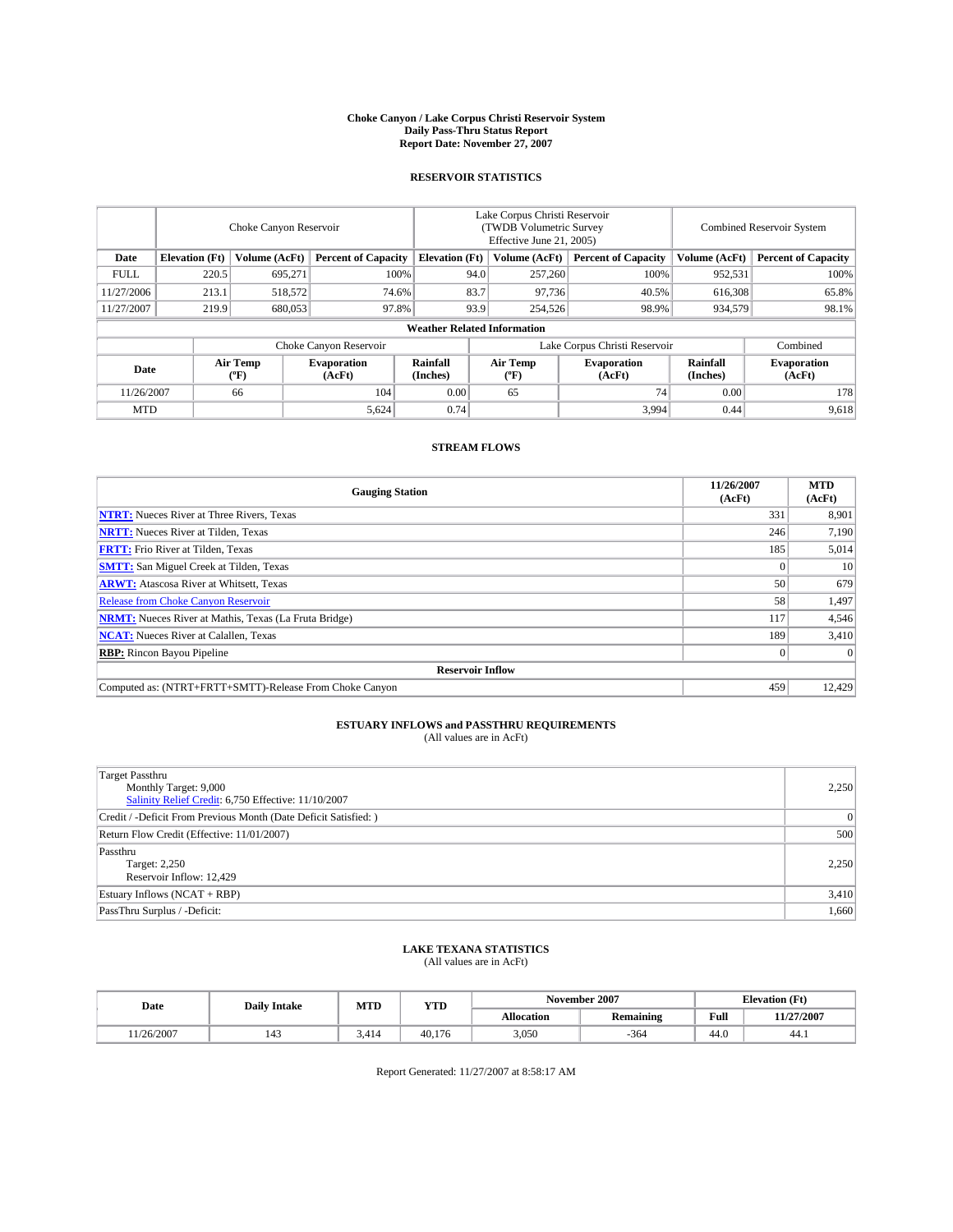#### **Choke Canyon / Lake Corpus Christi Reservoir System Daily Pass-Thru Status Report Report Date: November 28, 2007**

#### **RESERVOIR STATISTICS**

|             | Choke Canyon Reservoir |                         |                              |                                    | Lake Corpus Christi Reservoir<br>(TWDB Volumetric Survey<br>Effective June 21, 2005) |                  |                              |                      | Combined Reservoir System    |  |  |
|-------------|------------------------|-------------------------|------------------------------|------------------------------------|--------------------------------------------------------------------------------------|------------------|------------------------------|----------------------|------------------------------|--|--|
| Date        | <b>Elevation</b> (Ft)  | Volume (AcFt)           | <b>Percent of Capacity</b>   | <b>Elevation</b> (Ft)              |                                                                                      | Volume (AcFt)    | <b>Percent of Capacity</b>   | Volume (AcFt)        | <b>Percent of Capacity</b>   |  |  |
| <b>FULL</b> | 220.5                  | 695.271                 |                              | 100%<br>94.0                       |                                                                                      | 257,260          | 100%                         | 952,531              | 100%                         |  |  |
| 11/28/2006  | 213.1                  | 517,700                 | 74.5%                        |                                    | 83.7                                                                                 | 97,622           | 40.5%                        | 615,322              | 65.7%                        |  |  |
| 11/28/2007  | 219.9                  | 680,053                 | 97.8%                        |                                    | 93.8                                                                                 | 254,162          | 98.8%                        | 934.215              | 98.1%                        |  |  |
|             |                        |                         |                              | <b>Weather Related Information</b> |                                                                                      |                  |                              |                      |                              |  |  |
|             |                        |                         | Choke Canyon Reservoir       |                                    | Lake Corpus Christi Reservoir                                                        |                  |                              |                      | Combined                     |  |  |
| Date        |                        | <b>Air Temp</b><br>(°F) | <b>Evaporation</b><br>(AcFt) | Rainfall<br>(Inches)               |                                                                                      | Air Temp<br>("F) | <b>Evaporation</b><br>(AcFt) | Rainfall<br>(Inches) | <b>Evaporation</b><br>(AcFt) |  |  |
| 11/27/2007  |                        | 64                      | 149                          | 0.00                               |                                                                                      | 63               | 138                          | 0.00                 | 287                          |  |  |
| <b>MTD</b>  |                        |                         | 5,773                        | 0.74                               |                                                                                      |                  | 4,132                        | 0.44                 | 9,905                        |  |  |

### **STREAM FLOWS**

| <b>Gauging Station</b>                                       | 11/27/2007<br>(AcFt) | <b>MTD</b><br>(AcFt) |
|--------------------------------------------------------------|----------------------|----------------------|
| <b>NTRT:</b> Nueces River at Three Rivers, Texas             | 335                  | 9,236                |
| <b>NRTT:</b> Nueces River at Tilden, Texas                   | 218                  | 7.408                |
| <b>FRTT:</b> Frio River at Tilden, Texas                     | 175                  | 5,189                |
| <b>SMTT:</b> San Miguel Creek at Tilden, Texas               |                      | 10                   |
| <b>ARWT:</b> Atascosa River at Whitsett, Texas               | 34                   | 713                  |
| <b>Release from Choke Canyon Reservoir</b>                   | 58                   | 1,554                |
| <b>NRMT:</b> Nueces River at Mathis, Texas (La Fruta Bridge) | 111                  | 4,657                |
| <b>NCAT:</b> Nueces River at Calallen, Texas                 | 95                   | 3,506                |
| <b>RBP:</b> Rincon Bayou Pipeline                            |                      | $\Omega$             |
| <b>Reservoir Inflow</b>                                      |                      |                      |
| Computed as: (NTRT+FRTT+SMTT)-Release From Choke Canyon      | 453                  | 12,881               |

# **ESTUARY INFLOWS and PASSTHRU REQUIREMENTS**<br>(All values are in AcFt)

| <b>Target Passthru</b><br>Monthly Target: 9,000<br>Salinity Relief Credit: 6,750 Effective: 11/10/2007 | 2,250          |
|--------------------------------------------------------------------------------------------------------|----------------|
| Credit / -Deficit From Previous Month (Date Deficit Satisfied: )                                       | $\overline{0}$ |
| Return Flow Credit (Effective: 11/01/2007)                                                             | 500            |
| Passthru<br>Target: 2,250<br>Reservoir Inflow: 12,881                                                  | 2.250          |
| Estuary Inflows (NCAT + RBP)                                                                           | 3,506          |
| PassThru Surplus / -Deficit:                                                                           | 1,756          |

# **LAKE TEXANA STATISTICS** (All values are in AcFt)

| Date      | <b>Daily Intake</b>   | MTD   | <b>YTD</b> |                   | November 2007    | <b>Elevation</b> (Ft) |            |  |
|-----------|-----------------------|-------|------------|-------------------|------------------|-----------------------|------------|--|
|           |                       |       |            | <b>Allocation</b> | <b>Remaining</b> | Full                  | 11/28/2007 |  |
| 1/27/2007 | $\overline{A}$<br>143 | 3,557 | 40.320     | 3.050             | $-507$           | 44.0                  | 44.1       |  |

Report Generated: 11/28/2007 at 8:26:23 AM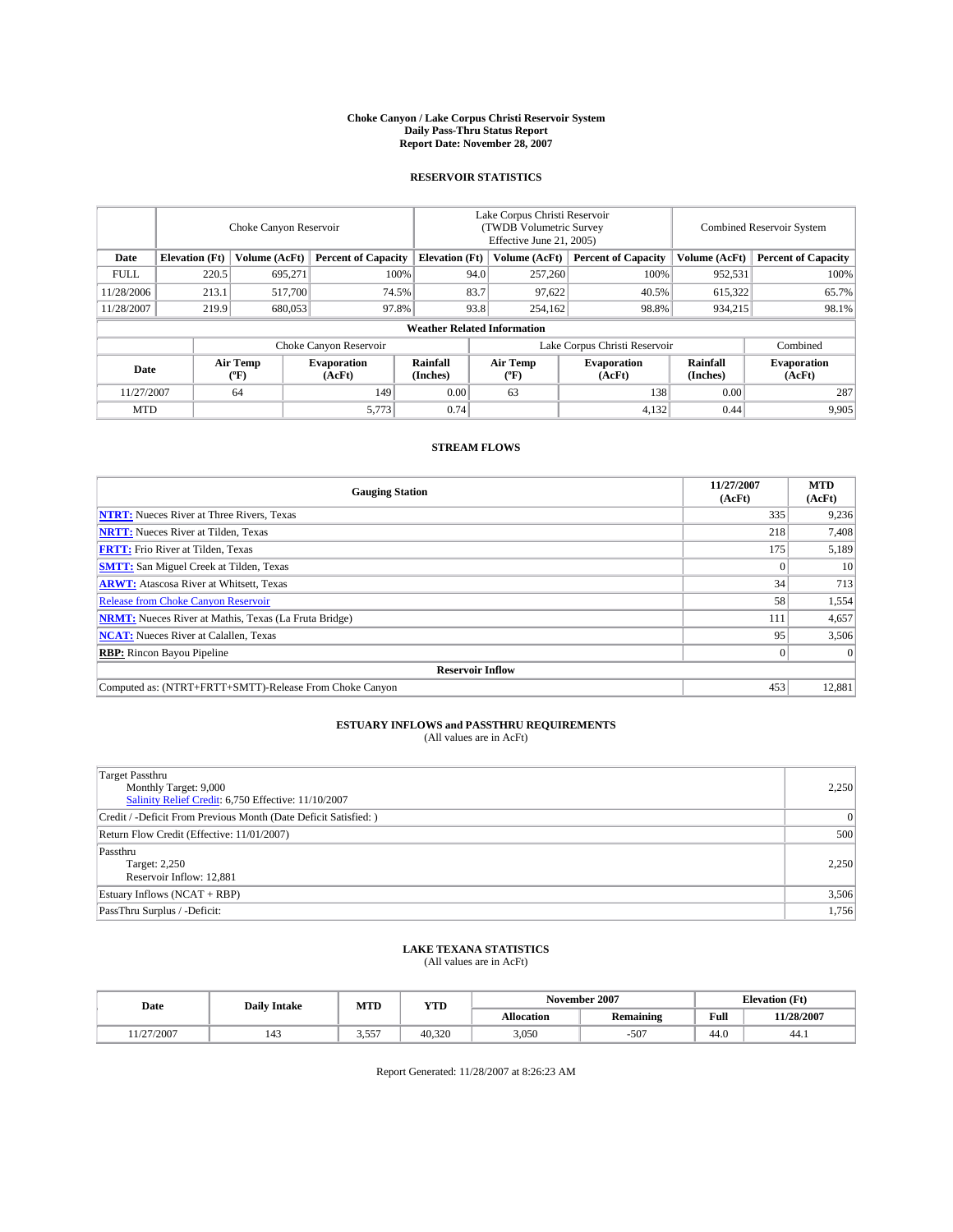#### **Choke Canyon / Lake Corpus Christi Reservoir System Daily Pass-Thru Status Report Report Date: November 29, 2007**

#### **RESERVOIR STATISTICS**

|                                    | Choke Canyon Reservoir |                    |                             |                                    |                               | Lake Corpus Christi Reservoir<br>(TWDB Volumetric Survey<br>Effective June 21, 2005) | <b>Combined Reservoir System</b> |                              |                            |
|------------------------------------|------------------------|--------------------|-----------------------------|------------------------------------|-------------------------------|--------------------------------------------------------------------------------------|----------------------------------|------------------------------|----------------------------|
| Date                               | <b>Elevation</b> (Ft)  | Volume (AcFt)      | <b>Percent of Capacity</b>  | <b>Elevation</b> (Ft)              |                               | Volume (AcFt)                                                                        | <b>Percent of Capacity</b>       | Volume (AcFt)                | <b>Percent of Capacity</b> |
| <b>FULL</b>                        | 220.5                  | 695.271            |                             | 100%                               | 94.0                          | 257,260                                                                              | 100%                             | 952,531                      | 100%                       |
| 11/29/2006                         | 213.1                  | 517,482            | 74.4%                       |                                    | 83.6                          | 96.935                                                                               | 40.2%                            | 614,417                      | 65.6%                      |
| 11/29/2007                         | 219.9                  | 679,541            | 97.7%                       |                                    | 93.9                          | 255,254                                                                              | 99.2%                            | 934,795                      | 98.1%                      |
|                                    |                        |                    |                             | <b>Weather Related Information</b> |                               |                                                                                      |                                  |                              |                            |
|                                    |                        |                    | Choke Canyon Reservoir      |                                    | Lake Corpus Christi Reservoir |                                                                                      |                                  |                              | Combined                   |
| Air Temp<br>Date<br>(AcFt)<br>(°F) |                        | <b>Evaporation</b> | <b>Rainfall</b><br>(Inches) |                                    | Air Temp<br>("F)              | <b>Evaporation</b><br>(AcFt)                                                         | Rainfall<br>(Inches)             | <b>Evaporation</b><br>(AcFt) |                            |
| 11/28/2007                         |                        | 72                 | 60                          | 0.00                               |                               | 73                                                                                   | 42                               | 0.00                         | 102                        |
| <b>MTD</b>                         |                        |                    | 5,833                       | 0.74                               |                               |                                                                                      | 4,174                            | 0.44                         | 10,007                     |

### **STREAM FLOWS**

| <b>Gauging Station</b>                                       | 11/28/2007<br>(AcFt) | <b>MTD</b><br>(AcFt) |
|--------------------------------------------------------------|----------------------|----------------------|
| <b>NTRT:</b> Nueces River at Three Rivers, Texas             | 318                  | 9,554                |
| <b>NRTT:</b> Nueces River at Tilden, Texas                   | 218                  | 7,626                |
| <b>FRTT:</b> Frio River at Tilden, Texas                     | 177                  | 5,365                |
| <b>SMTT:</b> San Miguel Creek at Tilden, Texas               |                      | 10                   |
| <b>ARWT:</b> Atascosa River at Whitsett, Texas               | 34                   | 746                  |
| <b>Release from Choke Canyon Reservoir</b>                   | 58                   | 1,612                |
| <b>NRMT:</b> Nueces River at Mathis, Texas (La Fruta Bridge) | 111                  | 4,768                |
| <b>NCAT:</b> Nueces River at Calallen, Texas                 | 95                   | 3,601                |
| <b>RBP:</b> Rincon Bayou Pipeline                            |                      | $\Omega$             |
| <b>Reservoir Inflow</b>                                      |                      |                      |
| Computed as: (NTRT+FRTT+SMTT)-Release From Choke Canyon      | 437                  | 13,318               |

# **ESTUARY INFLOWS and PASSTHRU REQUIREMENTS**<br>(All values are in AcFt)

| <b>Target Passthru</b><br>Monthly Target: 9,000<br>Salinity Relief Credit: 6,750 Effective: 11/10/2007 | 2,250          |
|--------------------------------------------------------------------------------------------------------|----------------|
| Credit / -Deficit From Previous Month (Date Deficit Satisfied: )                                       | $\overline{0}$ |
| Return Flow Credit (Effective: 11/01/2007)                                                             | 500            |
| Passthru<br>Target: 2,250<br>Reservoir Inflow: 13,318                                                  | 2.250          |
| Estuary Inflows (NCAT + RBP)                                                                           | 3,601          |
| PassThru Surplus / -Deficit:                                                                           | 1,851          |

# **LAKE TEXANA STATISTICS** (All values are in AcFt)

| Date      | <b>Daily Intake</b>   | MTD   | <b>YTD</b> | November 2007     |                  | <b>Elevation</b> (Ft) |            |
|-----------|-----------------------|-------|------------|-------------------|------------------|-----------------------|------------|
|           |                       |       |            | <b>Allocation</b> | <b>Remaining</b> | Full                  | 11/29/2007 |
| 1/28/2007 | $\overline{A}$<br>143 | 3.700 | 40.463     | 3.050             | $-650$           | 44.0                  | 44.1       |

Report Generated: 11/29/2007 at 8:38:42 AM